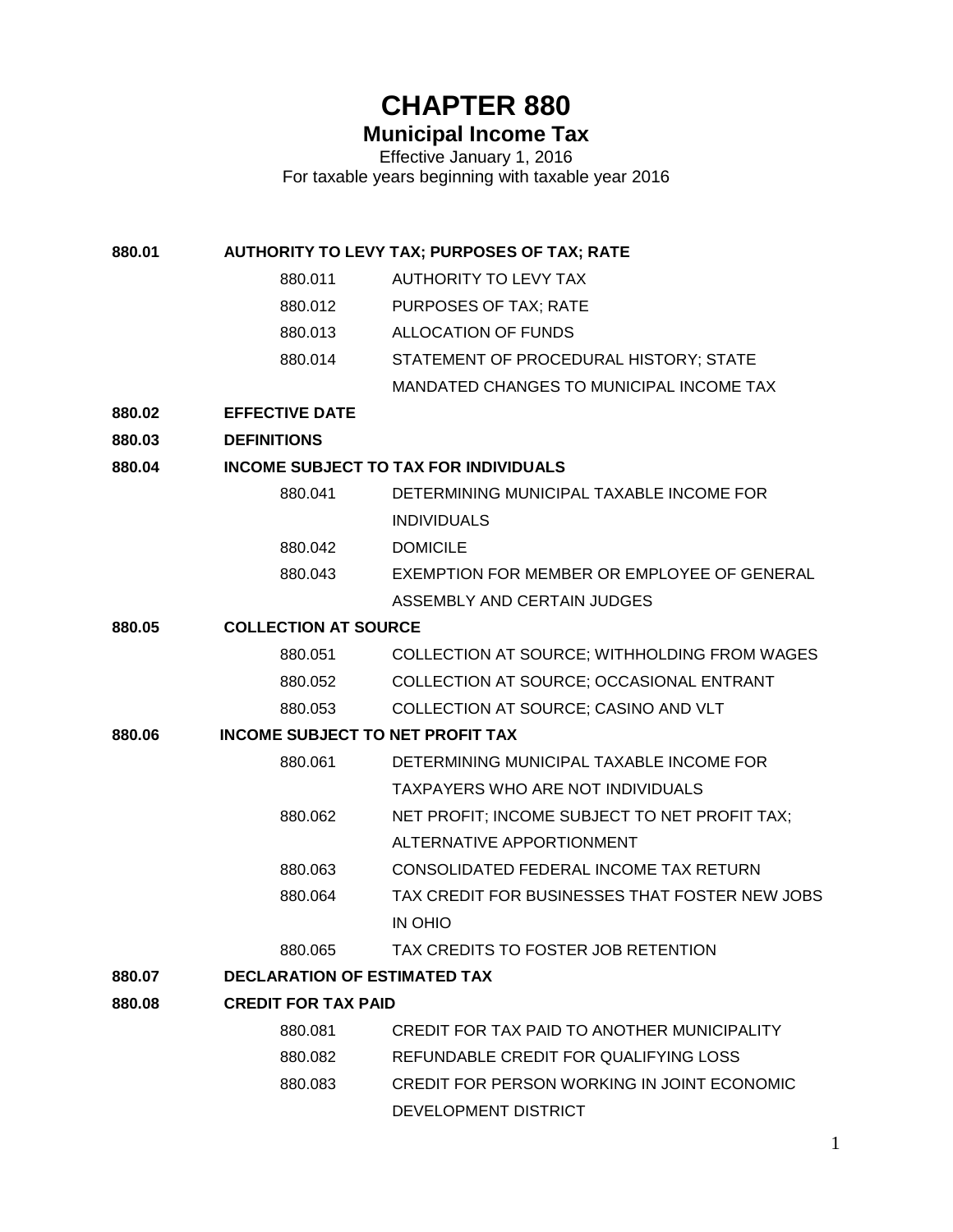880.084 CREDIT FOR TAX BEYOND STATUTE FOR OBTAINING REFUND

#### **880.09 ANNUAL RETURN**

- 880.091 RETURN AND PAYMENT OF TAX
	- 880.092 RETURN AND PAYMENT OF TAX; INDIVIDUALS SERVING IN COMBAT ZONE
	- 880.093 USE OF OHIO BUSINESS GATEWAY; TYPES OF FILINGS AUTHORIZED
	- 880.094 EXTENSION OF TIME TO FILE
	- 880.095 AMENDED RETURNS
	- 880.096 REFUNDS
- **880.10 PENALTY, INTEREST, FEES AND CHARGES**
- **880.11 AUDIT**
- **880.12 ROUNDING**

#### **880.13 AUTHORITY AND POWERS OF THE TAX ADMINISTRATOR**

- 880.131 AUTHORITY OF TAX ADMINISTRATOR; ADMINISTRATIVE POWERS OF THE TAX ADMINISTRATOR 880.132 AUTHORITY OF TAX ADMINISTRATOR; COMPROMISE OF CLAIM AND PAYMENT OVER TIME 880.133 AUTHORITY OF TAX ADMINISTRATOR; RIGHT TO EXAMINE 880.134 AUTHORITY OF TAX ADMINISTRATOR; REQUIRING
- **880.14 CONFIDENTIALITY**
- **880.15 FRAUD**
- **880.16 OPINION OF THE TAX ADMINISTRATOR**
- **880.17 ASSESSMENT; APPEAL BASED ON PRESUMPTION OF DELIVERY**
- **880.18 LOCAL BOARD OF TAX REVIEW; APPEAL TO LOCAL BOARD OF TAX REVIEW**

IDENTIFYING INFORMATION

- **880.19 ACTIONS TO RECOVER; STATUTE OF LIMITATIONS**
- **880.20 ADOPTION OF RULES**
- **880.97 COLLECTION OF TAX AFTER TERMINATION OF CHAPTER**
- **880.98 SAVINGS CLAUSE**
- **880.99 VIOLATIONS - PENALTY**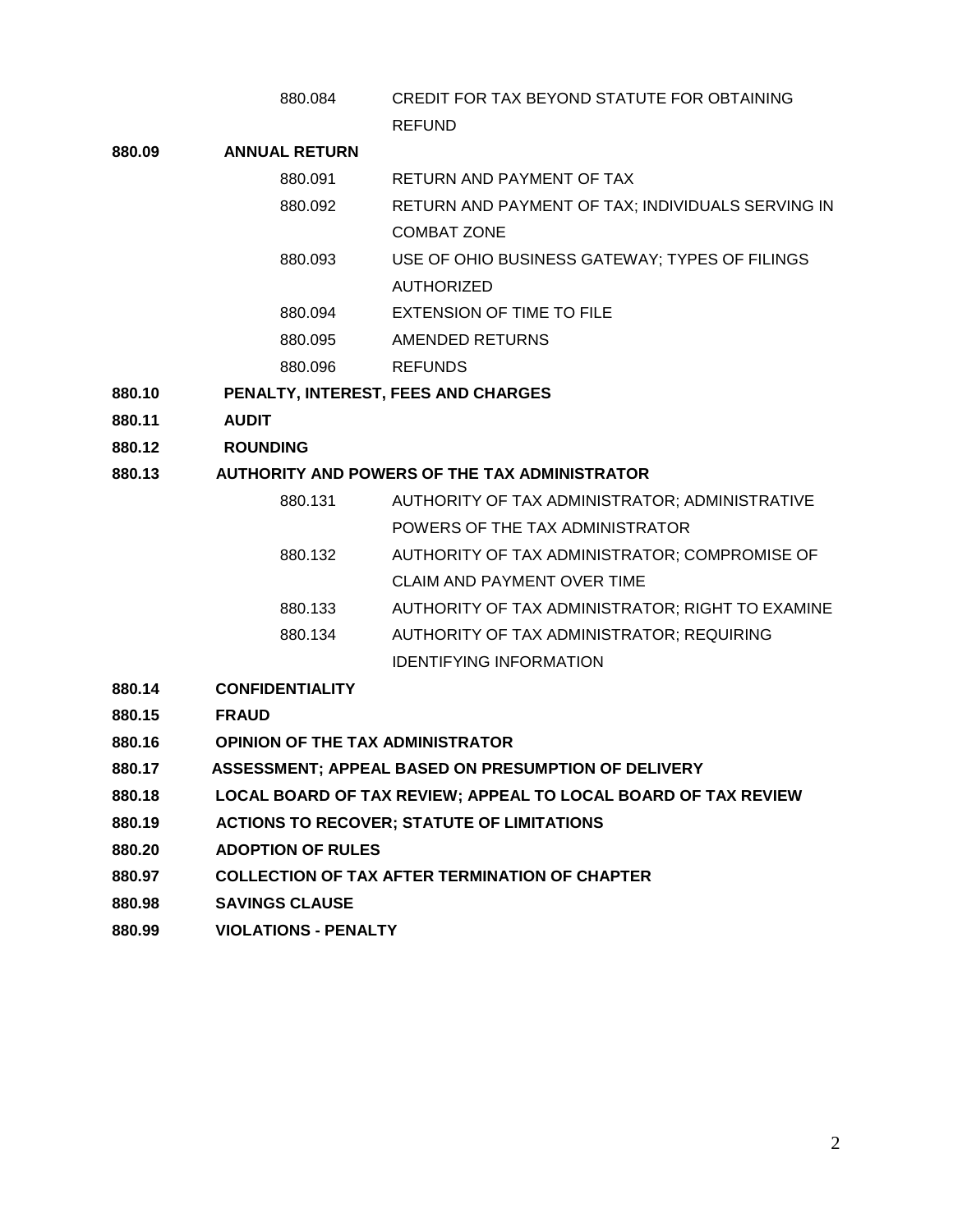#### **880.01 AUTHORITY TO LEVY TAX; PURPOSES OF TAX; RATE**

#### **880.011 AUTHORITY TO LEVY TAX**

(A) The tax on income and the withholding tax established by this Chapter 880 are authorized by Article XVIII, Section 3 of the Ohio Constitution. The tax on income and the withholding tax established by this Chapter 880 are deemed to be levied in accordance with, and to be consistent with, the provisions and limitations of Ohio Revised Code 718 (ORC 718). This Chapter is deemed to incorporate the provisions of ORC 718.

(B) The tax is an annual tax levied on the income of every person residing in or earning or receiving income in the municipal corporation, and shall be measured by municipal taxable income. The Municipality shall tax income at a uniform rate. The tax is levied on Municipal Taxable Income, as defined herein.

*(Source: ORC 718.04)*

#### **880.012 PURPOSES OF TAX; RATE**

1. To provide funds for the purposes of general municipal operations, maintenance, new equipment, extension and enlargement of municipal services and facilities and capital improvements of the Municipality.

2. There is hereby imposed a rate of one and one-half percent (1.5%).

*(Source: ORC 718.04)*

#### **880.013 ALLOCATION OF FUNDS**

All revenue collected under this Chapter shall be allocated to the general fund of the Municipality.

#### **880.014 STATEMENT OF PROCEDURAL HISTORY; STATE MANDATED CHANGES TO MUNICIPAL INCOME TAX**

(A) Significant and wide-ranging amendments to ORC 718 were enacted by Am Sub HB 5, passed by the 130<sup>th</sup> General Assembly, and signed by Governor Kasich on December 19, 2014, and H.B. 5 required municipal corporations to conform to and adopt the provisions of ORC 718 in order to have the authority to impose, enforce, administer and collect a municipal income tax. (B) As mandated by H.B. 5, municipal income tax Ordinance 260-15, effective January 1, 2016, comprehensively amends Chapter 880 in accordance with the provisions of ORC 718 to allow the Municipality to continue the income tax and withholding tax administration and collection efforts on behalf of the Municipality.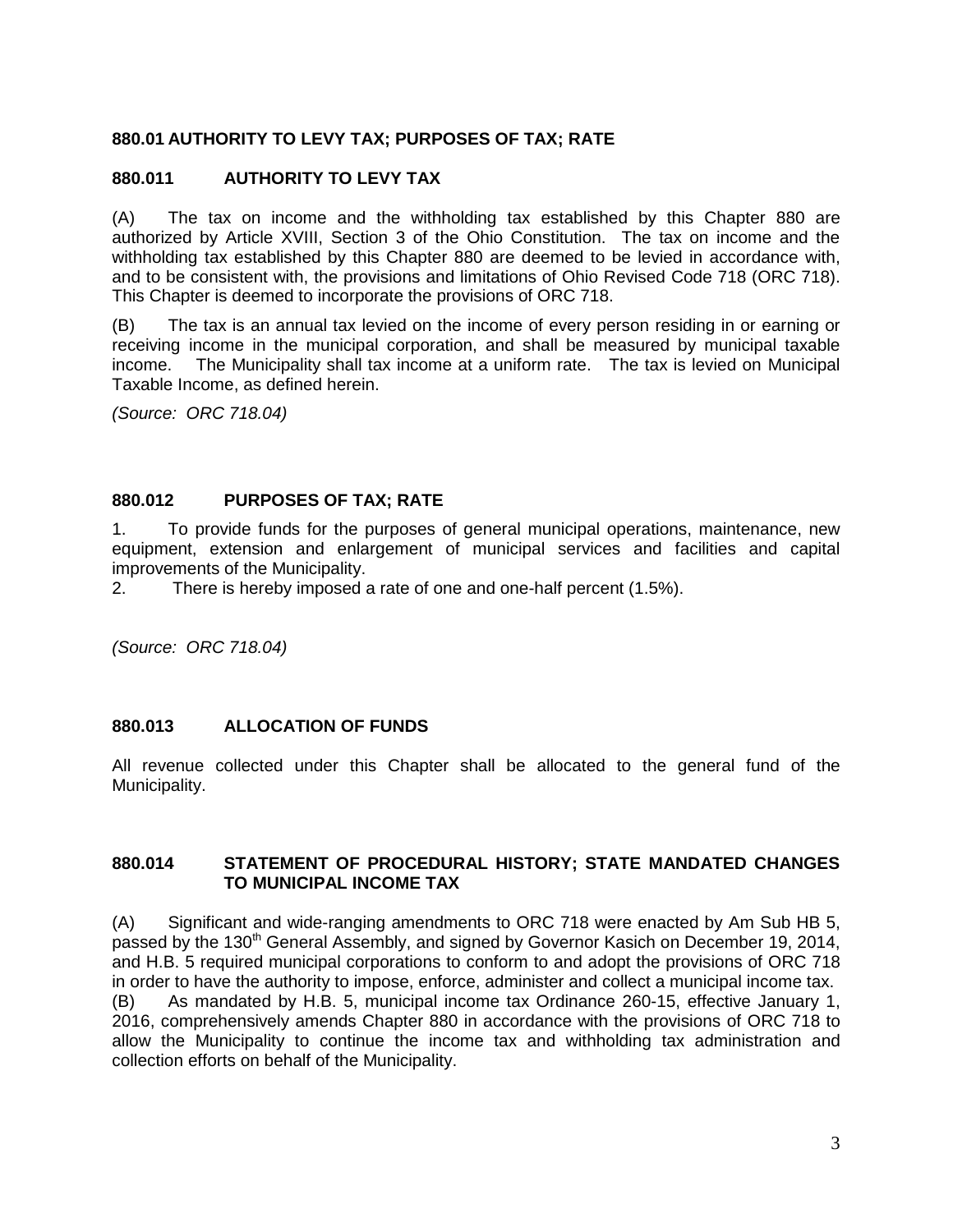#### **880.02 EFFECTIVE DATE**

(A) Ordinance 260-15, effective January 1, 2016, and corresponding changes to ORC 718, apply to municipal taxable years beginning on or after January 1, 2016. All provisions of this amended Chapter 880 apply to taxable years beginning 2016 and succeeding taxable years.

(B) Ordinance 260-15 does not repeal the existing sections of Chapter 880 for any taxable year prior to 2016, but rather amends Chapter 880 effective January 1, 2016. For municipal taxable years beginning before January 1, 2016, the Municipality shall continue to administer, audit, and enforce the income tax of the Municipality under ORC 718 and ordinances and resolutions of the Municipality as that chapter and those ordinances and resolutions existed before January 1, 2016.

*(Source: Uncodified Section 2 of Am Sub HB 5, passed Dec 2014; ORC 718.04)*

#### **880.03 DEFINITIONS**

Any term used in this chapter that is not otherwise defined in this chapter has the same meaning as when used in a comparable context in laws of the United States relating to federal income taxation or in Title LVII of the Ohio Revised Code, unless a different meaning is clearly required. If a term used in this chapter that is not otherwise defined in this chapter is used in a comparable context in both the laws of the United States relating to federal income tax and in Title LVII of the Ohio Revised Code and the use is not consistent, then the use of the term in the laws of the United States relating to federal income tax shall control over the use of the term in Title LVII of the Ohio Revised Code.

For purposes of this Section, the singular shall include the plural, and the masculine shall include the feminine and the gender-neutral.

As used in this chapter:

(1) **"ADJUSTED FEDERAL TAXABLE INCOME,"** for a person required to file as a C corporation, or for a person that has elected to be taxed as a C corporation under division 23(D) of this section, means a C corporation's federal taxable income before net operating losses and special deductions as determined under the Internal Revenue Code, adjusted as follows:

(A) Deduct intangible income to the extent included in federal taxable income. The deduction shall be allowed regardless of whether the intangible income relates to assets used in a trade or business or assets held for the production of income.

(B) Add an amount equal to five per cent of intangible income deducted under division (1)(A) of this section, but excluding that portion of intangible income directly related to the sale, exchange, or other disposition of property described in section 1221 of the Internal Revenue Code;

(C) Add any losses allowed as a deduction in the computation of federal taxable income if the losses directly relate to the sale, exchange, or other disposition of an asset described in section 1221 or 1231 of the Internal Revenue Code;

(D) (i) Except as provided in division (1)(D)(ii) of this section, deduct income and gain included in federal taxable income to the extent the income and gain directly relate to the sale, exchange, or other disposition of an asset described in section 1221 or 1231 of the Internal Revenue Code;

(ii) Division (1)(D)(i) of this section does not apply to the extent the income or gain is income or gain described in section 1245 or 1250 of the Internal Revenue Code.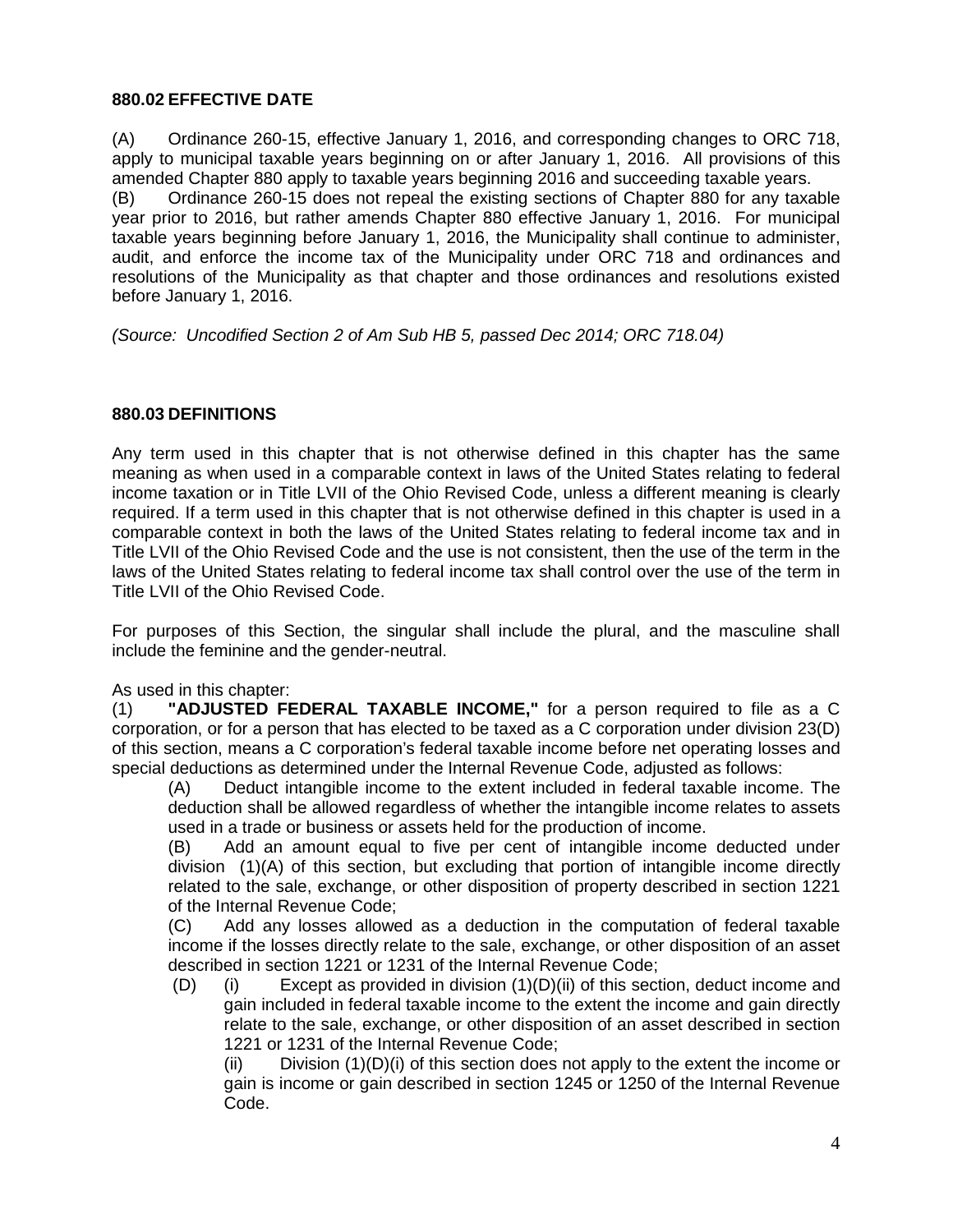(E) Add taxes on or measured by net income allowed as a deduction in the computation of federal taxable income;

(F) In the case of a real estate investment trust or regulated investment company, add all amounts with respect to dividends to, distributions to, or amounts set aside for or credited to the benefit of investors and allowed as a deduction in the computation of federal taxable income;

(G) Deduct, to the extent not otherwise deducted or excluded in computing federal taxable income, any income derived from a transfer agreement or from the enterprise transferred under that agreement under section 4313.02 of the Ohio Revised Code;

(H) (i) Except as limited by divisions (1)(H)(ii), (iii) and (iv) of this section, deduct any net operating loss incurred by the person in a taxable year beginning on or after January 1, 2017.

The amount of such net operating loss shall be deducted from net profit that is reduced by exempt income to the extent necessary to reduce municipal taxable income to zero, with any remaining unused portion of the net operating loss carried forward to not more than five consecutive taxable years following the taxable year in which the loss was incurred, but in no case for more years than necessary for the deduction to be fully utilized.

(ii) No person shall use the deduction allowed by division (1)(H) of this section to offset qualifying wages.

(iii) (a) For taxable years beginning in 2018, 2019, 2020, 2021, or 2022, a person may not deduct, for purposes of an income tax levied by a municipal corporation that levies an income tax before January 1, 2016, more than fifty per cent of the amount of the deduction otherwise allowed by division (1)(H)(i) of this section.

(b) For taxable years beginning in 2023 or thereafter, a person may deduct, for purposes of an income tax levied by a municipal corporation that levies an income tax before January 1, 2016, the full amount allowed by division (1)(H)(i) of this section.

(iv) Any pre-2017 net operating loss carryforward deduction that is available must be utilized before a taxpayer may deduct any amount pursuant to division (1)(H) of this section.

 $(v)$  Nothing in division  $(1)(H)(iii)(a)$  of this section precludes a person from carrying forward, for use with respect to any return filed for a taxable year beginning after 2018, any amount of net operating loss that was not fully utilized by operation of division (1)(H)(iii)(a) of this section. To the extent that an amount of net operating loss that was not fully utilized in one or more taxable years by operation of division  $(1)(H)(iii)(a)$  of this section is carried forward for use with respect to a return filed for a taxable year beginning in 2019, 2020, 2021, or 2022, the limitation described in division  $(1)(H)(iii)(a)$  of this section shall apply to the amount carried forward.

(I) Deduct any net profit of a pass-through entity owned directly or indirectly by the taxpayer and included in the taxpayer's federal taxable income unless an affiliated group of corporations includes that net profit in the group's federal taxable income in accordance with division (E)(3)(b) of Section 880.063 of this Chapter.

(J) Add any loss incurred by a pass-through entity owned directly or indirectly by the taxpayer and included in the taxpayer's federal taxable income unless an affiliated group of corporations includes that loss in the group's federal taxable income in accordance with division (E)(3)(b) of Section 880.063 of this Chapter.

If the taxpayer is not a C corporation, is not a disregarded entity that has made the election described in division (47)(B) of this section, is not a publicly traded partnership that has made the election described in division (23)(D) of this section, and is not an individual, the taxpayer shall compute adjusted federal taxable income under this section as if the taxpayer were a C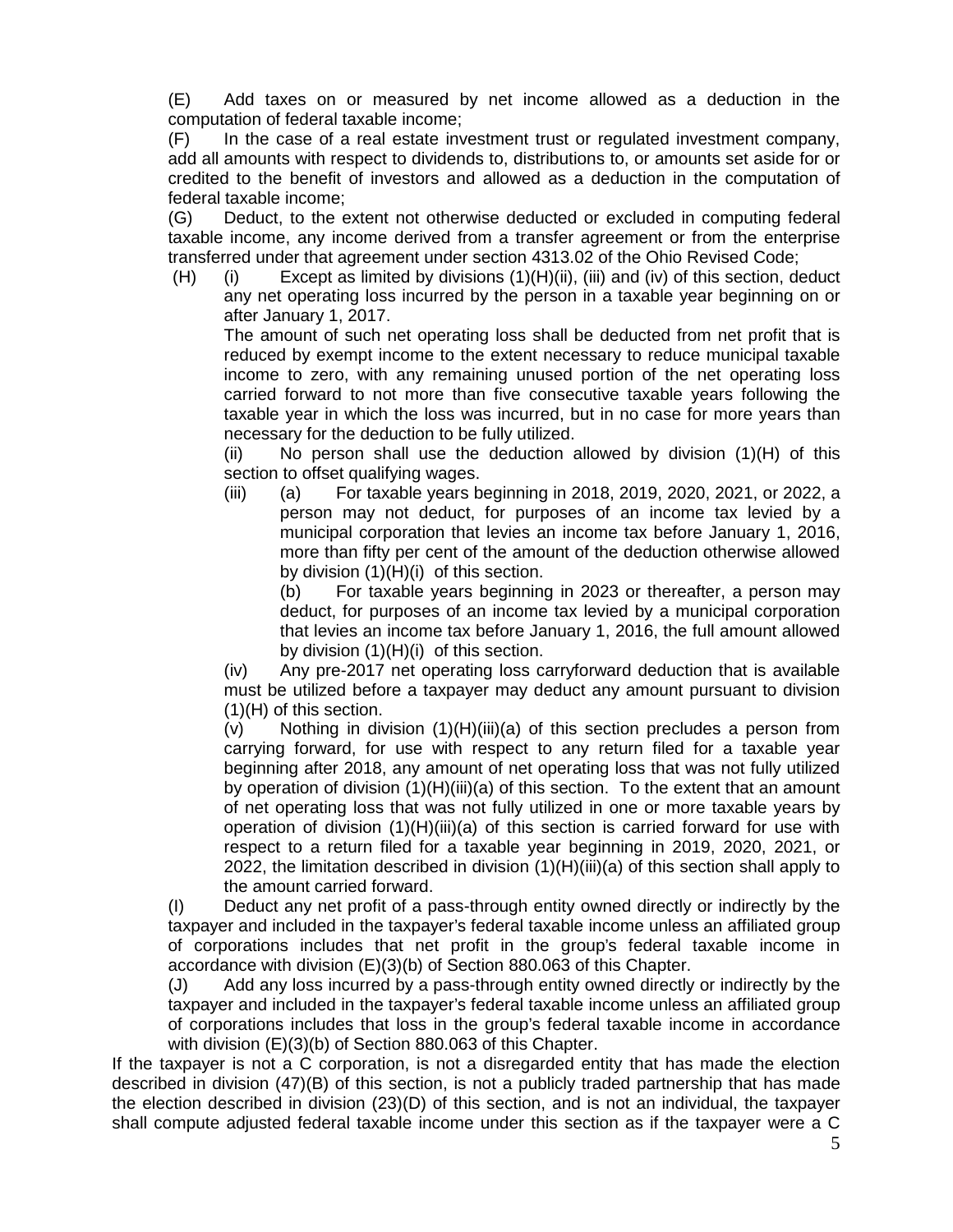corporation, except guaranteed payments and other similar amounts paid or accrued to a partner, former partner, shareholder, former shareholder, member, or former member shall not be allowed as a deductible expense unless such payments are in consideration for the use of capital and treated as payment of interest under section 469 of the Internal Revenue Code or United States treasury regulations. Amounts paid or accrued to a qualified self-employed retirement plan with respect to a partner, former partner, shareholder, former shareholder, member, or former member of the taxpayer, amounts paid or accrued to or for health insurance for a partner, former partner, shareholder, former shareholder, member, or former member, and amounts paid or accrued to or for life insurance for a partner, former partner, shareholder, former shareholder, member, or former member shall not be allowed as a deduction.

Nothing in division (1) of this section shall be construed as allowing the taxpayer to add or deduct any amount more than once or shall be construed as allowing any taxpayer to deduct any amount paid to or accrued for purposes of federal self-employment tax.

(2) (A) **"ASSESSMENT"** means any of the following:

(i) A written finding by the Tax Administrator that a person has underpaid municipal income tax, or owes penalty and interest, or any combination of tax, penalty, or interest, to the municipal corporation;

(ii) A full or partial denial of a refund request issued under Section 880.096 (B)(2) of this Chapter;

(iii) A Tax Administrator's denial of a taxpayer's request for use of an alternative apportionment method, issued under Section 880.062(B)(2) of this Chapter; or

(iv) A Tax Administrator's requirement for a taxpayer to use an alternative apportionment method, issued under Section 880.062(B)(3) of this Chapter.

(v) For purposes of division  $(2)(A)(i)$ ,  $(ii)$ ,  $(iii)$  and  $(iv)$  of this Section, an assessment shall commence the person's time limitation for making an appeal to the Local Board of Tax Review pursuant to Section 880.18 of this Chapter, and shall have "ASSESSMENT" written in all capital letters at the top of such finding.

(B) **"ASSESSMENT"** does not include notice(s) denying a request for refund issued under Section 880.096 (B)(3) of this Chapter, a billing statement notifying a taxpayer of current or past-due balances owed to the municipal corporation, a Tax Administrator's request for additional information, a notification to the taxpayer of mathematical errors, or a Tax Administrator's other written correspondence to a person or taxpayer that does not meet the criteria prescribed by division (2)(A) of this section.

(3) **"AUDIT"** means the examination of a person or the inspection of the books, records, memoranda, or accounts of a person, ordered to appear before the Tax Administrator, for the purpose of determining liability for a municipal income tax

(4) **"BOARD OF REVIEW"** has same meaning as "Local Board of Tax Review".

(5) **"CALENDAR QUARTER"** means the three-month period ending on the last day of March, June, September, or December.

(6) **"CASINO OPERATOR"** and **"CASINO FACILITY"** have the same meanings as in section 3772.01 of the Ohio Revised Code.

(7) **"CERTIFIED MAIL," "EXPRESS MAIL," "UNITED STATES MAIL," "POSTAL SERVICE,"** and similar terms include any delivery service authorized pursuant to section 5703.056 of the Ohio Revised Code.

(8) **"COMPENSATION"** means any form of remuneration paid to an employee for personal services.

(9) "**DISREGARDED ENTITY**" means a single member limited liability company, a qualifying subchapter S subsidiary, or another entity if the company, subsidiary, or entity is a disregarded entity for federal income tax purposes.

(10) **"DOMICILE"** means the true, fixed and permanent home of the taxpayer to which, whenever absent, the taxpayer intends to return.

(11) "**EXEMPT INCOME**" means all of the following: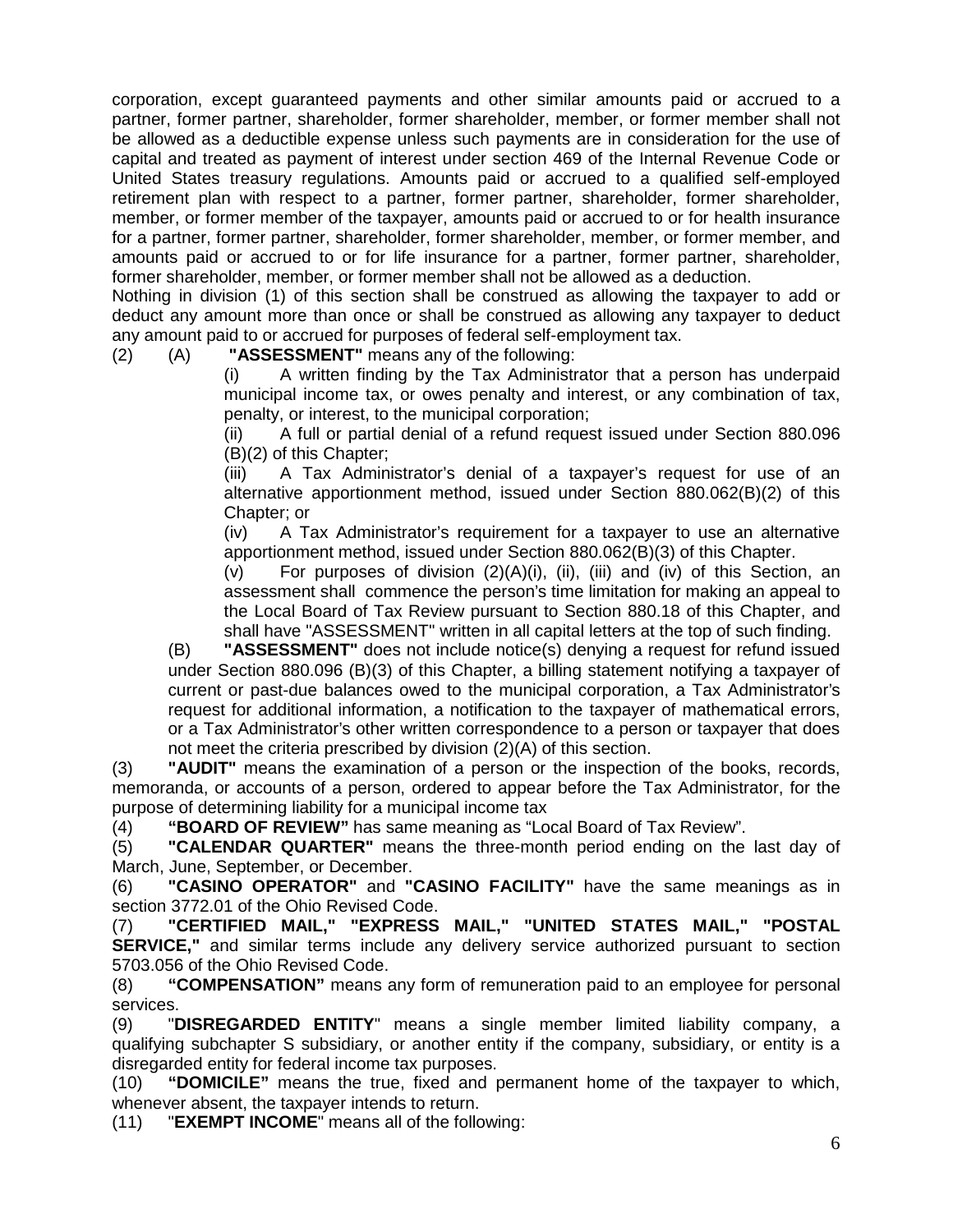(A) The military pay or allowances of members of the armed forces of the United States or members of their reserve components, including the national guard of any state;

(B) (i) Except as provided in division (11)(B)(ii) of this section, intangible income;

(ii) A municipal corporation that taxed any type of intangible income on March 29, 1988, pursuant to Section 3 of S.B. 238 of the 116th general assembly, may continue to tax that type of income if a majority of the electors of the municipal corporation voting on the question of whether to permit the taxation of that type of intangible income after 1988 voted in favor thereof at an election held on November 8, 1988.

(C) Social security benefits, railroad retirement benefits, unemployment compensation, pensions, retirement benefit payments, payments from annuities, and similar payments made to an employee or to the beneficiary of an employee under a retirement program or plan, disability payments received from private industry or local, state, or federal governments or from charitable, religious or educational organizations, and the proceeds of sickness, accident, or liability insurance policies. As used in division (11)(C) of this section, "unemployment compensation" does not include supplemental unemployment compensation described in section 3402(o)(2) of the Internal Revenue Code.

(D) The income of religious, fraternal, charitable, scientific, literary, or educational institutions to the extent such income is derived from tax-exempt real estate, tax-exempt tangible or intangible property, or tax-exempt activities.<br>(E) Compensation paid under section 3501.28 or 3

(E) Compensation paid under section 3501.28 or 3501.36 of the Ohio Revised Code to a person serving as a precinct election official to the extent that such compensation does not exceed one thousand dollars for the taxable year. Such compensation in excess of one thousand dollars for the taxable year may be subject to taxation by a municipal corporation. A municipal corporation shall not require the payer of such compensation to withhold any tax from that compensation.

(F) Dues, contributions, and similar payments received by charitable, religious, educational, or literary organizations or labor unions, lodges, and similar organizations;

(G) Alimony and child support received;

(H) Awards for personal injuries or for damages to property from insurance proceeds or otherwise, excluding compensation paid for lost salaries or wages or awards for punitive damages;

(I) Income of a public utility when that public utility is subject to the tax levied under section 5727.24 or 5727.30 of the Ohio Revised Code. Division (11)(I) of this section does not apply for purposes of Chapter 5745. of the Ohio Revised Code.

(J) Gains from involuntary conversions, interest on federal obligations, items of income subject to a tax levied by the state and that a municipal corporation is specifically prohibited by law from taxing, and income of a decedent's estate during the period of administration except such income from the operation of a trade or business;

(K) Compensation or allowances excluded from federal gross income under section 107 of the Internal Revenue Code;

(L) Employee compensation that is not qualifying wages as defined in division (34) of this section;

(M) Compensation paid to a person employed within the boundaries of a United States air force base under the jurisdiction of the United States air force that is used for the housing of members of the United States air force and is a center for air force operations, unless the person is subject to taxation because of residence or domicile. If the compensation is subject to taxation because of residence or domicile, tax on such income shall be payable only to the municipal corporation of residence or domicile.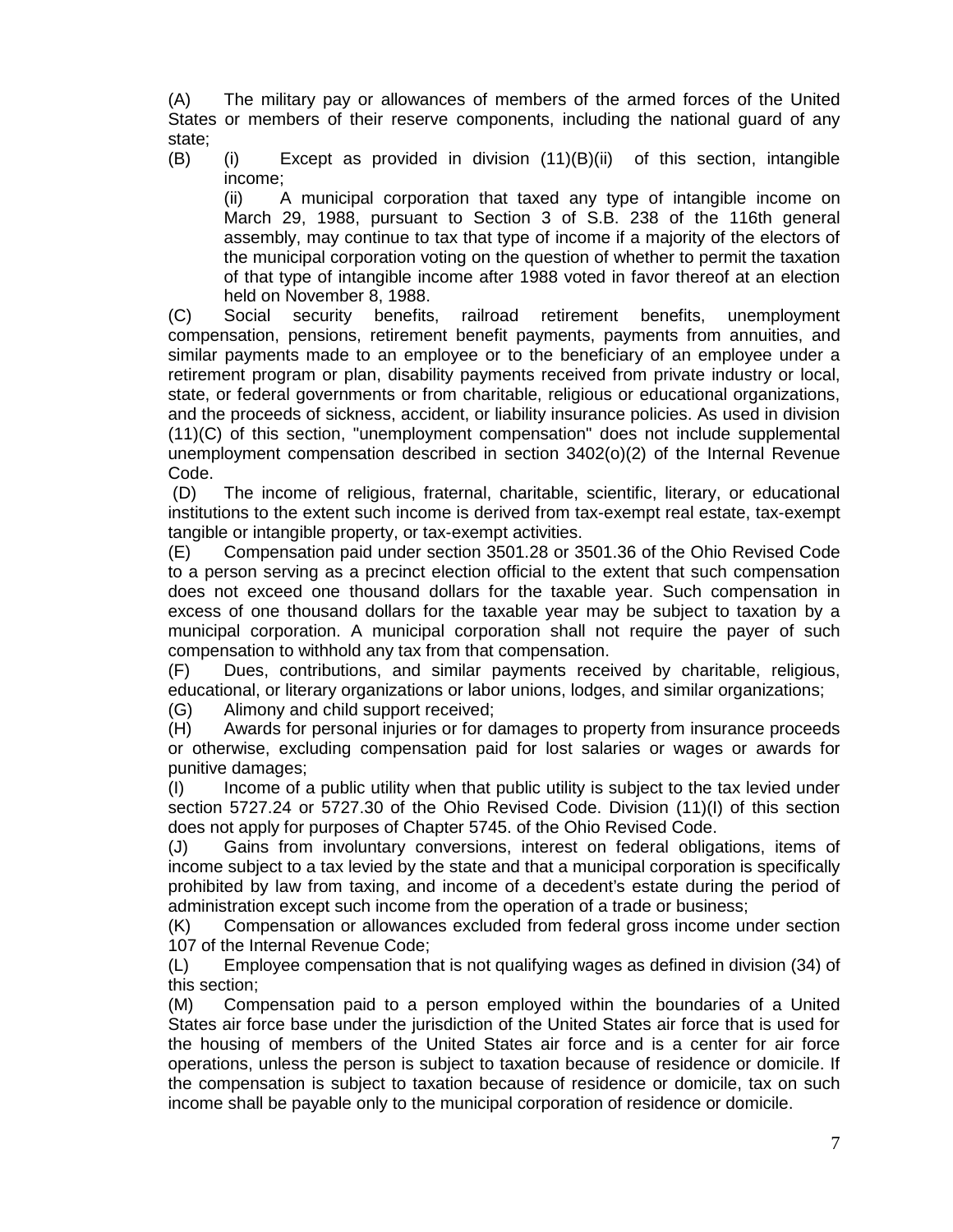(N) An S corporation shareholder's distributive share of net profits of the S corporation, other than any part of the distributive share of net profits that represents wages as defined in section 3121(a) of the Internal Revenue Code or net earnings from self-employment as defined in section 1402(a) of the Internal Revenue Code.

(O) INTENTIONALLY LEFT BLANK.

 $(P)$  (i) Except as provided in divisions  $(11)(P)(iii)$ , (iii), and (iv) of this section, qualifying wages described in division (B)(1) or (E) of Section 880.052 of this Chapter to the extent the qualifying wages are not subject to withholding for the Municipality under either of those divisions.

(ii) The exemption provided in division  $(11)(P)(i)$  of this section does not apply with respect to the municipal corporation in which the employee resided at the time the employee earned the qualifying wages.

(iii) The exemption provided in division  $(11)(P)(i)$  of this section does not apply to qualifying wages that an employer elects to withhold under division (D)(2) of Section 880.052 of this Chapter

 $(iv)$  The exemption provided in division  $(11)(P)(i)$  of this section does not apply to qualifying wages if both of the following conditions apply:

(a) For qualifying wages described in division (B)(1) of Section 880.052 of this Chapter, the employee's employer withholds and remits tax on the qualifying wages to the municipal corporation in which the employee's principal place of work is situated, or, for qualifying wages described in division (E) of Section 880.052 of this Chapter, the employee's employer withholds and remits tax on the qualifying wages to the municipal corporation in which the employer's fixed location is located;

(b) The employee receives a refund of the tax described in division  $(11)(P)(iv)(a)$  of this section on the basis of the employee not performing services in that municipal corporation.

 $(Q)$  (i) Except as provided in division  $(11)(Q)(ii)$  or (iii) of this section, compensation that is not qualifying wages paid to a nonresident individual for personal services performed in the Municipality on not more than twenty days in a taxable year.

(ii) The exemption provided in division  $(11)(Q)(i)$  of this section does not apply under either of the following circumstances:

(a) The individual's base of operation is located in the Municipality.

(b) The individual is a professional athlete, professional entertainer, or public figure, and the compensation is paid for the performance of services in the individual's capacity as a professional athlete, professional entertainer, or public figure. For purposes of division  $(11)(Q)(ii)(b)$  of this section, "professional athlete," "professional entertainer," and "public figure" have the same meanings as in Section 880.052 of this Chapter.

(iii) Compensation to which division  $(11)(Q)$  of this section applies shall be treated as earned or received at the individual's base of operation. If the individual does not have a base of operation, the compensation shall be treated as earned or received where the individual is domiciled.

 $(iv)$  For purposes of division  $(11)(Q)$  of this section, "base of operation" means the location where an individual owns or rents an office, storefront, or similar facility to which the individual regularly reports and at which the individual regularly performs personal services for compensation.

(R) Compensation paid to a person for personal services performed for a political subdivision on property owned by the political subdivision, regardless of whether the compensation is received by an employee of the subdivision or another person performing services for the subdivision under a contract with the subdivision, if the property on which services are performed is annexed to a municipal corporation

8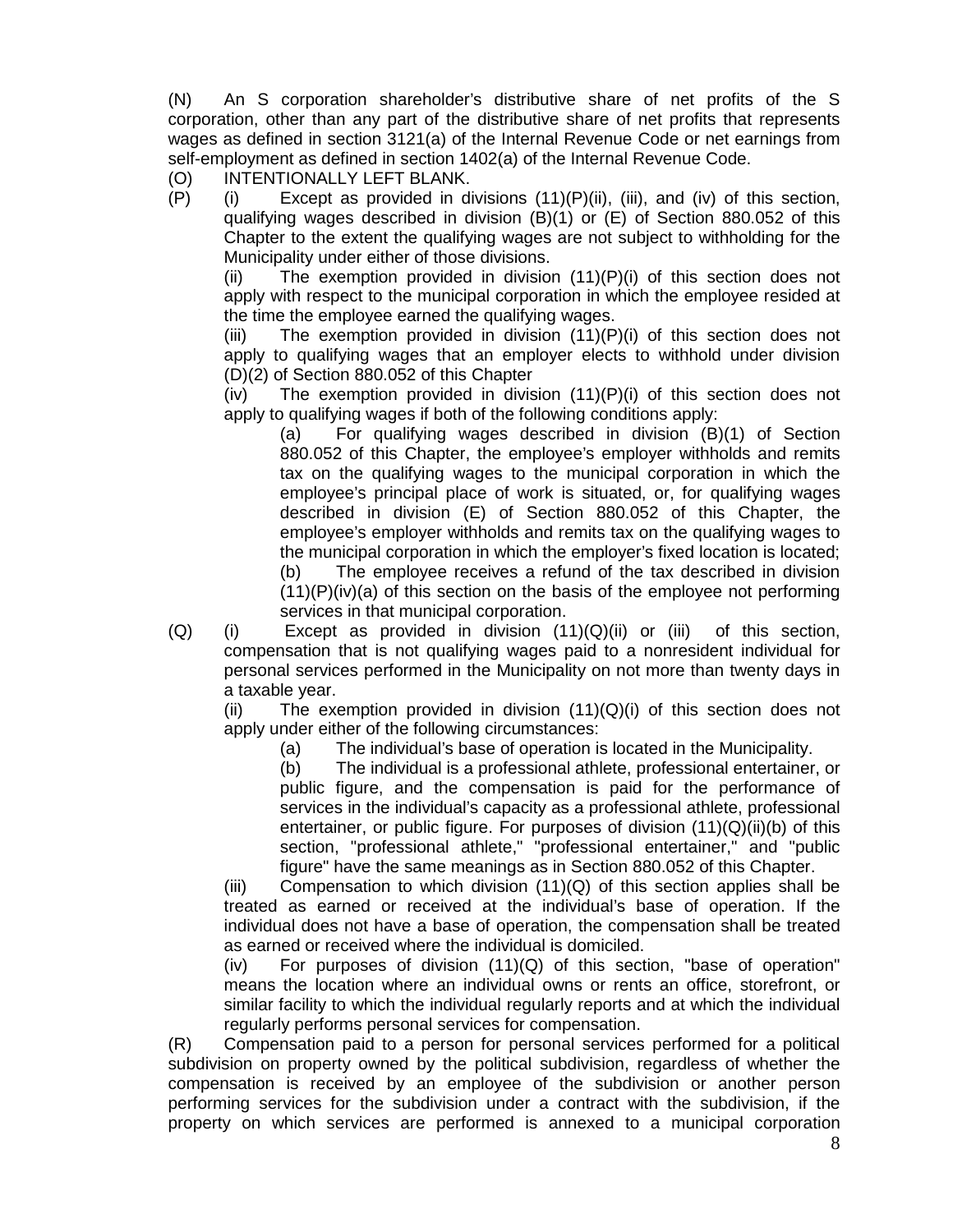pursuant to section 709.023 of the Ohio Revised Code on or after March 27, 2013, unless the person is subject to such taxation because of residence. If the compensation is subject to taxation because of residence, municipal income tax shall be payable only to the municipal corporation of residence.

(S) Income the taxation of which is prohibited by the constitution or laws of the United States.

Any item of income that is exempt income of a pass-through entity under division (11) of this section is exempt income of each owner of the pass-through entity to the extent of that owner's distributive or proportionate share of that item of the entity's income.

(12) "**FORM 2106**" means internal revenue service form 2106 filed by a taxpayer pursuant to the Internal Revenue Code.

(13) "**GENERIC FORM**" means an electronic or paper form that is not prescribed by a particular municipal corporation and that is designed for reporting taxes withheld by an employer, agent of an employer, or other payer, estimated municipal income taxes, or annual municipal income tax liability, including a request for refund.

- (14) "**INCOME**" means the following:
	- (A) (i) For residents, all income, salaries, qualifying wages, commissions, and other compensation from whatever source earned or received by the resident, including the resident's distributive share of the net profit of pass-through entities owned directly or indirectly by the resident and any net profit of the resident, except as provided in division (23)(D) of this section.
		- (ii) For the purposes of division  $(14)(A)(i)$  of this section:

(a) Any net operating loss of the resident incurred in the taxable year and the resident's distributive share of any net operating loss generated in the same taxable year and attributable to the resident's ownership interest in a pass-through entity shall be allowed as a deduction, for that taxable year and the following five taxable years, against any other net profit of the resident or the resident's distributive share of any net profit attributable to the resident's ownership interest in a pass-through entity until fully utilized, subject to division (14)(A)(iv) of this section;

(b) The resident's distributive share of the net profit of each passthrough entity owned directly or indirectly by the resident shall be calculated without regard to any net operating loss that is carried forward by that entity from a prior taxable year and applied to reduce the entity's net profit for the current taxable year.

(iii) Division  $(14)(A)(ii)$  of this section does not apply with respect to any net profit or net operating loss attributable to an ownership interest in an S corporation unless shareholders' distributive shares of net profits from S corporations are subject to tax in the municipal corporation as provided in division 11(N) of this Section.

(iv) Any amount of a net operating loss used to reduce a taxpayer's net profit for a taxable year shall reduce the amount of net operating loss that may be carried forward to any subsequent year for use by that taxpayer. In no event shall the cumulative deductions for all taxable years with respect to a taxpayer's net operating loss exceed the original amount of that net operating loss available to that taxpayer.

(B) In the case of nonresidents, all income, salaries, qualifying wages, commissions, and other compensation from whatever source earned or received by the nonresident for work done, services performed or rendered, or activities conducted in the Municipality, including any net profit of the nonresident, but excluding the nonresident's distributive share of the net profit or loss of only pass-through entities owned directly or indirectly by the nonresident.

(C) For taxpayers that are not individuals, net profit of the taxpayer;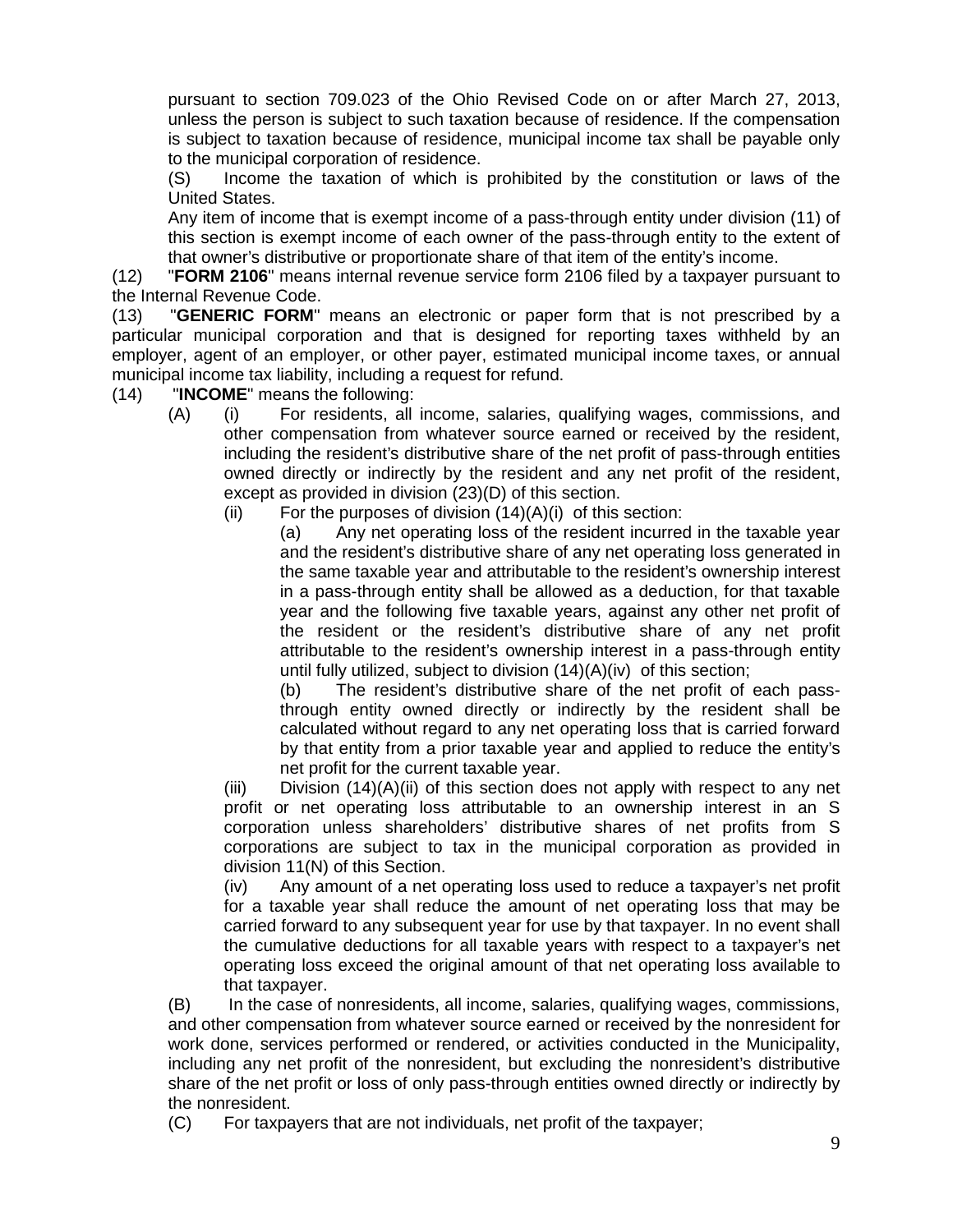(D) Lottery, sweepstakes, gambling and sports winnings, winnings from games of chance, and prizes and awards. If the taxpayer is a professional gambler for federal income tax purposes, the taxpayer may deduct related wagering losses and expenses to the extent authorized under the Internal Revenue Code and claimed against such winnings. Credit for tax withheld or paid to another municipal corporation on such winnings paid to the municipal corporation where winnings occur is limited to the credit as specified in Section 880.081 of this Chapter.

(15) **"INTANGIBLE INCOME"** means income of any of the following types: income yield, interest, capital gains, dividends, or other income arising from the ownership, sale, exchange, or other disposition of intangible property including, but not limited to, investments, deposits, money, or credits as those terms are defined in Chapter 5701 of the **Ohio** Revised Code, and patents, copyrights, trademarks, trade names, investments in real estate investment trusts, investments in regulated investment companies, and appreciation on deferred compensation. "Intangible income" does not include prizes, awards, or other income associated with any lottery winnings, gambling winnings, or other similar games of chance.

(16) **"INTERNAL REVENUE CODE"** means the "Internal Revenue Code of 1986," 100 Sta. 2085, 26 U.S.C.A. 1, as amended.

(17) **"LIMITED LIABILITY COMPANY**" means a limited liability company formed under Chapter 1705 of the Ohio Revised Code or under the laws of another state.

(18) **"LOCAL BOARD OF TAX REVIEW**" and **"BOARD OF TAX REVIEW**" means the entity created under Section 880.18 of this Chapter.

(19) **"MUNICIPAL CORPORATION**" means, in general terms, a status conferred upon a local government unit, by state law giving the unit certain autonomous operating authority such as the power of taxation, power of eminent domain, police power and regulatory power, and includes a joint economic development district or joint economic development zone that levies an income tax under section 715.691, 715.70, 715.71, or 715.74 of the Ohio Revised Code**.**

(20) (A) **"MUNICIPAL TAXABLE INCOME**" means the following:

(i) For a person other than an individual, income reduced by exempt income to the extent otherwise included in income and then, as applicable, apportioned or sitused to the Municipality under Section 880.062 of this Chapter, and further reduced by any pre-2017 net operating loss carryforward available to the person for the Municipality.

(ii) (a) For an individual who is a resident of a Municipality other than a qualified municipal corporation, income reduced by exempt income to the extent otherwise included in income, then reduced as provided in division (20)(B) of this section, and further reduced by any pre-2017 net operating loss carryforward available to the individual for the Municipality.

(b) For an individual who is a resident of a qualified municipal corporation, Ohio adjusted gross income reduced by income exempted, and increased by deductions excluded, by the qualified municipal corporation from the qualified municipal corporation's tax on or before December 31, 2013. If a qualified municipal corporation, on or before December 31, 2013, exempts income earned by individuals who are not residents of the qualified municipal corporation and net profit of persons that are not wholly located within the qualified municipal corporation, such individual or person shall have no municipal taxable income for the purposes of the tax levied by the qualified municipal corporation and may be exempted by the qualified municipal corporation from the requirements of section 718.03 of the Ohio Revised Code.

(iii) For an individual who is a nonresident of the Municipality, income reduced by exempt income to the extent otherwise included in income and then, as applicable, apportioned or sitused to the Municipality under Section 880.062 of this Chapter, then reduced as provided in division (20)(B) of this section, and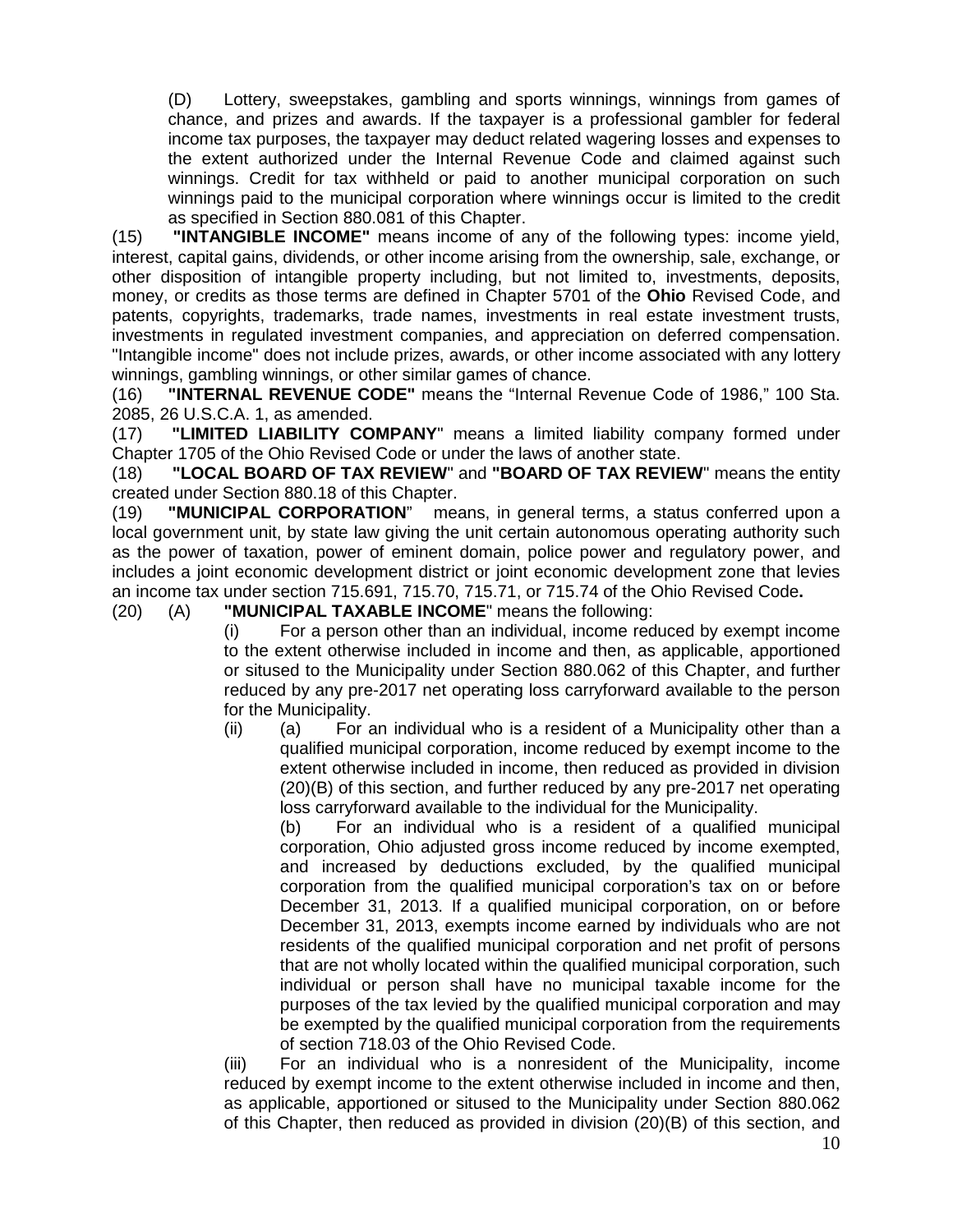further reduced by any pre-2017 net operating loss carryforward available to the individual for the Municipality.

(B) In computing the municipal taxable income of a taxpayer who is an individual, the taxpayer may subtract, as provided in division  $(20)(A)(ii)(a)$  or (iii) of this section, the amount of the individual's employee business expenses reported on the individual's form 2106 that the individual deducted for federal income tax purposes for the taxable year, subject to the limitation imposed by section 67 of the Internal Revenue Code. For the municipal corporation in which the taxpayer is a resident, the taxpayer may deduct all such expenses allowed for federal income tax purposes. For a municipal corporation in which the taxpayer is not a resident, the taxpayer may deduct such expenses only to the extent the expenses are related to the taxpayer's performance of personal services in that nonresident municipal corporation.

(21) **"MUNICIPALITY"** means the City of Lima, Ohio.

(22) **"NET OPERATING LOSS**" means a loss incurred by a person in the operation of a trade or business. "Net operating loss" does not include unutilized losses resulting from basis limitations, at-risk limitations, or passive activity loss limitations.

(23) (A) **"NET PROFIT**" for a person other than an individual means adjusted federal taxable income.

(B) **"NET PROFIT**" for a person who is an individual means the individual's net profit required to be reported on schedule C, schedule E, or schedule F reduced by any net operating loss carried forward. For the purposes of this division, the net operating loss carried forward shall be calculated and deducted in the same manner as provided in division (1)(H) of this section.

(C) For the purposes of this chapter, and notwithstanding division (23)(A) of this section, net profit of a disregarded entity shall not be taxable as against that disregarded entity, but shall instead be included in the net profit of the owner of the disregarded entity.

(D) (i) For purposes of this chapter, "publicly traded partnership" means any partnership, an interest in which is regularly traded on an established securities market. A "publicly traded partnership" may have any number of partners.

(ii) For the purposes of this chapter, and not withstanding any other provision of this chapter, the net profit of a publicly traded partnership that makes the election described in division  $(23)(D)$  of this section shall be taxed as if the partnership were a C corporation, and shall not be treated as the net profit or income of any owner of the partnership.

(iii) A publicly traded partnership that is treated as a partnership for federal income tax purposes and that is subject to tax on its net profits in one or more municipal corporations in this state may elect to be treated as a C corporation for municipal income tax purposes. The publicly traded partnership shall make the election in every municipal corporation in which the partnership is subject to taxation on its net profits. The election shall be made on the annual tax return filed in each such municipal corporation. Once the election is made, the election is binding for a five-year period beginning with the first taxable year of the initial election. The election continues to be binding for each subsequent five-year period unless the taxpayer elects to discontinue filing municipal income tax returns as a C corporation for municipal purposes under division (D)(iv) of this section.

(iv) An election to discontinue filing as a C corporation must be made in the first year following the last year of a five-year election period in effect under division (D)(iii) of this section. The election to discontinue filing as a C corporation is binding for a five-year period beginning with the first taxable year of the election and continues to be binding for each subsequent five-year period unless the taxpayer elects to discontinue filing municipal income tax returns as a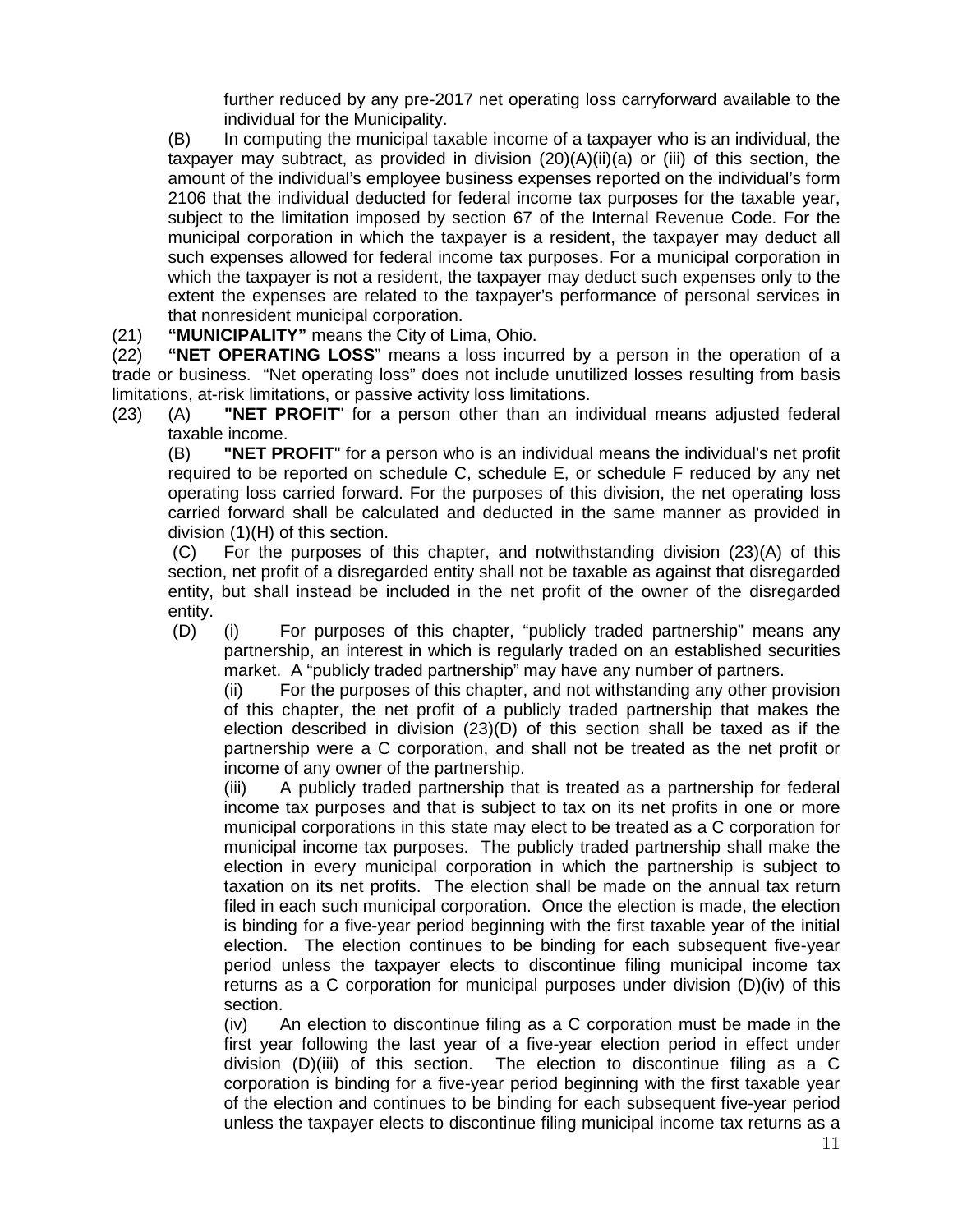partnership for municipal purposes. An election to discontinue filing as a partnership must be made in the first year following the last year of a five-year election period.

(v) The publicly traded partnership shall not be required to file the election with any municipal corporation in which the partnership is not subject to taxation on its net profits, but division (D) of this section applies to all municipal corporations in which an individual owner of the partnership resides.

(vi) The individual owners of the partnership not filing as a C Corporation shall be required to file with their municipal corporation of residence, and report partnership distribution of net profit.

(24) **"NONRESIDENT"** means an individual that is not a resident of the Municipality.

(25) **"OHIO BUSINESS GATEWAY**" means the online computer network system, created under section 125.30 of the Ohio Revised Code, that allows persons to electronically file business reply forms with state agencies and includes any successor electronic filing and payment system.

(26) **"OTHER PAYER"** means any person, other than an individual's employer or the employer's agent, that pays an individual any amount included in the federal gross income of the individual. "Other payer" includes casino operators and video lottery terminal sales agents.

(27) **"PASS-THROUGH ENTITY**" means a partnership not treated as an association taxable as a C corporation for federal income tax purposes, a limited liability company not treated as an association taxable as a C corporation for federal income tax purposes, an S corporation, or any other class of entity from which the income or profits of the entity are given pass-through treatment for federal income tax purposes. "Pass-through entity" does not include a trust, estate, grantor of a grantor trust, or disregarded entity.

(28) **"PENSION"** means any amount paid to an employee or former employee that is reported to the recipient on an IRS form 1099-R, or successor form. Pension does not include deferred compensation, or amounts attributable to nonqualified deferred compensation plans, reported as FICA/Medicare wages on an IRS form W-2, Wage and Tax Statement, or successor form.

(29) **"PERSON**" includes individuals, firms, companies, joint stock companies, business trusts, estates, trusts, partnerships, limited liability partnerships, limited liability companies, associations, C corporations, S corporations, governmental entities, and any other entity.

(30) **"POSTAL SERVICE"** means the United States postal service, or private delivery service delivering documents and packages within an agreed upon delivery schedule, or any other carrier service delivering the item.

(31) **"POSTMARK DATE**," **"DATE OF POSTMARK**," and similar terms include the date recorded and marked by a delivery service and recorded electronically to a database kept in the regular course if its business and marked on the cover in which the payment or document is enclosed, the date on which the payment or document was given to the delivery service for delivery

(32) (A) **"PRE-2017 NET OPERATING LOSS CARRYFORWARD**" means any net operating loss incurred in a taxable year beginning before January 1, 2017, to the extent such loss was permitted, by a resolution or ordinance of the Municipality that was adopted by the Municipality before January 1, 2016, to be carried forward and utilized to offset income or net profit generated in such Municipality in future taxable years.

(B) For the purpose of calculating municipal taxable income, any pre-2017 net operating loss carryforward may be carried forward to any taxable year, including taxable years beginning in 2017 or thereafter, for the number of taxable years provided in the resolution or ordinance or until fully utilized, whichever is earlier.

(33) **"QUALIFIED MUNICIPAL CORPORATION**" means a municipal corporation that, by resolution or ordinance adopted on or before December 31, 2011, adopted Ohio adjusted gross income, as defined by section 5747.01 of the Ohio Revised Code, as the income subject to tax for the purposes of imposing a municipal income tax.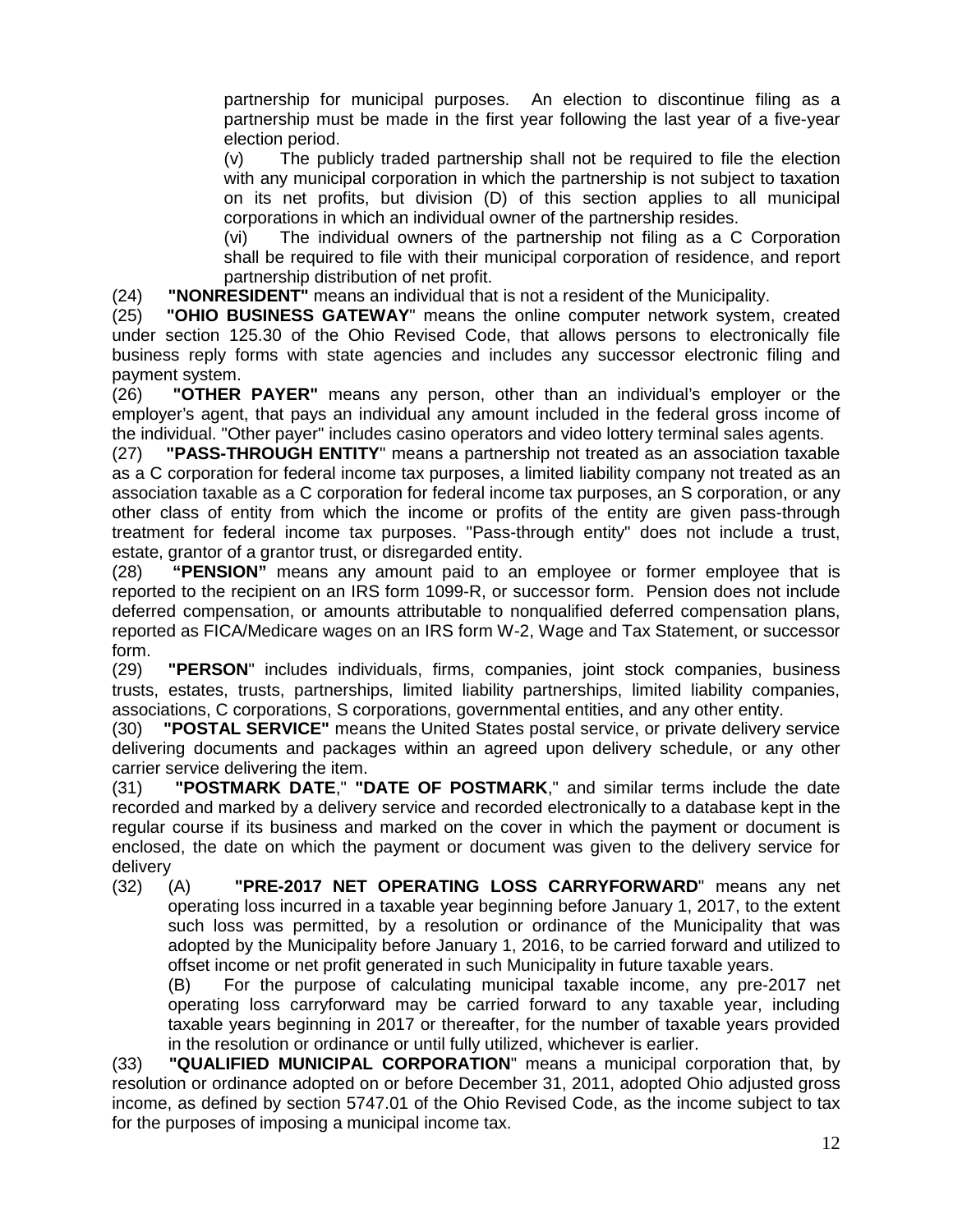(34) **"QUALIFYING WAGES**" means wages, as defined in section 3121(a) of the Internal Revenue Code, without regard to any wage limitations, adjusted as follows:

(A) Deduct the following amounts:

(i) Any amount included in wages if the amount constitutes compensation attributable to a plan or program described in section 125 of the Internal Revenue Code.

(ii) Any amount included in wages if the amount constitutes payment on account of a disability related to sickness or an accident paid by a party unrelated to the employer, agent of an employer, or other payer.

- (iii) INTENTIONALLY LEFT BLANK.
- (iv) INTENTIONALLY LEFT BLANK.
- (v) Any amount included in wages that is exempt income.
- (B) Add the following amounts:

(i) Any amount not included in wages solely because the employee was employed by the employer before April 1, 1986.

(ii) Any amount not included in wages because the amount arises from the sale, exchange, or other disposition of a stock option, the exercise of a stock option, or the sale, exchange, or other disposition of stock purchased under a stock option. Division (34)(B)(ii) of this section applies only to those amounts constituting ordinary income.

(iii) Any amount not included in wages if the amount is an amount described in section 401(k), 403(b), or 457 of the Internal Revenue Code. Division (34)(B)(iii) of this section applies only to employee contributions and employee deferrals.

(iv) Any amount that is supplemental unemployment compensation benefits described in section 3402(o)(2) of the Internal Revenue Code and not included in wages.

(v) Any amount received that is treated as self-employment income for federal tax purposes in accordance with section 1402(a)(8) of the Internal Revenue Code.

(vi) Any amount not included in wages if all of the following apply:

(a) For the taxable year the amount is employee compensation that is earned outside of the United States and that either is included in the taxpayer's gross income for federal income tax purposes or would have been included in the taxpayer's gross income for such purposes if the taxpayer did not elect to exclude the income under section 911 of the Internal Revenue Code;

(b) For no preceding taxable year did the amount constitute wages as defined in section 3121(a) of the Internal Revenue Code;

(c) For no succeeding taxable year will the amount constitute wages; and

(d) For any taxable year the amount has not otherwise been added to wages pursuant to either division (34)(B) of this section or section 718.03 of the Ohio Revised Code, as that section existed before the effective date of H.B. 5 of the 130th general assembly, March 23, 2015.

#### (35) **"RELATED ENTITY**" means any of the following:

(A) An individual stockholder, or a member of the stockholder's family enumerated in section 318 of the Internal Revenue Code, if the stockholder and the members of the stockholder's family own directly, indirectly, beneficially, or constructively, in the aggregate, at least fifty per cent of the value of the taxpayer's outstanding stock;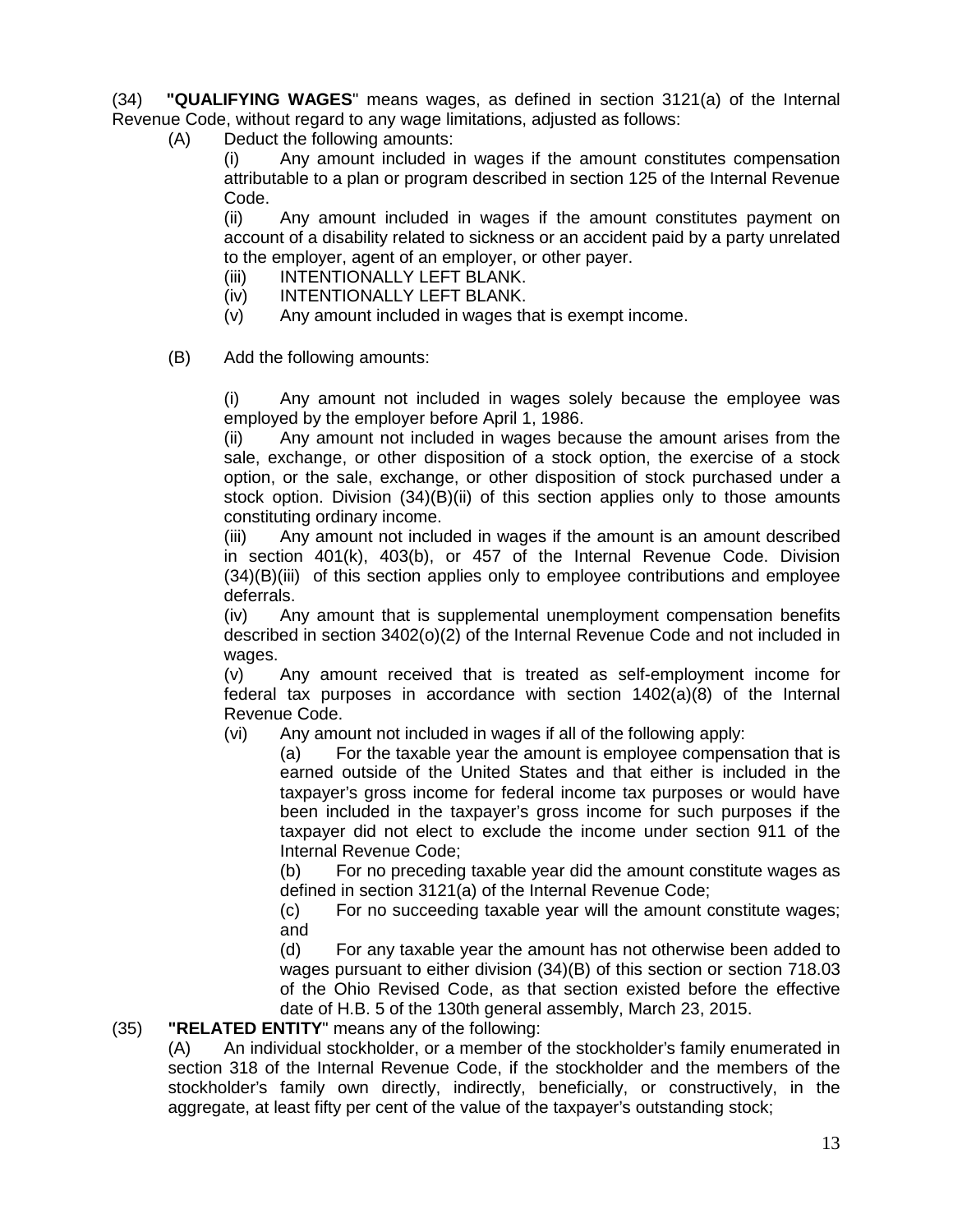(B) A stockholder, or a stockholder's partnership, estate, trust, or corporation, if the stockholder and the stockholder's partnerships, estates, trusts, or corporations own directly, indirectly, beneficially, or constructively, in the aggregate, at least fifty per cent of the value of the taxpayer's outstanding stock;

(C) A corporation, or a party related to the corporation in a manner that would require an attribution of stock from the corporation to the party or from the party to the corporation under division (35)(D) of this section, provided the taxpayer owns directly, indirectly, beneficially, or constructively, at least fifty per cent of the value of the corporation's outstanding stock;

(D) The attribution rules described in section 318 of the Internal Revenue Code apply for the purpose of determining whether the ownership requirements in divisions (35)(A) to (C) of this section have been met.

(36) **"RELATED MEMBER**" means a person that, with respect to the taxpayer during all or any portion of the taxable year, is either a related entity, a component member as defined in section 1563(b) of the Internal Revenue Code, or a person to or from whom there is attribution of stock ownership in accordance with section 1563(e) of the Internal Revenue Code except, for purposes of determining whether a person is a related member under this division, "twenty per cent" shall be substituted for "5 percent" wherever "5 percent" appears in section 1563(e) of the Internal Revenue Code.

(37) **"RESIDENT**" means an individual who is domiciled in the Municipality as determined under Section 880.042 of this Chapter.

(38) **"S CORPORATION**" means a person that has made an election under subchapter S of Chapter 1 of Subtitle A of the Internal Revenue Code for its taxable year.

(39) **"SCHEDULE C**" means internal revenue service schedule C (form 1040) filed by a taxpayer pursuant to the Internal Revenue Code.

(40) **"SCHEDULE E"** means internal revenue service schedule E (form 1040) filed by a taxpayer pursuant to the Internal Revenue Code.

(41) **"SCHEDULE F**" means internal revenue service schedule F (form 1040) filed by a taxpayer pursuant to the Internal Revenue Code.

(42) **"SINGLE MEMBER LIMITED LIABILITY COMPANY**" means a limited liability company that has one direct member.

(43) **"SMALL EMPLOYER"** means any employer that had total revenue of less than five hundred thousand dollars during the preceding taxable year. For purposes of this division, "total revenue" means receipts of any type or kind, including, but not limited to, sales receipts; payments; rents; profits; gains, dividends, and other investment income; commissions; premiums; money; property; grants; contributions; donations; gifts; program service revenue; patient service revenue; premiums; fees, including premium fees and service fees; tuition payments; unrelated business revenue; reimbursements; any type of payment from a governmental unit, including grants and other allocations; and any other similar receipts reported for federal income tax purposes or under generally accepted accounting principles. "Small employer" does not include the federal government; any state government, including any state agency or instrumentality; any political subdivision; or any entity treated as a government for financial accounting and reporting purposes.

(44) **"TAX ADMINISTRATOR**" means the individual charged with direct responsibility for administration of an income tax levied by a municipal corporation in accordance with this chapter, and also includes the following:

(A) A municipal corporation acting as the agent of another municipal corporation;

(B) A person retained by a municipal corporation to administer a tax levied by the municipal corporation, but only if the municipal corporation does not compensate the person in whole or in part on a contingency basis;

(C) The Central Collection Agency (CCA) or the Regional Income Tax Agency (RITA) or their successors in interest, or another entity organized to perform functions similar to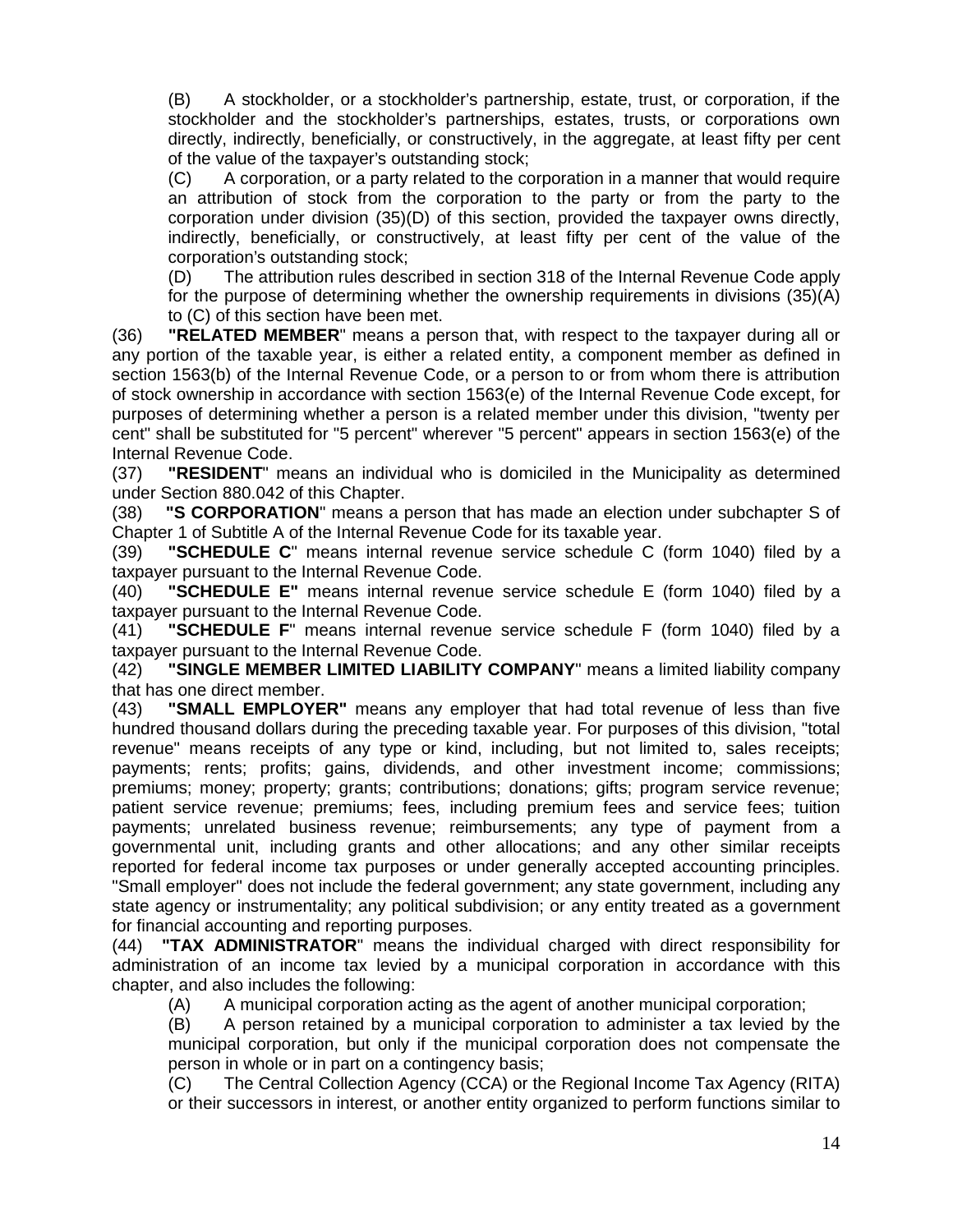those performed by the Central Collection Agency and the Regional Income Tax Agency.

(45) **"TAX RETURN PREPARER**" means any individual described in section 7701(a)(36) of the Internal Revenue CODE AND 26 C.F.R. 301.7701-15 .

(46) **"TAXABLE YEAR"** means the corresponding tax reporting period as prescribed for the taxpayer under the Internal Revenue Code.

- (47) (A) **"TAXPAYER**" means a person subject to a tax levied on income by a municipal corporation in accordance with this chapter. "Taxpayer" does not include a grantor trust or, except as provided in division (47)(B)(i) of this section, a disregarded entity.
	- (B) (i) A single member limited liability company that is a disregarded entity for federal tax purposes may be a separate taxpayer from its single member in all Ohio municipal corporations in which it either filed as a separate taxpayer or did not file for its taxable year ending in 2003, if all of the following conditions are met:

(a) The limited liability company's single member is also a limited liability company.

(b) The limited liability company and its single member were formed and doing business in one or more Ohio municipal corporations for at least five years before January 1, 2004.

(c) Not later than December 31, 2004, the limited liability company and its single member each made an election to be treated as a separate taxpayer under division (L) of section 718.01 of the Ohio Revised Code as this section existed on December 31, 2004.

(d) The limited liability company was not formed for the purpose of evading or reducing Ohio municipal corporation income tax liability of the limited liability company or its single member.

(e) The Ohio municipal corporation that was the primary place of business of the sole member of the limited liability company consented to the election.

(ii) For purposes of division  $(47)(B)(i)(e)$  of this section, a municipal corporation was the primary place of business of a limited liability company if, for the limited liability company's taxable year ending in 2003, its income tax liability was greater in that municipal corporation than in any other municipal corporation in Ohio, and that tax liability to that municipal corporation for its taxable year ending in 2003 was at least four hundred thousand dollars.

(48) **"TAXPAYERS' RIGHTS AND RESPONSIBILITIES**" means the rights provided to taxpayers in sections 718.11 , 718.12 , 718.19, 718.23, 718.36, 718.37, 718.38, 5717.011 , and 5717.03 of the Ohio Revised Code and any corresponding ordinances of the Municipality, and the responsibilities of taxpayers to file, report, withhold, remit, and pay municipal income tax and otherwise comply with Chapter 718. of the Ohio Revised Code and resolutions, ordinances, and rules adopted by a municipal corporation for the imposition and administration of a municipal income tax.

(49) **"VIDEO LOTTERY TERMINAL**" has the same meaning as in section 3770.21 of the Ohio Revised Code.

(50) **"VIDEO LOTTERY TERMINAL SALES AGENT"** means a lottery sales agent licensed under Chapter 3770 of the Ohio Revised Code to conduct video lottery terminals on behalf of the state pursuant to section 3770.21 of the Ohio Revised Code.

*(Source: Most definitions can be found in ORC 718.01)*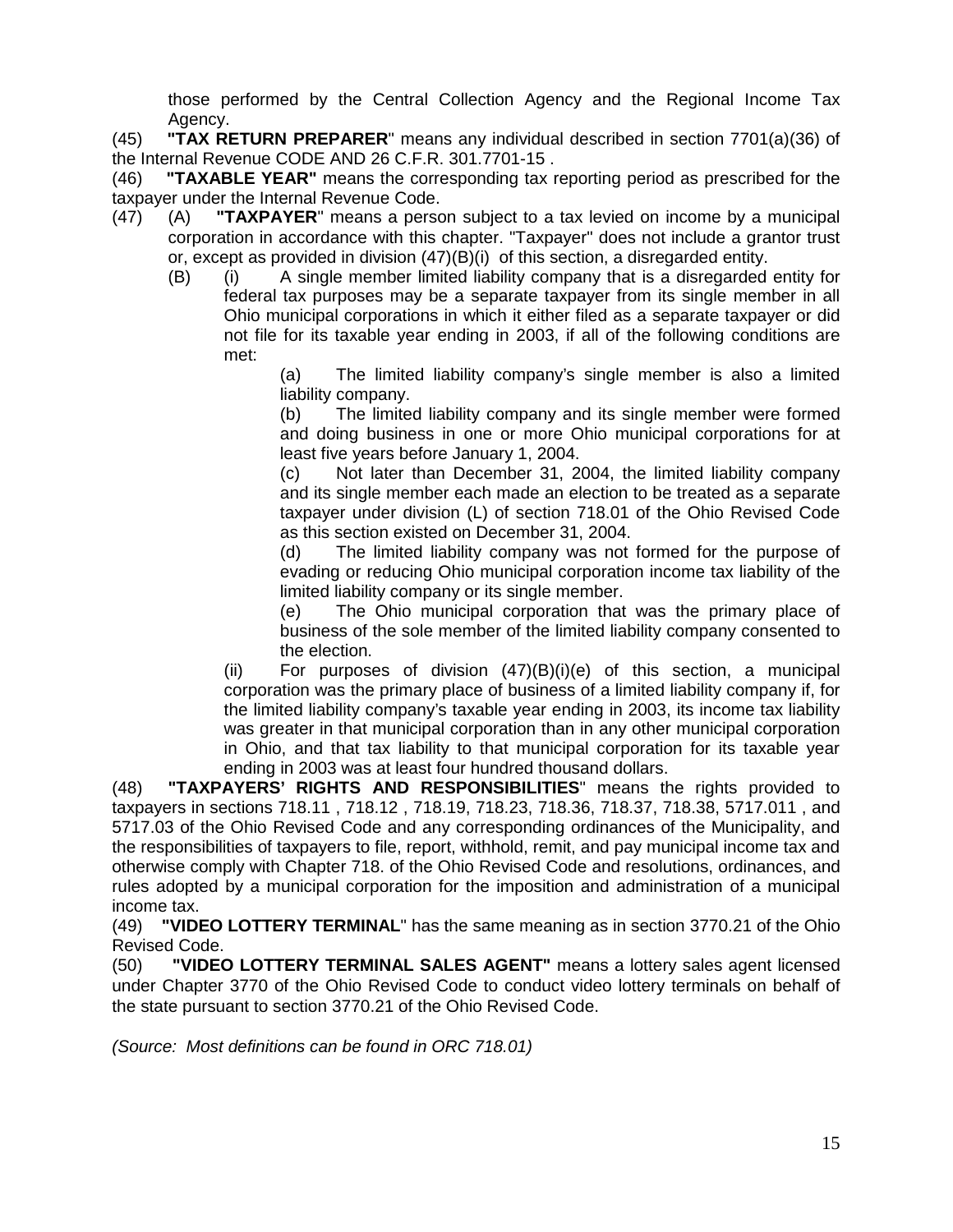# **880.04 INCOME SUBJECT TO TAX FOR INDIVIDUALS**

# **880.041 DETERMINING MUNICIPAL TAXABLE INCOME FOR INDIVIDUALS**

- (A) "Municipal Taxable Income" for a resident of the Municipality is calculated as follows:
	- (1) "Income" reduced by "Exempt Income" to the extent such exempt income is otherwise included in income, reduced by allowable employee business expense deduction as found in division (20)(B) of Section 880.03 of this Chapter, further reduced by any "Pre-2017 Net Operating Loss Carryforward" equals "Municipal Taxable Income".
		- (a) "Income" is defined in Section 880.03 (14) of this Chapter.
			- (i) "Qualifying Wages" is defined in Section 880.03(34).

(ii) "Net profit" is included in "income", and is defined in Section 880.03 (23) of this Chapter. This section also provides that the net operating loss carryforward shall be calculated and deducted in the same manner as provided in division (1)(H) of Section 880.03. Treatment of net profits received by an individual taxpayer from rental real estate is provided in Section 880.062(E). (iii) Section 880.03(14) provides the following: offsetting and net operating loss carryforward treatment in (14)(A)(ii)(a); resident's distributive share of net profit from pass through entity treatment in (14)(A)(ii)(b); treatment of S Corporation distributive share of net profit in the hands of the shareholder in  $(14)(A)(iii)$ ; restriction of amount of loss permitted to be carried forward for

use by taxpayer in a subsequent taxable year in (14)(A)(iv).

- (iv) "Pass Through Entity" is defined in Section 880.03(27).
- (b) "Exempt Income" is defined in Section 880.03 (11) of this Chapter.
- (c) Allowable employee business expense deduction is described in (20)(B) of Section 880.03 of this Chapter, and is subject to the limitations provided in that section.
- (d) "Pre-2017 Net Operating Loss Carryforward" is defined in Section 880.03 (32) of this Chapter
- (B) "Municipal Taxable Income" for a nonresident of the Municipality is calculated as follows:
	- (1) "Income" reduced by "Exempt Income" to the extent such exempt income is otherwise included in income, as applicable, apportioned or sitused to the Municipality as provided in Section 880.062 of this Chapter, reduced by allowable employee business expense deduction as found in (20)(B) of Section 880.03 of this Chapter, further reduced by any "Pre-2017 Net Operating Loss Carryforward" equals "Municipal Taxable Income".
		- (a) "Income" is defined in Section 880.03(14) of this Chapter.
			- (i) "Qualifying Wages" is defined in Section 880.03(34).

(ii) "Net profit" is included in "income", and is defined in Section 880.03(23) of this Chapter. This section also provides that the net operating loss carryforward shall be calculated and deducted in the same manner as provided in division (1)(H) of Section 880.03. "Net profit" for a nonresident individual includes any net profit of the nonresident, but excludes the distributive share of net profit or loss of only pass through entity owned directly or indirectly by the nonresident.

- (iii) "Pass Through Entity" is defined in Section 880.03(27).
- (b) "Exempt Income" is defined in Section 880.03(11) of this Chapter.
- (c) "Apportioned or sitused to the Municipality as provided in Section 880.062 of this Chapter" includes the apportionment of net profit income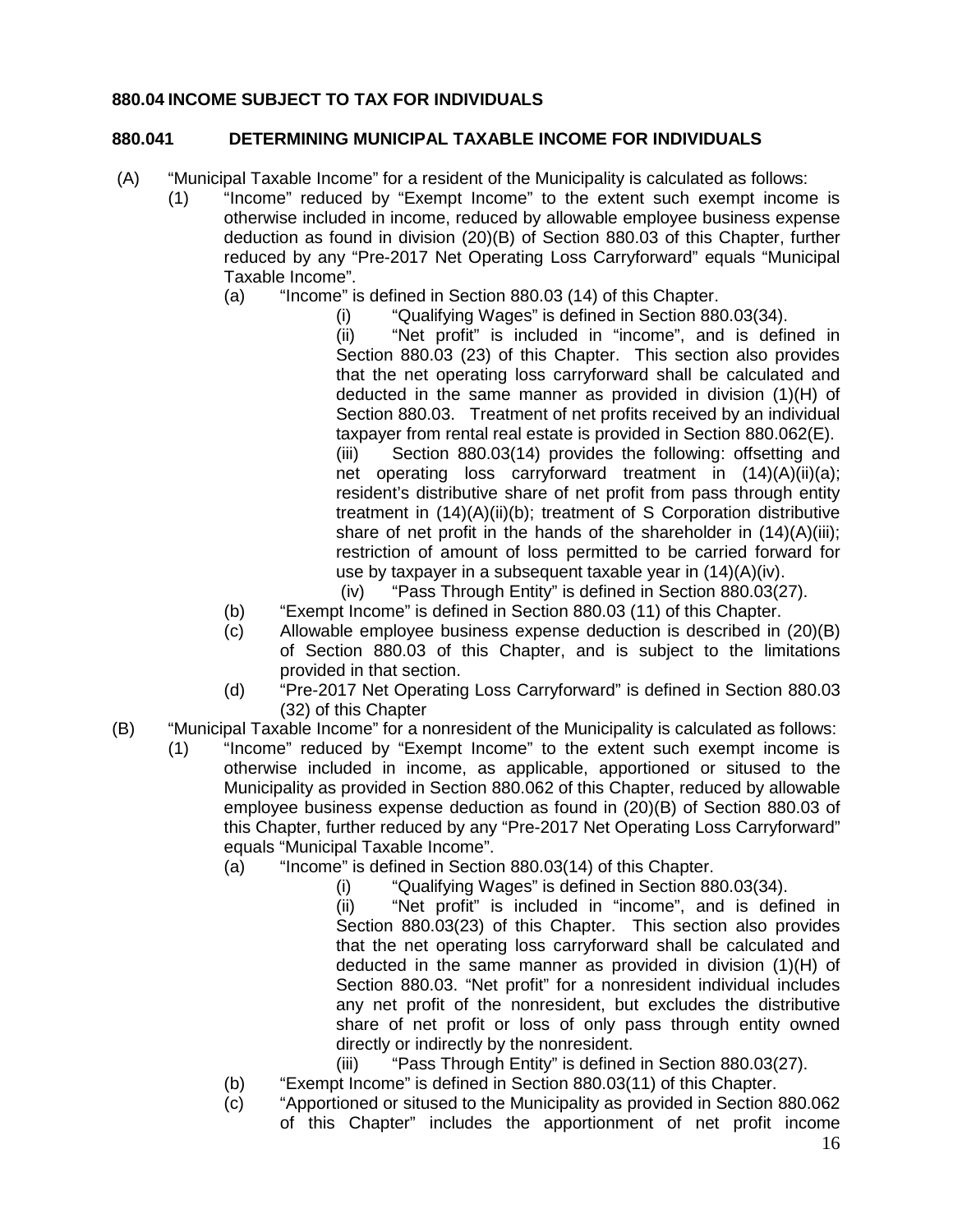attributable to work done or services performed in the Municipality. Treatment of net profits received by an individual taxpayer from rental real estate is provided in Section 880.062(E).

- (d) "Allowable employee business expense deduction" as described in (20)(B) of Section 880.03 of this Chapter, is subject to the limitations provided in that section. For a nonresident of the Municipality, the deduction is limited to the extent the expenses are related to the performance of personal services by the nonresident in the Municipality.
- (e) "Pre-2017 Net Operating Loss Carryforward" is defined in Section 880.03(32) of this Chapter.

#### **880.042 DOMICILE**

(A) As used in this section:<br>(1) "Domicile" mean

"Domicile" means the true, fixed and permanent home of the taxpayer to which whenever absent, the taxpayer intends to return.

(2) An individual is presumed to be domiciled in the Municipality for all or part of a taxable year if the individual was domiciled in the Municipality on the last day of the immediately preceding taxable year or if the tax administrator reasonably concludes that the individual is domiciled in the Municipality for all or part of the taxable year.

(3) An individual may rebut the presumption of domicile described in division (A)(1) of this section if the individual establishes by a preponderance of the evidence that the individual was not domiciled in the Municipality for all or part of the taxable year.

(B) For the purpose of determining whether an individual is domiciled in the Municipality for all or part of a taxable year, factors that may be considered include, but are not limited to, the following:

- (1) The individual's domicile in other taxable years;
- (2) The location at which the individual is registered to vote;
- (3) The address on the individual's driver's license;

(4) The location of real estate for which the individual claimed a property tax exemption or reduction allowed on the basis of the individual's residence or domicile;

(5) The location and value of abodes owned or leased by the individual;

(6) Declarations, written or oral, made by the individual regarding the individual's residency;

(7) The primary location at which the individual is employed.

(8) The location of educational institutions attended by the individual's dependents as defined in section 152 of the Internal Revenue Code, to the extent that tuition paid to such educational institution is based on the residency of the individual or the individual's spouse in the municipal corporation or state where the educational institution is located;

(9) The number of contact periods the individual has with the Municipality. For the purposes of this division, an individual has one "contact period" with the Municipality if the individual is away overnight from the individual's abode located outside of the Municipality and while away overnight from that abode spends at least some portion, however minimal, of each of two consecutive days in the Municipality. For purposes of this section, the State's contact period test or bright-line test and resulting determination have no bearing on municipal residency or domicile.

(C) All applicable factors are provided in Ohio Revised Code Section 718.012.

*(Source: ORC 718.012)*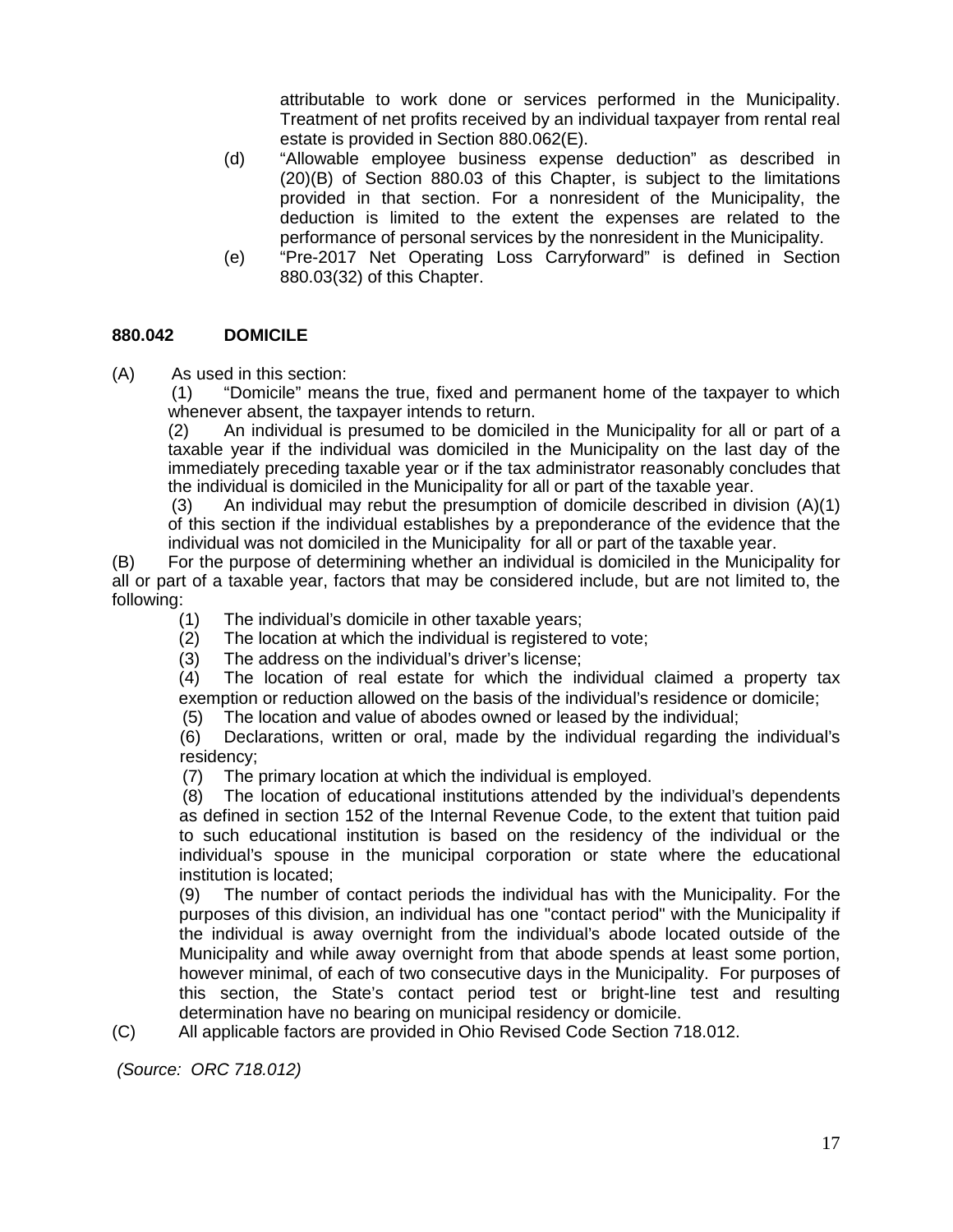#### **880.043 EXEMPTION FOR MEMBER OR EMPLOYEE OF GENERAL ASSEMBLY AND CERTAIN JUDGES**

(A) Only the municipal corporation of residence shall be permitted to levy a tax on the income of any member or employee of the Ohio General Assembly, including the Lieutenant Governor, whose income is received as a result of services rendered as such member or employee and is paid from appropriated funds of this state.

(B) Only the municipal corporation of residence and the city of Columbus shall levy a tax on the income of the Chief Justice or a Justice of the Supreme Court received as a result of services rendered as the Chief Justice or Justice. Only the municipal corporation of residence shall levy a tax on the income of a judge sitting by assignment of the Chief Justice or on the income of a district court of appeals judge sitting in multiple locations within the district, received as a result of services rendered as a judge.

*(Source: ORC 718.50)*

#### **880.05 COLLECTION AT SOURCE**

#### **880.051 COLLECTION AT SOURCE; WITHHOLDING FROM QUALIFYING WAGES**

(A) (1) Each employer, agent of an employer, or other payer located or doing business in the Municipality shall withhold from each employee an amount equal to the qualifying wages of the employee earned by the employee in the Municipality multiplied by the applicable rate of the Municipality's income tax, except for qualifying wages for which withholding is not required under section 880.052 of this Chapter or division (D) or (F) of this section. An employer, agent of an employer, or other payer shall deduct and withhold the tax from qualifying wages on the date that the employer, agent, or other payer directly, indirectly, or constructively pays the qualifying wages to, or credits the qualifying wages to the benefit of, the employee.

 $(2)$  In addition to withholding the amounts required under division  $(A)(1)$  of this section, an employer, agent of an employer, or other payer may also deduct and withhold, on the request of an employee, taxes for the municipal corporation in which the employee is a resident.

(B) (1) An employer, agent of an employer, or other payer shall remit to the Tax Administrator of the Municipality the greater of the income taxes deducted and withheld or the income taxes required to be deducted and withheld by the employer, agent, or other payer, along with any report required by the Tax Administrator to accompany such payment, according to the following schedule:

(a) Any employer, agent of an employer, or other payer not required to make payments under division (B)(1)(b) of this section of taxes required to be deducted and withheld shall make quarterly payments to the Tax Administrator not later than the fifteenth day of the month following the end of each calendar quarter.

(b) Taxes required to be deducted and withheld shall be remitted monthly to the Tax Administrator if the total taxes deducted and withheld or required to be deducted and withheld by the employer, agent, or other payer on behalf of the municipal corporation in the preceding calendar year exceeded two thousand three hundred ninety-nine dollars, or if the total amount of taxes deducted and withheld or required to be deducted and withheld on behalf of the Municipality in any month of the preceding calendar quarter exceeded two hundred dollars. Payment under division (B)(1)(b) of this section shall be made so that the payment is received by the Tax Administrator not later than fifteen days after the last day of each month.

(C) An employer, agent of an employer, or other payer shall make and file a return showing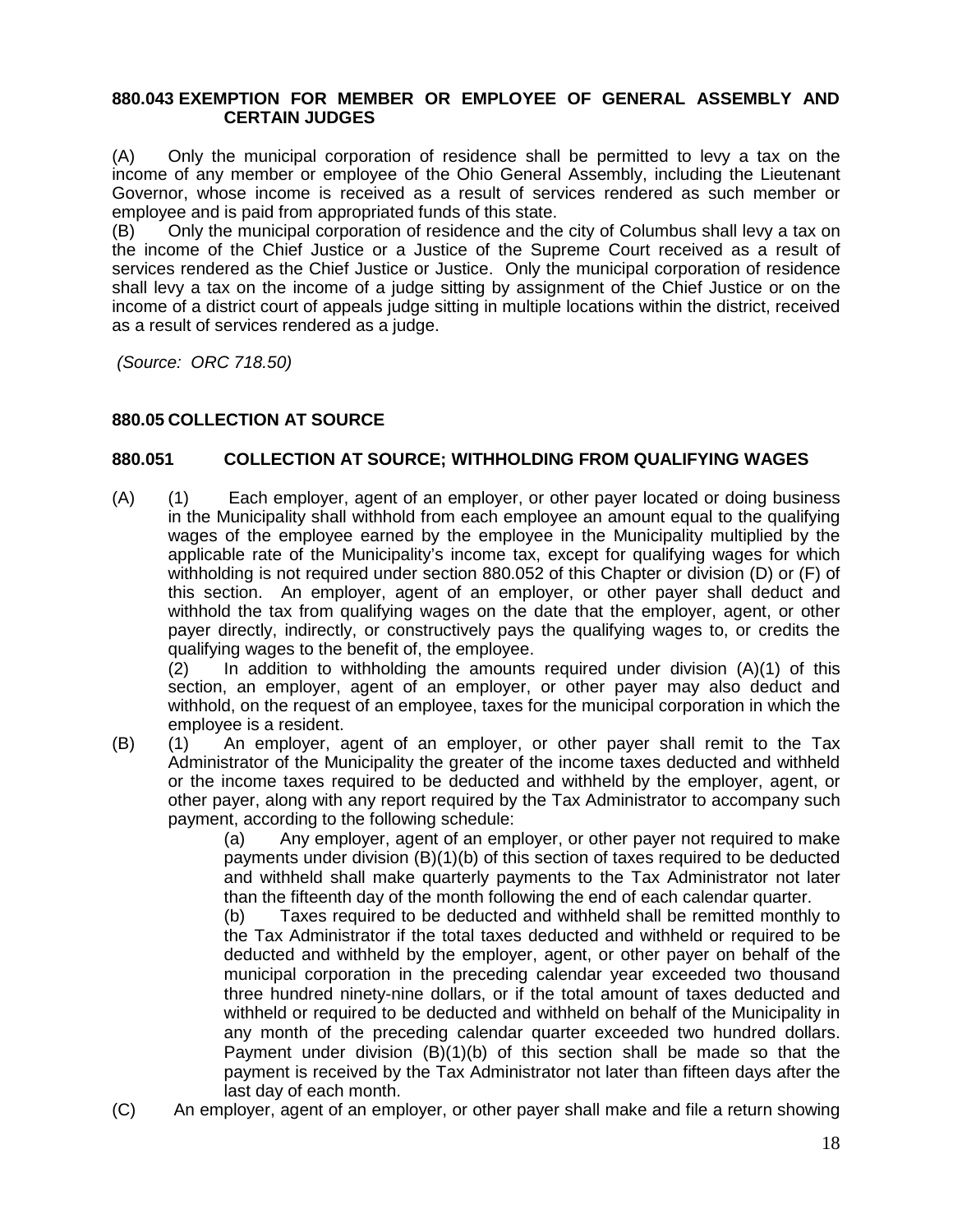the amount of tax withheld by the employer, agent, or other payer from the qualifying wages of each employee and remitted to the Tax Administrator. A return filed by an employer, agent, or other payer under this division shall be accepted by the Municipality as the return required of an employee whose sole income subject to the tax under this chapter is the qualifying wages reported by the employee's employer, agent of an employer, or other payer, unless the Municipality requires all resident individual taxpayers to file a tax return under section 880.091 of this Chapter.

(D) An employer, agent of an employer, or other payer is not required to withhold municipal income tax with respect to an individual's disqualifying disposition of an incentive stock option if, at the time of the disqualifying disposition, the individual is not an employee of either the corporation with respect to whose stock the option has been issued or of such corporation's successor entity.

(E) (1) An employee is not relieved from liability for a tax by the failure of the employer, agent of an employer, or other payer to withhold the tax as required under this chapter or by the employer's, agent's, or other payer's exemption from the requirement to withhold the tax.

(2) The failure of an employer, agent of an employer, or other payer to remit to the Municipality the tax withheld relieves the employee from liability for that tax unless the employee colluded with the employer, agent, or other payer in connection with the failure to remit the tax withheld.

(F) Compensation deferred before June 26, 2003, is not subject to any municipal corporation income tax or municipal income tax withholding requirement to the extent the deferred compensation does not constitute qualifying wages at the time the deferred compensation is paid or distributed.

(G) Each employer, agent of an employer, or other payer required to withhold taxes is liable for the payment of that amount required to be withheld, whether or not such taxes have been withheld, and such amount shall be deemed to be held in trust for the Municipality until such time as the withheld amount is remitted to the Tax Administrator.

(H) On or before the last day of February of each year, an employer shall file a Withholding Reconciliation Return with the Tax Administrator listing the names, addresses, and social security numbers of all employees from whose qualifying wages tax was withheld or should have been withheld for the Municipality during the preceding calendar year, the amount of tax withheld, if any, from each such employee's qualifying wage, the total amount of qualifying wages paid to such employee during the preceding calendar year, the name of every other municipal corporation for which tax was withheld or should have been withheld from such employee during the preceding calendar year, any other information required for federal income tax reporting purposes on Internal Revenue Service form W-2 or its equivalent form with respect to such employee, and other information as may be required by the Tax Administrator.

(I) The officer or the employee of the employer, agent of an employer, or other payer with control or direct supervision of or charged with the responsibility for withholding the tax or filing the reports and making payments as required by this section, shall be personally liable for a failure to file a report or pay the tax due as required by this section. The dissolution of an employer, agent of an employer, or other payer does not discharge the officer's or employee's liability for a failure of the employer, agent of an employer, or other payer to file returns or pay any tax due.

(J) An employer is required to deduct and withhold municipal income tax on tips and gratuities received by the employer's employees and constituting qualifying wages only to the extent that the tips and gratuities are under the employer's control. For the purposes of this division, a tip or gratuity is under the employer's control if the tip or gratuity is paid by the customer to the employer for subsequent remittance to the employee, or if the customer pays the tip or gratuity by credit card, debit card, or other electronic means.

(K) A Tax Administrator shall consider any tax withheld by an employer at the request of an employee when such tax is not otherwise required to be withheld by this Chapter to be tax required to be withheld and remitted for the purposes of this section.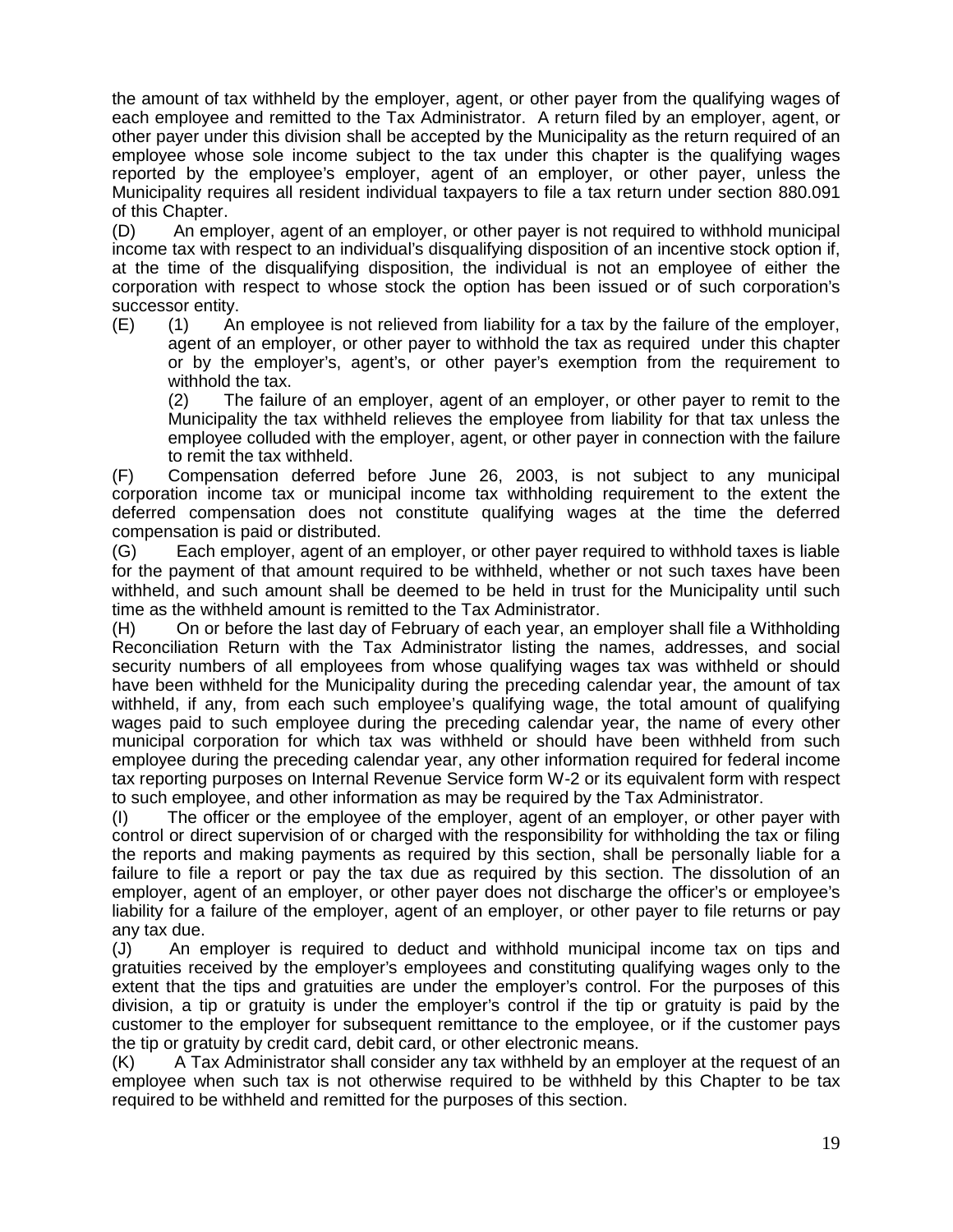#### **880.052 COLLECTION AT SOURCE; OCCASIONAL ENTRANT**

(A) The following terms as used in this section:<br>(1) "Employer" includes a person that is

"Employer" includes a person that is a related member to or of an employer.

(2) "Professional athlete" means an athlete who performs services in a professional athletic event for wages or other remuneration.

(3) "Professional entertainer" means a person who performs services in the professional performing arts for wages or other remuneration on a per-event basis.

(4) "Public figure" means a person of prominence who performs services at discrete events, such as speeches, public appearances, or similar events, for wages or other remuneration on a per-event basis.

(5) "Fixed location" means a permanent place of doing business in this state, such as an office, warehouse, storefront, or similar location owned or controlled by an employer.

(6) "Worksite location" means a construction site or other temporary worksite in this state at which the employer provides services for more than twenty days during the calendar year. "Worksite location" does not include the home of an employee.

(7) "Principal place of work" means the fixed location to which an employee is required to report for employment duties on a regular and ordinary basis. If the employee is not required to report for employment duties on a regular and ordinary basis to a fixed location, "principal place of work" means the worksite location in this state to which the employee is required to report for employment duties on a regular and ordinary basis. If the employee is not required to report for employment duties on a regular and ordinary basis to a fixed location or worksite location, "principal place of work" means the location in this state at which the employee spends the greatest number of days in a calendar year performing services for or on behalf of the employee's employer.

If there is not a single municipal corporation in which the employee spent the "greatest number of days in a calendar year" performing services for or on behalf of the employer, but instead there are two or more municipal corporations in which the employee spent an identical number of days that is greater than the number of days the employee spent in any other municipal corporation, the employer shall allocate any of the employee's qualifying wages subject to division (B)(1)(a) of this section among those two or more municipal corporations. The allocation shall be made using any fair and reasonable method, including, but not limited to, an equal allocation among such municipal corporations or an allocation based upon the time spent or sales made by the employee in each such municipal corporation. A municipal corporation to which qualifying wages are allocated under this division shall be the employee's "principal place of work" with respect to those qualifying wages for the purposes of this section.

For the purposes of this division, the location at which an employee spends a particular day shall be deemed in accordance with division (B)(2) of this section, except that "location" shall be substituted for "municipal corporation" wherever "municipal corporation" appears in that division.

(B) (1) Subject to divisions (C), (E), (F), and (G) of this section, an employer is not required to withhold municipal income tax on qualifying wages paid to an employee for the performance of personal services in a municipal corporation that imposes such a tax if the employee performed such services in the municipal corporation on twenty or fewer days in a calendar year, unless one of the following conditions applies:

(a) The employee's principal place of work is located in the Municipality.<br>(b) The employee performed services at one or more presumed wo

The employee performed services at one or more presumed worksite locations in the Municipality. For the purposes of this division, "presumed worksite location" means a construction site or other temporary worksite in this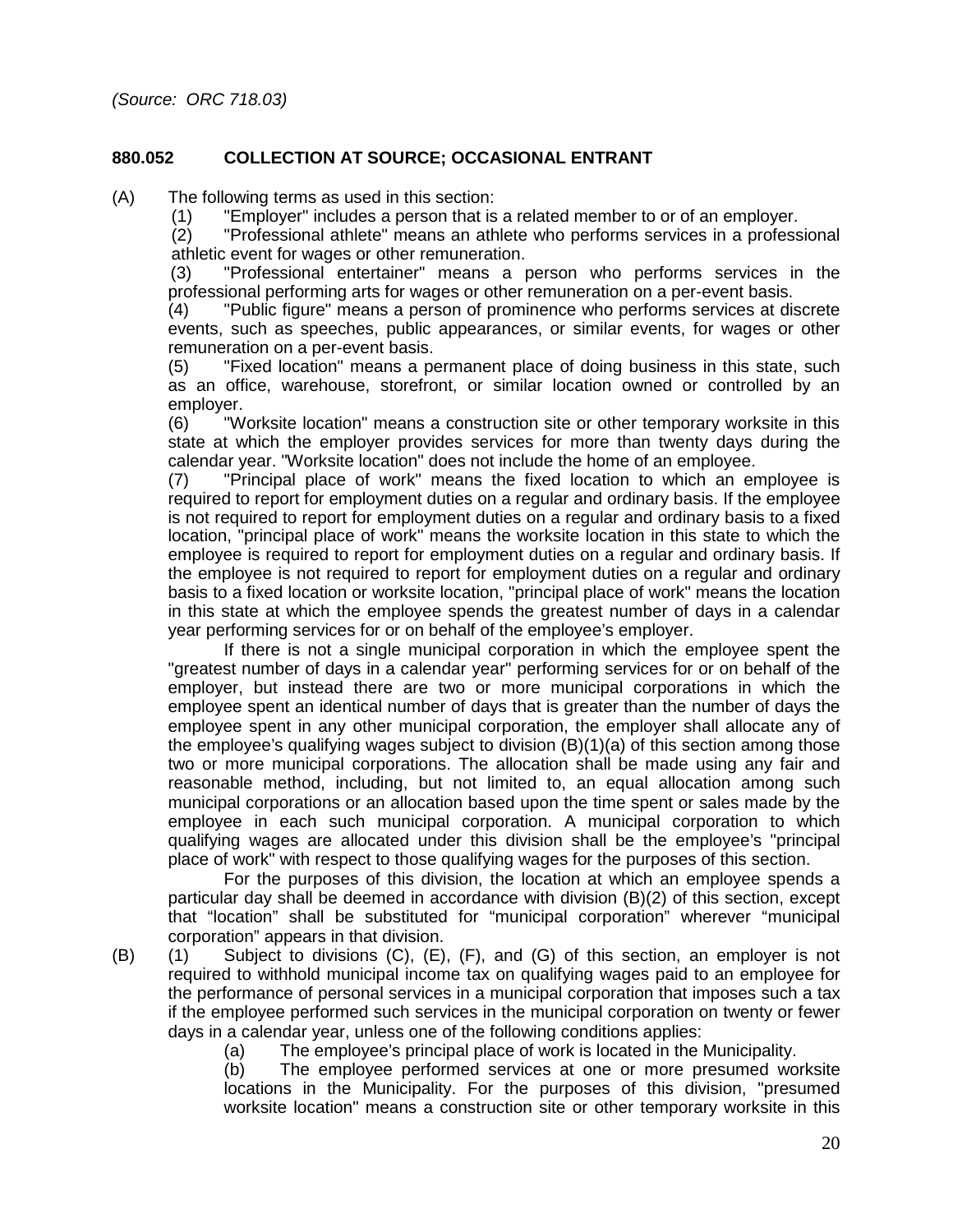state at which the employer provides services that can reasonably be expected by the employer to last more than twenty days in a calendar year. Services can "reasonably be expected by the employer to last more than twenty days" if either of the following applies at the time the services commence:

(i) The nature of the services are such that it will require more than twenty days of actual services to complete the services;

(ii) The agreement between the employer and its customer to perform services at a location requires the employer to perform actual services at the location for more than twenty days.

(c) The employee is a resident of the Municipality and has requested that the employer withhold tax from the employee's qualifying wages as provided in section 880.051 of this Chapter.

(d) The employee is a professional athlete, professional entertainer, or public figure, and the qualifying wages are paid for the performance of services in the employee's capacity as a professional athlete, professional entertainer, or public figure within the Municipality.

(2) For the purposes of division (B)(1) of this section, an employee shall be considered to have spent a day performing services in a municipal corporation only if the employee spent more time performing services for or on behalf of the employer in that municipal corporation than in any other municipal corporation on that day. For the purposes of determining the amount of time an employee spent in a particular location, the time spent performing one or more of the following activities shall be considered to have been spent at the employee's principal place of work:

(a) Traveling to the location at which the employee will first perform services for the employer for the day;

(b) Traveling from a location at which the employee was performing services for the employer to any other location;

(c) Traveling from any location to another location in order to pick up or load, for the purpose of transportation or delivery, property that has been purchased, sold, assembled, fabricated, repaired, refurbished, processed, remanufactured, or improved by the employee's employer;

(d) Transporting or delivering property described in division (B)(2)(c) of this section, provided that, upon delivery of the property, the employee does not temporarily or permanently affix the property to real estate owned, used, or controlled by a person other than the employee's employer;

(e) Traveling from the location at which the employee makes the employee's final delivery or pick-up for the day to either the employee's principal place of work or a location at which the employee will not perform services for the employer.

(C) If the principal place of work of an employee is located in a municipal corporation that imposes an income tax in accordance with this chapter, the exception from withholding requirements described in division (B)(1) of this section shall apply only if, with respect to the employee's qualifying wages described in that division, the employer withholds and remits tax on such qualifying wages to the municipal corporation in which the employee's principal place of work is located.

(D) (1) Except as provided in division (D)(2) of this section, if, during a calendar year, the number of days an employee spends performing personal services in a municipal corporation exceeds the twenty-day threshold described in division (B)(1) of this section, the employer shall withhold and remit tax to that municipal corporation for any subsequent days in that calendar year on which the employer pays qualifying wages to the employee for personal services performed in that municipal corporation.

(2) An employer required to begin withholding tax for a municipal corporation under division (D)(1) of this section may elect to withhold tax for that municipal corporation for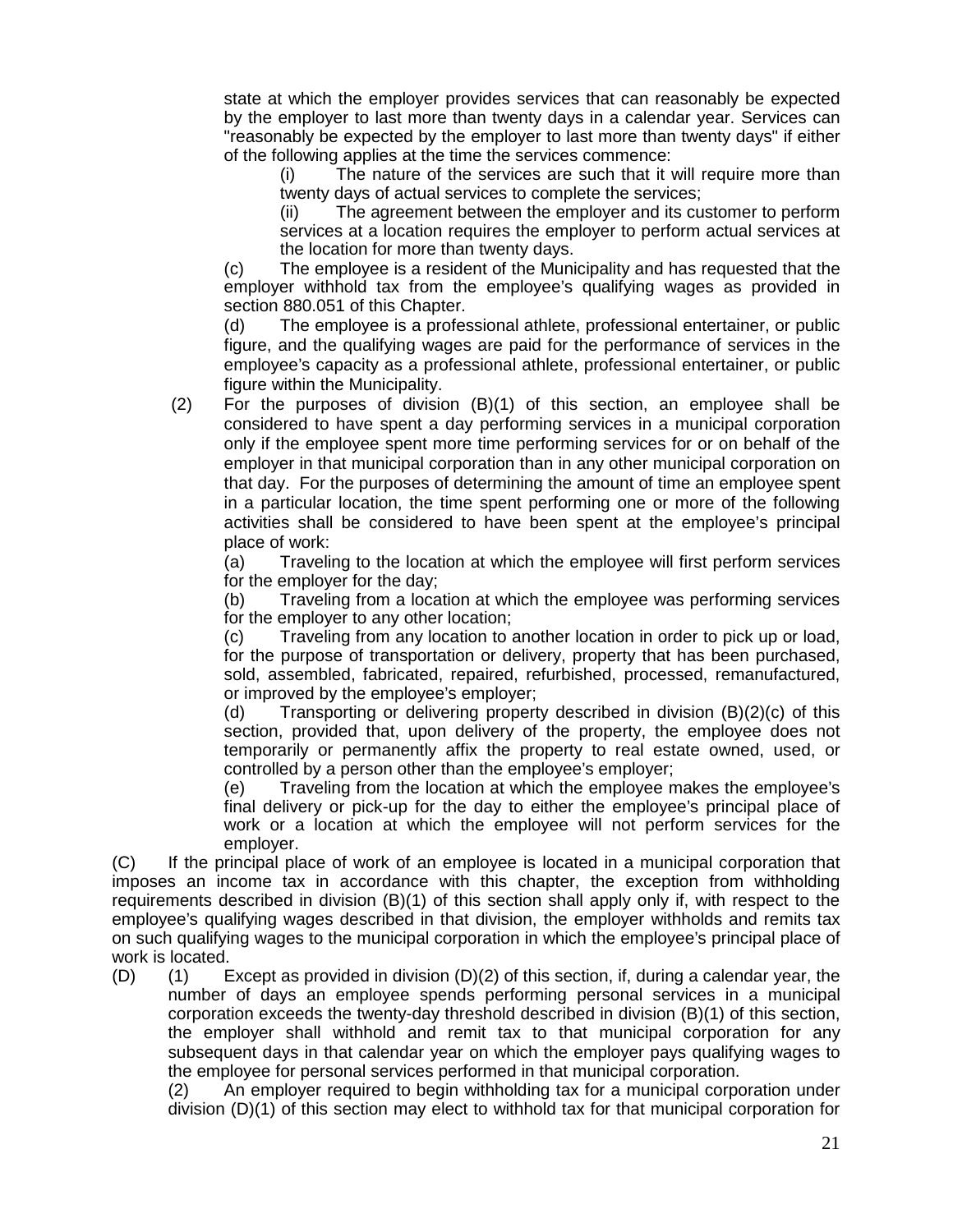the first twenty days on which the employer paid qualifying wages to the employee for personal services performed in that municipal corporation.

(3) If an employer makes the election described in division (D)(2) of this section, the taxes withheld and paid by such an employer during those first twenty days to the municipal corporation in which the employee's principal place of work is located are refundable to the employee.

(E) Without regard to the number of days in a calendar year on which an employee performs personal services in any municipal corporation, an employer shall withhold municipal income tax on all of the employee's qualifying wages for a taxable year and remit that tax only to the municipal corporation in which the employer's fixed location is located if the employer qualifies as a small employer as defined in Section 880.03 of this Chapter. To determine whether an employer qualifies as a small employer for a taxable year, a Tax Administrator may require the employer to provide the Tax Administrator with the employer's federal income tax return for the preceding taxable year.

(F) Divisions (B)(1) and (D) of this section shall not apply to the extent that a Tax Administrator and an employer enter into an agreement regarding the manner in which the employer shall comply with the requirements of section 880.051 of this Chapter.

*(Source: ORC 718.011; ORC 718.01)*

#### **880.053 COLLECTION AT SOURCE; CASINO AND VLT**

(A) The Municipality shall require a casino facility or a casino operator, as defined in Section 6(C)(9) of Article XV, Ohio Constitution, and section 3772.01 of the Ohio Revised Code, respectively, or a lottery sales agent conducting video lottery terminals sales on behalf of the state to withhold and remit municipal income tax with respect to amounts other than qualifying wages as provided in this section.

(B) If a person's winnings at a casino facility are an amount for which reporting to the internal revenue service of the amount is required by section 6041 of the Internal Revenue Code, as amended, the casino operator shall deduct and withhold municipal income tax from the person's winnings at the rate of the tax imposed by the municipal corporation in which the casino facility is located.

(C) Amounts deducted and withheld by a casino operator are held in trust for the benefit of the municipal corporation to which the tax is owed.

(1) On or before the tenth day of each month, the casino operator shall file a return electronically with the Tax Administrator of the Municipality, providing the name, address, and social security number of the person from whose winnings amounts were deducted and withheld, the amount of each such deduction and withholding during the preceding calendar month, the amount of the winnings from which each such amount was withheld, the type of casino gaming that resulted in such winnings, and any other information required by the Tax Administrator. With this return, the casino operator shall remit electronically to the Municipality all amounts deducted and withheld during the preceding month.

(2) Annually, on or before the thirty-first day of January, a casino operator shall file an annual return electronically with the Tax Administrator of the municipal corporation in which the casino facility is located, indicating the total amount deducted and withheld during the preceding calendar year. The casino operator shall remit electronically with the annual return any amount that was deducted and withheld and that was not previously remitted. If the name, address, or social security number of a person or the amount deducted and withheld with respect to that person was omitted on a monthly return for that reporting period, that information shall be indicated on the annual return.

(3) Annually, on or before the thirty-first day of January, a casino operator shall issue an information return to each person with respect to whom an amount has been deducted and withheld during the preceding calendar year. The information return shall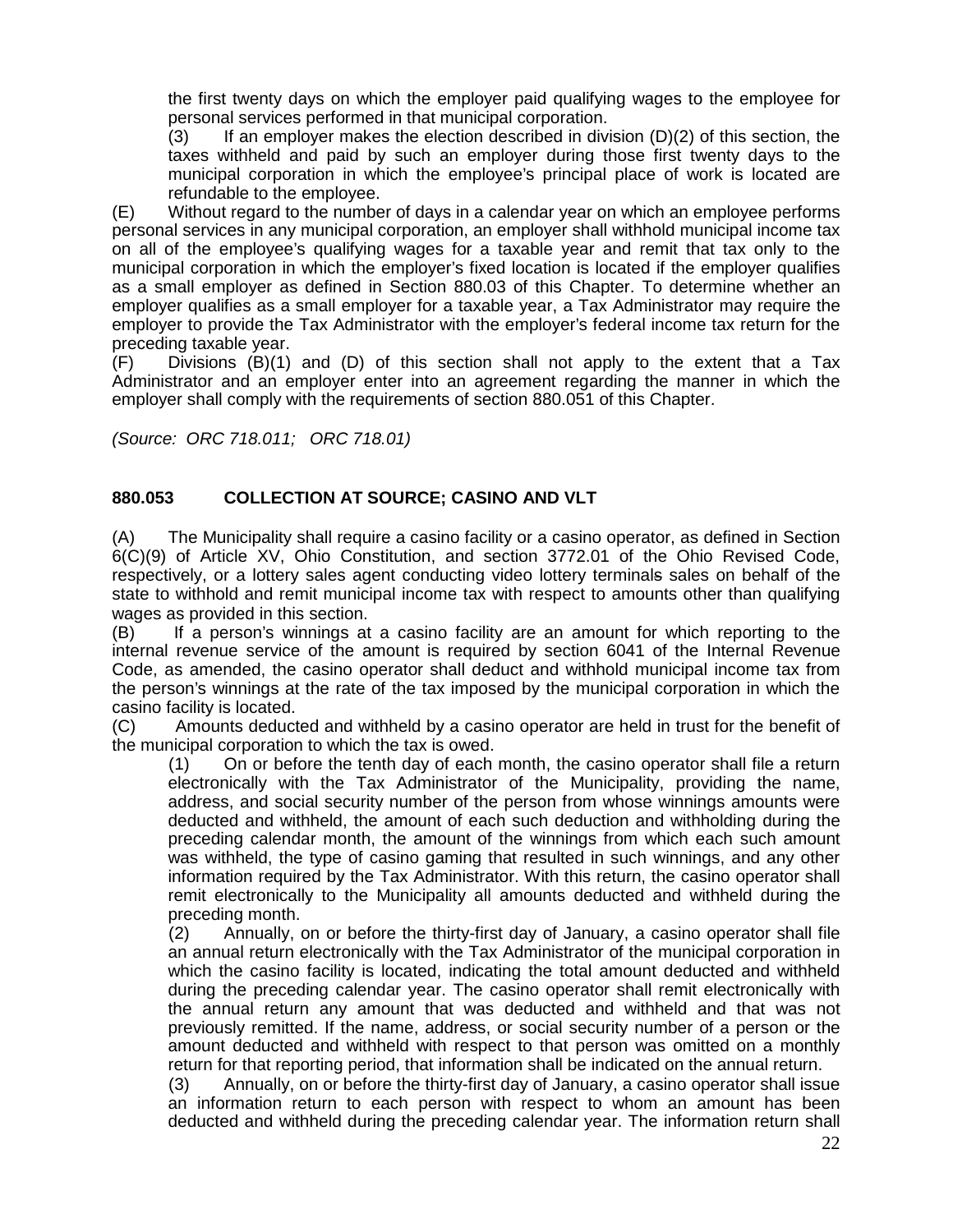show the total amount of municipal income tax deducted from the person's winnings during the preceding year. The casino operator shall provide to the Tax Administrator a copy of each information return issued under this division. The administrator may require that such copies be transmitted electronically.

(4) A casino operator that fails to file a return and remit the amounts deducted and withheld shall be personally liable for the amount withheld and not remitted. Such personal liability extends to any penalty and interest imposed for the late filing of a return or the late payment of tax deducted and withheld.

(5) If a casino operator sells the casino facility or otherwise quits the casino business, the amounts deducted and withheld along with any penalties and interest thereon are immediately due and payable. The successor shall withhold an amount of the purchase money that is sufficient to cover the amounts deducted and withheld along with any penalties and interest thereon until the predecessor casino operator produces either of the following:

(a) A receipt from the Tax Administrator showing that the amounts deducted and withheld and penalties and interest thereon have been paid;

(b) A certificate from the Tax Administrator indicating that no amounts are due.

If the successor fails to withhold purchase money, the successor is personally liable for the payment of the amounts deducted and withheld and penalties and interest thereon.

(6) The failure of a casino operator to deduct and withhold the required amount from a person's winnings does not relieve that person from liability for the municipal income tax with respect to those winnings.

(D) If a person's prize award from a video lottery terminal is an amount for which reporting to the internal revenue service is required by section 6041 of the Internal Revenue Code, as amended, the video lottery sales agent shall deduct and withhold municipal income tax from the person's prize award at the rate of the tax imposed by the municipal corporation in which the video lottery terminal facility is located.

(E) Amounts deducted and withheld by a video lottery sales agent are held in trust for the benefit of the municipal corporation to which the tax is owed.

(1) The video lottery sales agent shall issue to a person from whose prize award an amount has been deducted and withheld a receipt for the amount deducted and withheld, and shall obtain from the person receiving a prize award the person's name, address, and social security number in order to facilitate the preparation of returns required by this section.

(2) On or before the tenth day of each month, the video lottery sales agent shall file a return electronically with the Tax Administrator of the Municipality providing the names, addresses, and social security numbers of the persons from whose prize awards amounts were deducted and withheld, the amount of each such deduction and withholding during the preceding calendar month, the amount of the prize award from which each such amount was withheld, and any other information required by the Tax Administrator. With the return, the video lottery sales agent shall remit electronically to the Tax Administrator all amounts deducted and withheld during the preceding month.

(3) A video lottery sales agent shall maintain a record of all receipts issued under division (E) of this section and shall make those records available to the Tax Administrator upon request. Such records shall be maintained in accordance with section 5747.17 of the Ohio Revised Code and any rules adopted pursuant thereto.

(4) Annually, on or before the thirty-first day of January, each video lottery terminal sales agent shall file an annual return electronically with the Tax Administrator of the municipal corporation in which the facility is located indicating the total amount deducted and withheld during the preceding calendar year. The video lottery sales agent shall remit electronically with the annual return any amount that was deducted and withheld and that was not previously remitted. If the name, address, or social security number of a person or the amount deducted and withheld with respect to that person was omitted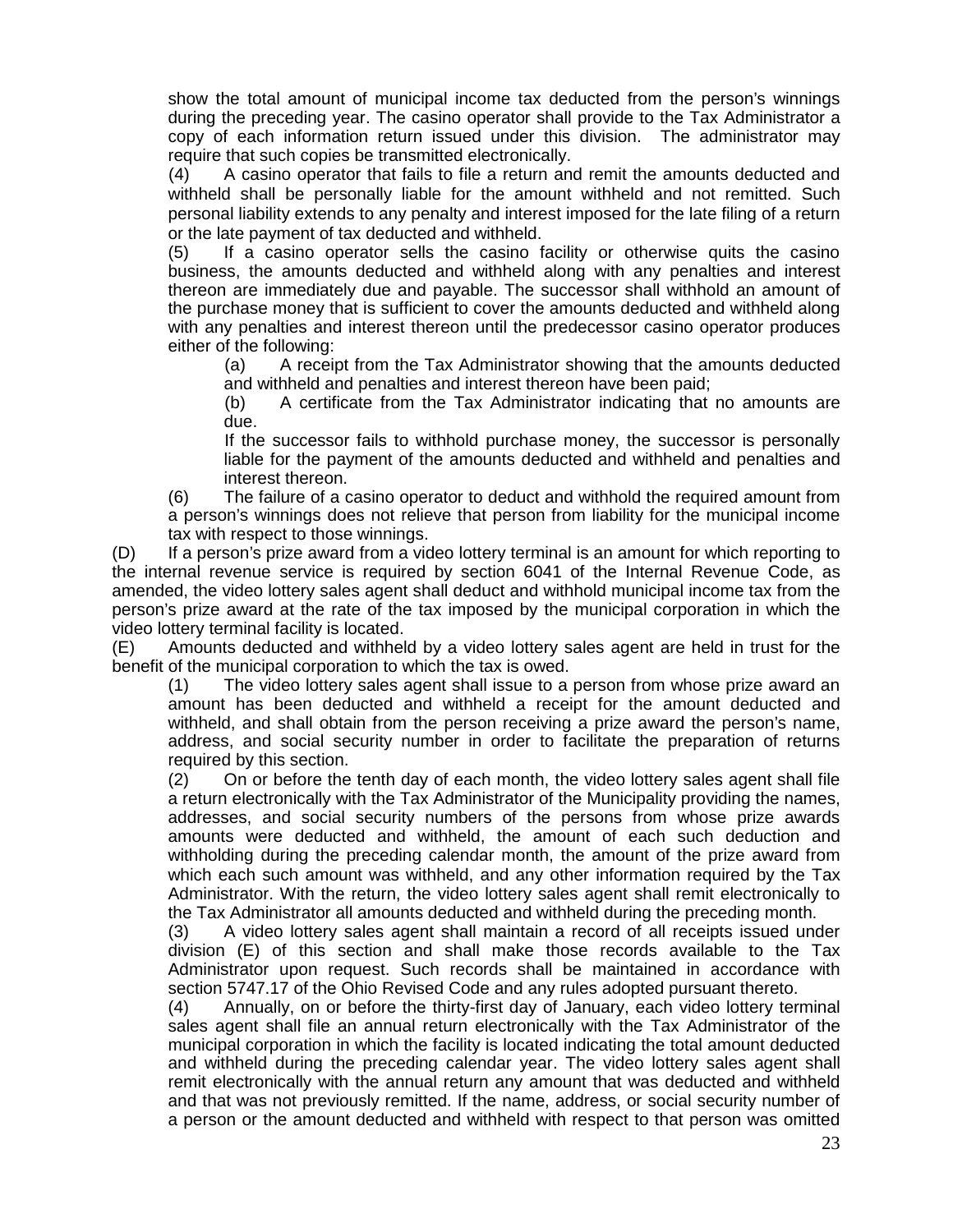on a monthly return for that reporting period, that information shall be indicated on the annual return.

(5) Annually, on or before the thirty-first day of January, a video lottery sales agent shall issue an information return to each person with respect to whom an amount has been deducted and withheld during the preceding calendar year. The information return shall show the total amount of municipal income tax deducted and withheld from the person's prize award by the video lottery sales agent during the preceding year. A video lottery sales agent shall provide to the Tax Administrator of the municipal corporation a copy of each information return issued under this division. The Tax Administrator may require that such copies be transmitted electronically.

(6) A video lottery sales agent who fails to file a return and remit the amounts deducted and withheld is personally liable for the amount deducted and withheld and not remitted. Such personal liability extends to any penalty and interest imposed for the late filing of a return or the late payment of tax deducted and withheld.

(F) If a video lottery sales agent ceases to operate video lottery terminals, the amounts deducted and withheld along with any penalties and interest thereon are immediately due and payable. The successor of the video lottery sales agent that purchases the video lottery terminals from the agent shall withhold an amount from the purchase money that is sufficient to cover the amounts deducted and withheld and any penalties and interest thereon until the predecessor video lottery sales agent operator produces either of the following:

(1) A receipt from the Tax Administrator showing that the amounts deducted and withheld and penalties and interest thereon have been paid;<br>(2) A certificate from the Tax Administrator indicating tha

A certificate from the Tax Administrator indicating that no amounts are due.

If the successor fails to withhold purchase money, the successor is personally liable for the payment of the amounts deducted and withheld and penalties and interest thereon.

(G) The failure of a video lottery sales agent to deduct and withhold the required amount from a person's prize award does not relieve that person from liability for the municipal income tax with respect to that prize award.

(H) If a casino operator or lottery sales agent files a return late, fails to file a return, remits amounts deducted and withheld late, or fails to remit amounts deducted and withheld as required under this section, the Tax Administrator of a municipal corporation may impose the following applicable penalty:

(1) For the late remittance of, or failure to remit, tax deducted and withheld under this section, a penalty equal to fifty per cent of the tax deducted and withheld;

(2) For the failure to file, or the late filing of, a monthly or annual return, a penalty of five hundred dollars for each return not filed or filed late. Interest shall accrue on past due amounts deducted and withheld at the rate prescribed in section 5703.47 of the Ohio Revised Code.

(I) Amounts deducted and withheld on behalf of a municipal corporation shall be allowed as a credit against payment of the tax imposed by the municipal corporation and shall be treated as taxes paid for purposes of section 880.07 of this Chapter. This division applies only to the person for whom the amount is deducted and withheld.

(J) The Tax Administrator shall prescribe the forms of the receipts and returns required under this section.

*(Source: ORC 718.031)*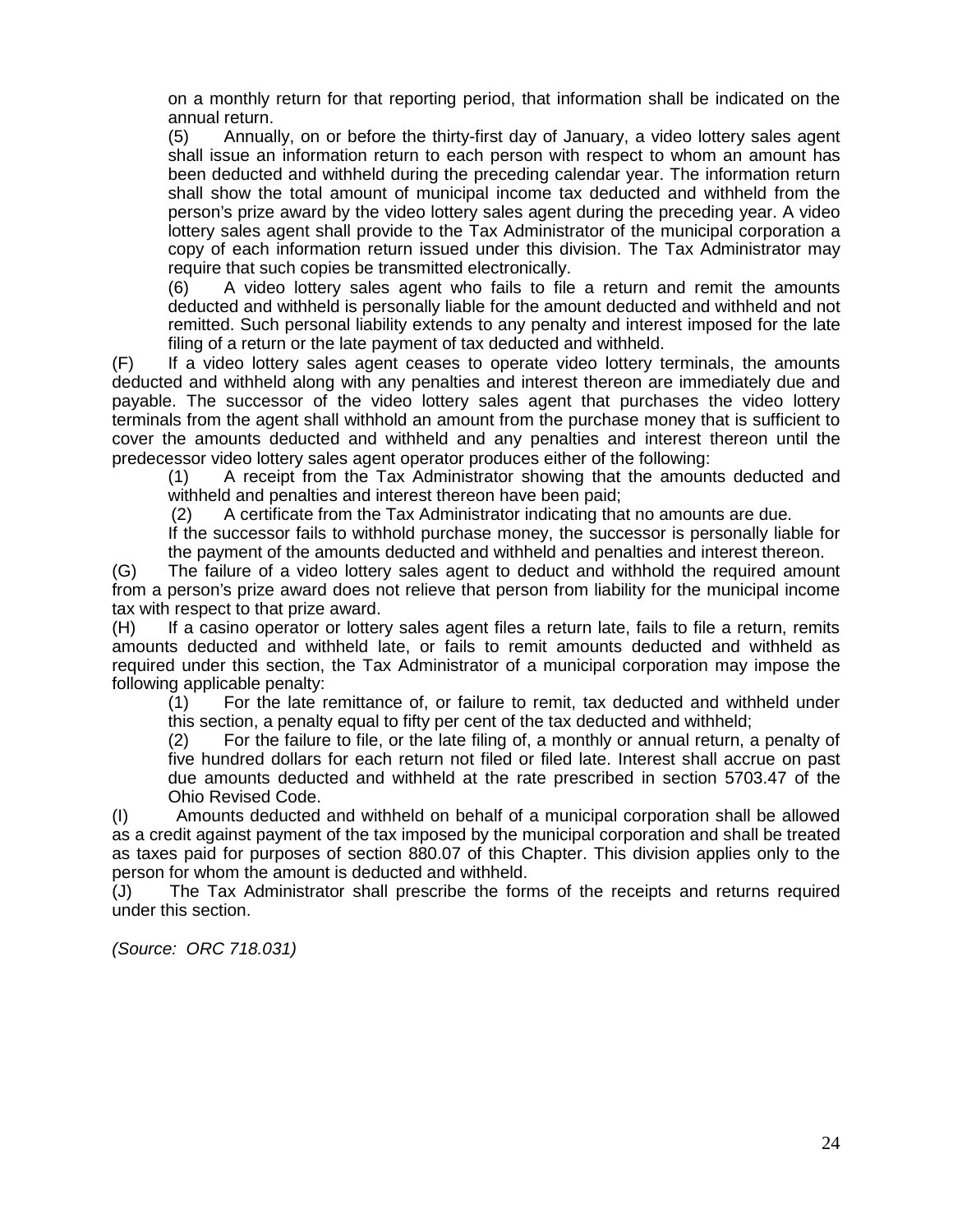#### **880.06 INCOME SUBJECT TO NET PROFIT TAX**

#### **880.061 DETERMINING MUNICIPAL TAXABLE INCOME FOR TAXPAYERS WHO ARE NOT INDIVIDUALS**

"Municipal Taxable Income" for a taxpayer who is not an individual for the Municipality is calculated as follows:

- (A) "Income" reduced by "Exempt Income" to the extent otherwise included in income, multiplied by apportionment, further reduced by any "Pre-2017 Net Operating Loss Carryforward" equals "Municipal Taxable Income".
	- (1) "Income" for a taxpayer that is not an individual means the "Net Profit" of the taxpayer.

(i) "Net Profit" for a person other than an individual is defined in Section 880.03(23).

(ii) "Adjusted Federal Taxable Income" is defined in Section 880.03(1) of this Chapter.

- (2) "Exempt Income" is defined in Section 880.03(11) of this Chapter.
- (3) "Apportionment" means the apportionment as determined by Section 880.062 of this Chapter.
- (4) "Pre-2017 Net Operating Loss Carryforward" is defined in Section 880.03 (32) of this Chapter.

*(Source: ORC 718.01)*

#### **880.062 NET PROFIT; INCOME SUBJECT TO NET PROFIT TAX; ALTERNATIVE APPORTIONMENT**

This section applies to any taxpayer engaged in a business or profession in the Municipality unless the taxpayer is an individual who resides in the Municipality or the taxpayer is an electric company, combined company, or telephone company that is subject to and required to file reports under Chapter 5745 of the Ohio Revised Code.

(A) Net profit from a business or profession conducted both within and without the boundaries of the Municipality shall be considered as having a taxable situs in the Municipality for purposes of municipal income taxation in the same proportion as the average ratio of the following:

(1) The average original cost of the real property and tangible personal property owned or used by the taxpayer in the business or profession in the Municipality during the taxable period to the average original cost of all of the real and tangible personal property owned or used by the taxpayer in the business or profession during the same period, wherever situated.

As used in the preceding paragraph, tangible personal or real property shall include property rented or leased by the taxpayer and the value of such property shall be determined by multiplying the annual rental thereon by eight;

(2) Wages, salaries, and other compensation paid during the taxable period to individuals employed in the business or profession for services performed in the Municipality to wages, salaries, and other compensation paid during the same period to individuals employed in the business or profession, wherever the individual's services are performed, excluding compensation from which taxes are not-required to be withheld under section 880.052 of this Chapter;

(3) Total gross receipts of the business or profession from sales and rentals made and services performed during the taxable period in the Municipality to total gross receipts of the business or profession during the same period from sales, rentals, and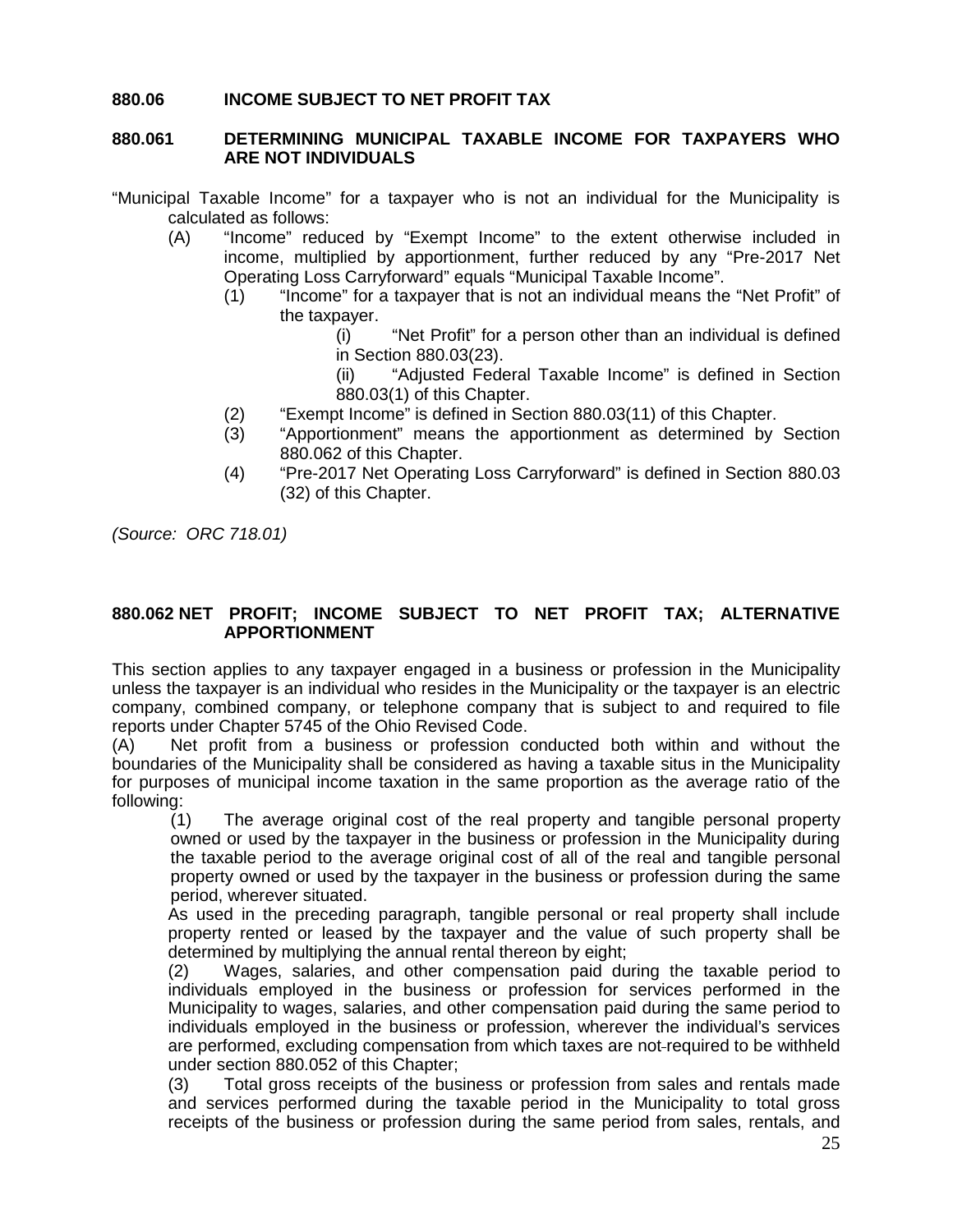services, wherever made or performed.

(B) (1) If the apportionment factors described in division (A) of this section do not fairly represent the extent of a taxpayer's business activity in the Municipality, the taxpayer may request, or the Tax Administrator of the Municipality may require, that the taxpayer use, with respect to all or any portion of the income of the taxpayer, an alternative apportionment method involving one or more of the following:

(a) Separate accounting;

(b) The exclusion of one or more of the factors;

(c) The inclusion of one or more additional factors that would provide for a more fair apportionment of the income of the taxpayer to the Municipality;

(d) A modification of one or more of the factors.

(2) A taxpayer request to use an alternative apportionment method shall be in writing and shall accompany a tax return, timely filed appeal of an assessment, or timely filed amended tax return. The taxpayer may use the requested alternative method unless the Tax Administrator denies the request in an assessment issued within the period prescribed by division (A) of Section 880.19 of this Chapter.

(3) A Tax Administrator may require a taxpayer to use an alternative apportionment method as described in division (B)(1) of this section only by issuing an assessment to the taxpayer within the period prescribed by division (A) of Section 880.19 of this Chapter.

(4) Nothing in division (B) of this section nullifies or otherwise affects any alternative apportionment arrangement approved by a Tax Administrator or otherwise agreed upon by both the Tax Administrator and taxpayer before January 1, 2016.

(C) As used in division (A)(2) of this section, "wages, salaries, and other compensation" includes only wages, salaries, or other compensation paid to an employee for services performed at any of the following locations:

(1) A location that is owned, controlled, or used by, rented to, or under the possession of one of the following:

(a) The employer;

(b) A vendor, customer, client, or patient of the employer, or a related member of such a vendor, customer, client, or patient;

(c) A vendor, customer, client, or patient of a person described in division (C)(1)(b) of this section, or a related member of such a vendor, customer, client, or patient.

(2) Any location at which a trial, appeal, hearing, investigation, inquiry, review, court martial, or similar administrative, judicial, or legislative matter or proceeding is being conducted, provided that the compensation is paid for services performed for, or on behalf of, the employer or that the employee's presence at the location directly or indirectly benefits the employer;

(3) Any other location, if the Tax Administrator determines that the employer directed the employee to perform the services at the other location in lieu of a location described in division (C)(1) or (2) of this section solely in order to avoid or reduce the employer's municipal income tax liability. If a Tax Administrator makes such a determination, the employer may dispute the determination by establishing, by a preponderance of the evidence, that the Tax Administrator's determination was unreasonable.

(D) For the purposes of division (A)(3) of this section, receipts from sales and rentals made and services performed shall be sitused to a municipal corporation as follows:

(1) Gross receipts from the sale of tangible personal property shall be sitused to the municipal corporation in which the sale originated. For the purposes of this division, a sale of property originates in a municipal corporation if, regardless of where title passes, the property meets any of the following criteria:

(a) The property is shipped to or delivered within the municipal corporation from a stock of goods located within the municipal corporation.

(b) The property is delivered within the municipal corporation from a location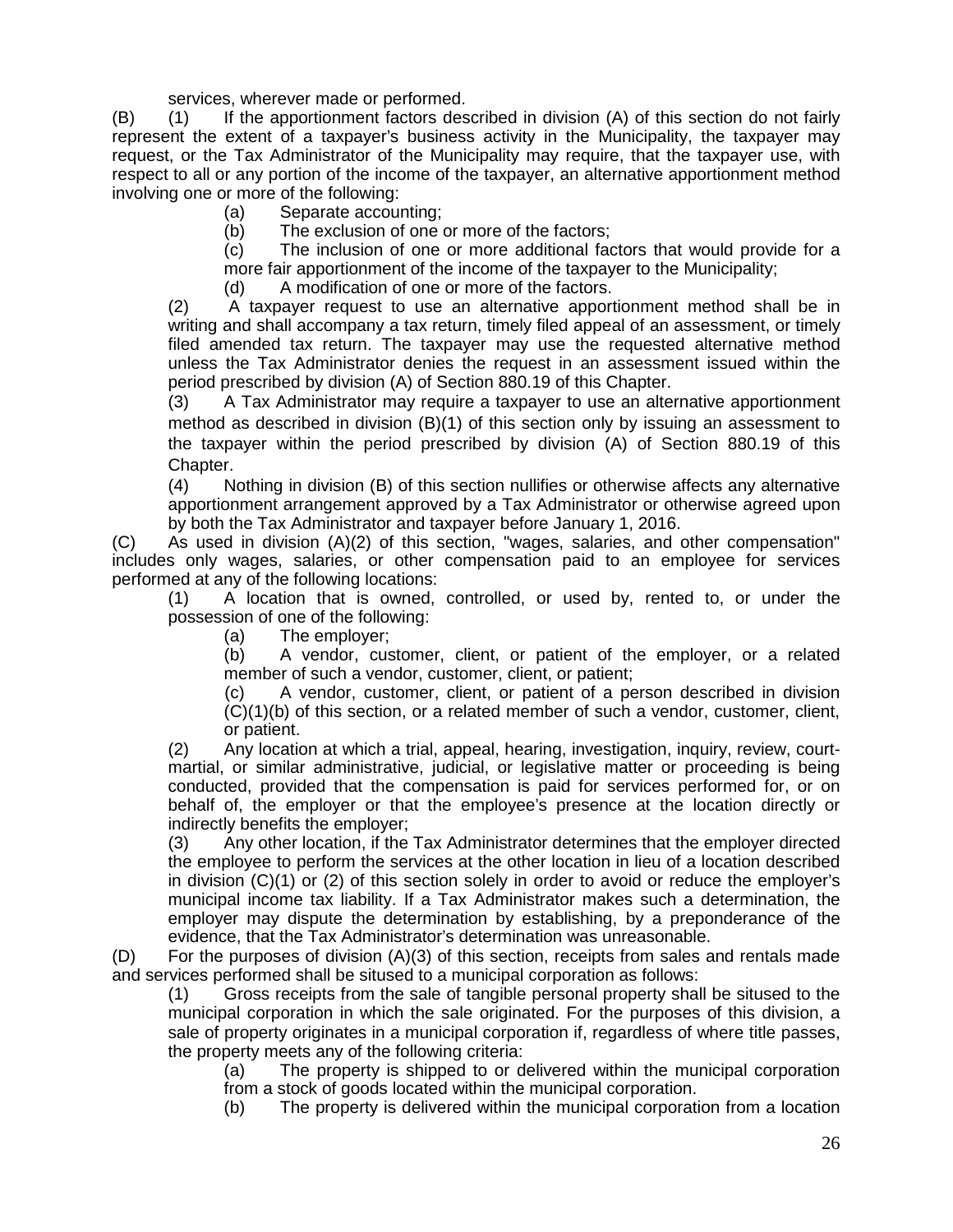outside the municipal corporation, provided the taxpayer is regularly engaged through its own employees in the solicitation or promotion of sales within such municipal corporation and the sales result from such solicitation or promotion.

(c) The property is shipped from a place within the municipal corporation to purchasers outside the municipal corporation, provided that the taxpayer is not, through its own employees, regularly engaged in the solicitation or promotion of sales at the place where delivery is made.

(2) Gross receipts from the sale of services shall be sitused to the municipal corporation to the extent that such services are performed in the municipal corporation.

(3) To the extent included in income, gross receipts from the sale of real property located in the municipal corporation shall be sitused to the municipal corporation.

(4) To the extent included in income, gross receipts from rents and royalties from real property located in the municipal corporation shall be sitused to the municipal corporation.

(5) Gross receipts from rents and royalties from tangible personal property shall be sitused to the municipal corporation based upon the extent to which the tangible personal property is used in the municipal corporation.

(E) The net profit received by an individual taxpayer from the rental of real estate owned directly by the individual or by a disregarded entity owned by the individual shall be subject to tax only by the municipal corporation in which the property generating the net profit is located and the municipal corporation in which the individual taxpayer that receives the net profit resides.

A municipal corporation shall allow such taxpayers to elect to use separate accounting for the purpose of calculating net profit sitused under this division to the municipal corporation in which the property is located.

 $(F)$  (1) Except as provided in division  $(F)(2)$  of this section, commissions received by a real estate agent or broker relating to the sale, purchase, or lease of real estate shall be sitused to the municipal corporation in which the real estate is located. Net profit reported by the real estate agent or broker shall be allocated to a municipal corporation based upon the ratio of the commissions the agent or broker received from the sale, purchase, or lease of real estate located in the municipal corporation to the commissions received from the sale, purchase, or lease of real estate everywhere in the taxable year.

(2) An individual who is a resident of a municipal corporation that imposes a municipal income tax shall report the individual's net profit from all real estate activity on the individual's annual tax return for that municipal corporation. The individual may claim a credit for taxes the individual paid on such net profit to another municipal corporation to the extent that such credit is allowed under Section 880.081 of this Chapter.

(G) If, in computing a taxpayer's adjusted federal taxable income, the taxpayer deducted any amount with respect to a stock option granted to an employee, and if the employee is not required to include in the employee's income any such amount or a portion thereof because it is exempted from taxation under divisions (11)(L) and (34)(A)(iv) of Section 880.03 of this Chapter, by a municipal corporation to which the taxpayer has apportioned a portion of its net profit, the taxpayer shall add the amount that is exempt from taxation to the taxpayer's net profit that was apportioned to that municipal corporation. In no case shall a taxpayer be required to add to its net profit that was apportioned to that municipal corporation any amount other than the amount upon which the employee would be required to pay tax were the amount related to the stock option not exempted from taxation.

This division applies solely for the purpose of making an adjustment to the amount of a taxpayer's net profit that was apportioned to a municipal corporation under this section.

(H) When calculating the ratios described in division (A) of this section for the purposes of that division or division (B) of this section, the owner of a disregarded entity shall include in the owner's ratios the property, payroll, and gross receipts of such disregarded entity.

*(Source: ORC 718.02)*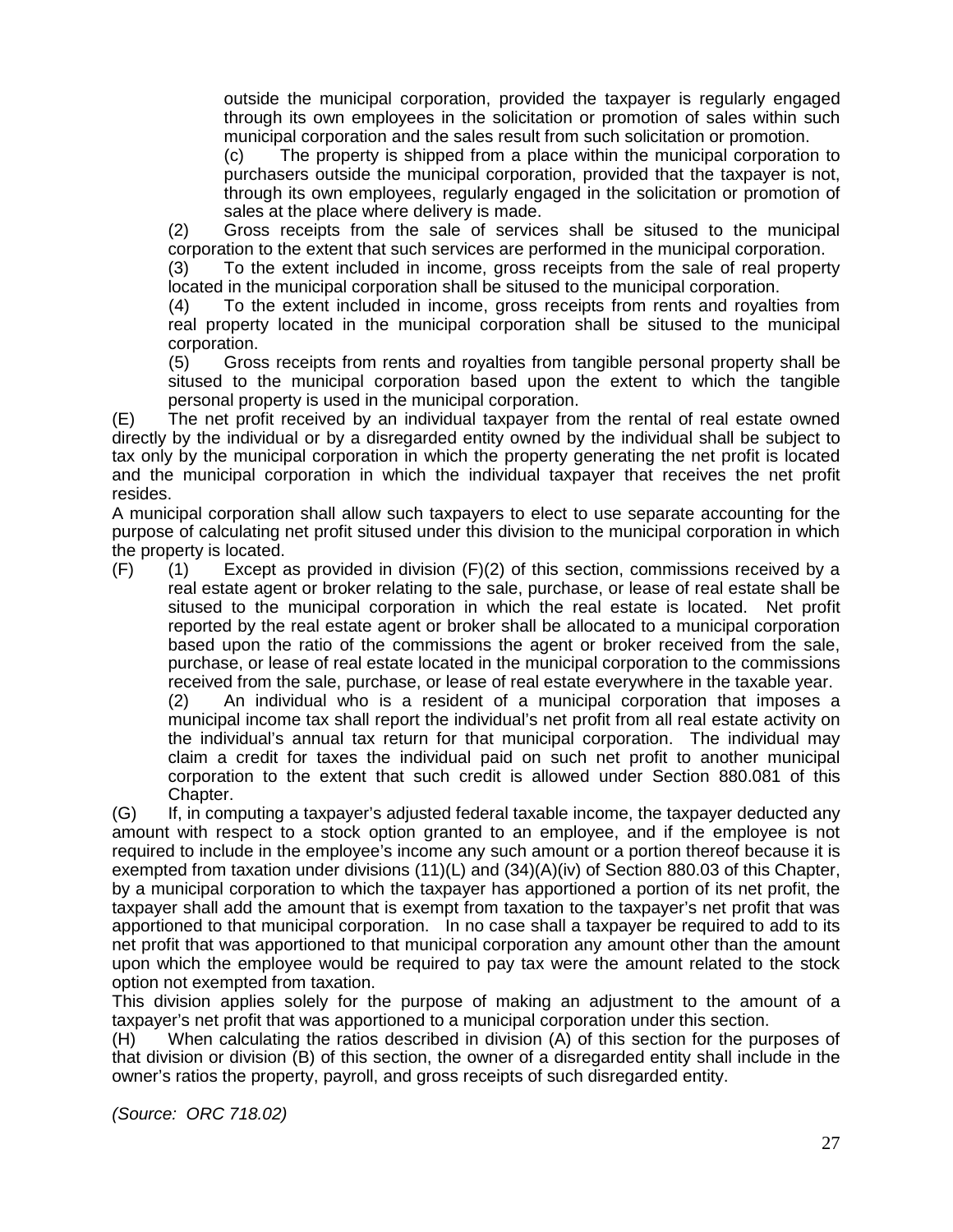#### **880.063 CONSOLIDATED FEDERAL INCOME TAX RETURN**

(A) As used in this section:

(1) "Affiliated group of corporations" means an affiliated group as defined in section 1504 of the Internal Revenue Code, except that, if such a group includes at least one incumbent local exchange carrier that is primarily engaged in the business of providing local exchange telephone service in this state, the affiliated group shall not include any incumbent local exchange carrier that would otherwise be included in the group.

(2) "Consolidated federal income tax return" means a consolidated return filed for federal income tax purposes pursuant to section 1501 of the Internal Revenue Code.

(3) "Consolidated federal taxable income" means the consolidated taxable income of an affiliated group of corporations, as computed for the purposes of filing a consolidated federal income tax return, before consideration of net operating losses or special deductions. "Consolidated federal taxable income" does not include income or loss of an incumbent local exchange carrier that is excluded from the affiliated group under division (A)(1) of this section.

(4) "Incumbent local exchange carrier" has the same meaning as in section 4927.01 of the Revised Code.

(5) "Local exchange telephone service" has the same meaning as in section 5727.01 of the Revised Code.

(B) (1) For taxable years beginning on or after January 1, 2016, a taxpayer that is a member of an affiliated group of corporations may elect to file a consolidated municipal income tax return for a taxable year if at least one member of the affiliated group of corporations is subject to the municipal income tax in that taxable year and if the affiliated group of corporations filed a consolidated federal income tax return with respect to that taxable year.

(a) The election is binding for a five-year period beginning with the first taxable year of the initial election unless a change in the reporting method is required under federal law.

(b) The election continues to be binding for each subsequent five-year period unless the taxpayer elects to discontinue filing consolidated municipal income tax returns under division (B)(2) of this section; or

(c) A taxpayer receives permission from the Tax Administrator. The Tax Administrator shall approve such a request for good cause shown.

(2) An election to discontinue filing consolidated municipal income tax returns under this section must be made in the first year following the last year of a five-year consolidated municipal income tax return election period in effect under division (B)(1) of this section. The election to discontinue filing a consolidated municipal income tax return is binding for a five-year period beginning with the first taxable year of the election.

(3) An election made under division (B)(1) or (2) of this section is binding on all members of the affiliated group of corporations subject to a municipal income tax.

(C) A taxpayer that is a member of an affiliated group of corporations that filed a consolidated federal income tax return for a taxable year shall file a consolidated municipal income tax return for that taxable year if the Tax Administrator determines, by a preponderance of the evidence, that intercompany transactions have not been conducted at arm's length and that there has been a distortive shifting of income or expenses with regard to allocation of net profits to the municipal corporation. A taxpayer that is required to file a consolidated municipal income tax return for a taxable year shall file a consolidated municipal income tax return for all subsequent taxable years unless the taxpayer requests and receives written permission from the Tax Administrator to file a separate return or a taxpayer has experienced a change in circumstances.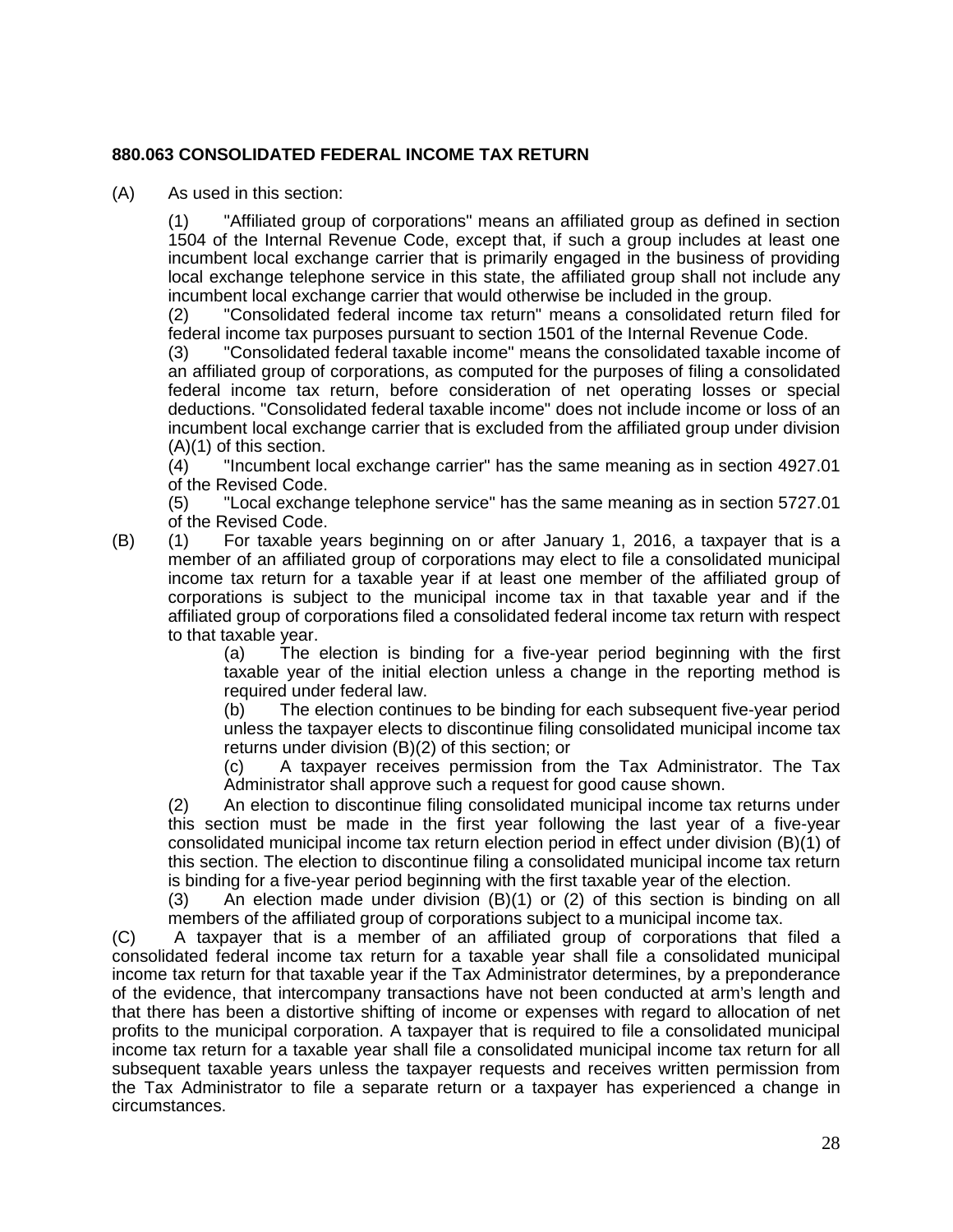(D) A taxpayer shall prepare a consolidated municipal income tax return in the same manner as is required under the United States Department of Treasury regulations that prescribe procedures for the preparation of the consolidated federal income tax return required to be filed by the common parent of the affiliated group of which the taxpayer is a member.

(E) (1) Except as otherwise provided in divisions (E)(2), (3), and (4) of this section, corporations that file a consolidated municipal income tax return shall compute adjusted federal taxable income, as defined in section 880.03(1) of this Chapter, by substituting "consolidated federal taxable income" for "federal taxable income" wherever "federal taxable income" appears in that division and by substituting "an affiliated group of corporation's" for "a C corporation's" wherever "a C corporation's" appears in that division.

(2) No corporation filing a consolidated municipal income tax return shall make any adjustment otherwise required under division (1) of 880.03 of this Chapter to the extent that the item of income or deduction otherwise subject to the adjustment has been eliminated or consolidated in the computation of consolidated federal taxable income.

(3) If the net profit or loss of a pass-through entity having at least eighty per cent of the value of its ownership interest owned or controlled, directly or indirectly, by an affiliated group of corporations is included in that affiliated group's consolidated federal taxable income for a taxable year, the corporation filing a consolidated municipal income tax return shall do one of the following with respect to that pass-through entity's net profit or loss for that taxable year:

(a) Exclude the pass-through entity's net profit or loss from the consolidated federal taxable income of the affiliated group and, for the purpose of making the computations required in Section 880.062 of this Chapter, exclude the property, payroll, and gross receipts of the pass-through entity in the computation of the affiliated group's net profit sitused to a municipal corporation. If the entity's net profit or loss is so excluded, the entity shall be subject to taxation as a separate taxpayer on the basis of the entity's net profits that would otherwise be included in the consolidated federal taxable income of the affiliated group.

(b) Include the pass-through entity's net profit or loss in the consolidated federal taxable income of the affiliated group and, for the purpose of making the computations required in Section 880.062 of this Chapter, include the property, payroll, and gross receipts of the pass-through entity in the computation of the affiliated group's net profit sitused to a municipal corporation. If the entity's net profit or loss is so included, the entity shall not be subject to taxation as a separate taxpayer on the basis of the entity's net profits that are included in the consolidated federal taxable income of the affiliated group.

(4) If the net profit or loss of a pass-through entity having less than eighty per cent of the value of its ownership interest owned or controlled, directly or indirectly, by an affiliated group of corporations is included in that affiliated group's consolidated federal taxable income for a taxable year, all of the following shall apply:

(a) The corporation filing the consolidated municipal income tax return shall exclude the pass-through entity's net profit or loss from the consolidated federal taxable income of the affiliated group and, for the purposes of making the computations required in Section 880.062 of this Chapter, exclude the property, payroll, and gross receipts of the pass-through entity in the computation of the affiliated group's net profit sitused to a municipal corporation;

(b) The pass-through entity shall be subject to municipal income taxation as a separate taxpayer in accordance with this chapter on the basis of the entity's net profits that would otherwise be included in the consolidated federal taxable income of the affiliated group.

(F) Corporations filing a consolidated municipal income tax return shall make the computations required under Section 880.062 of this Chapter by substituting "consolidated federal taxable income attributable to" for "net profit from" wherever "net profit from" appears in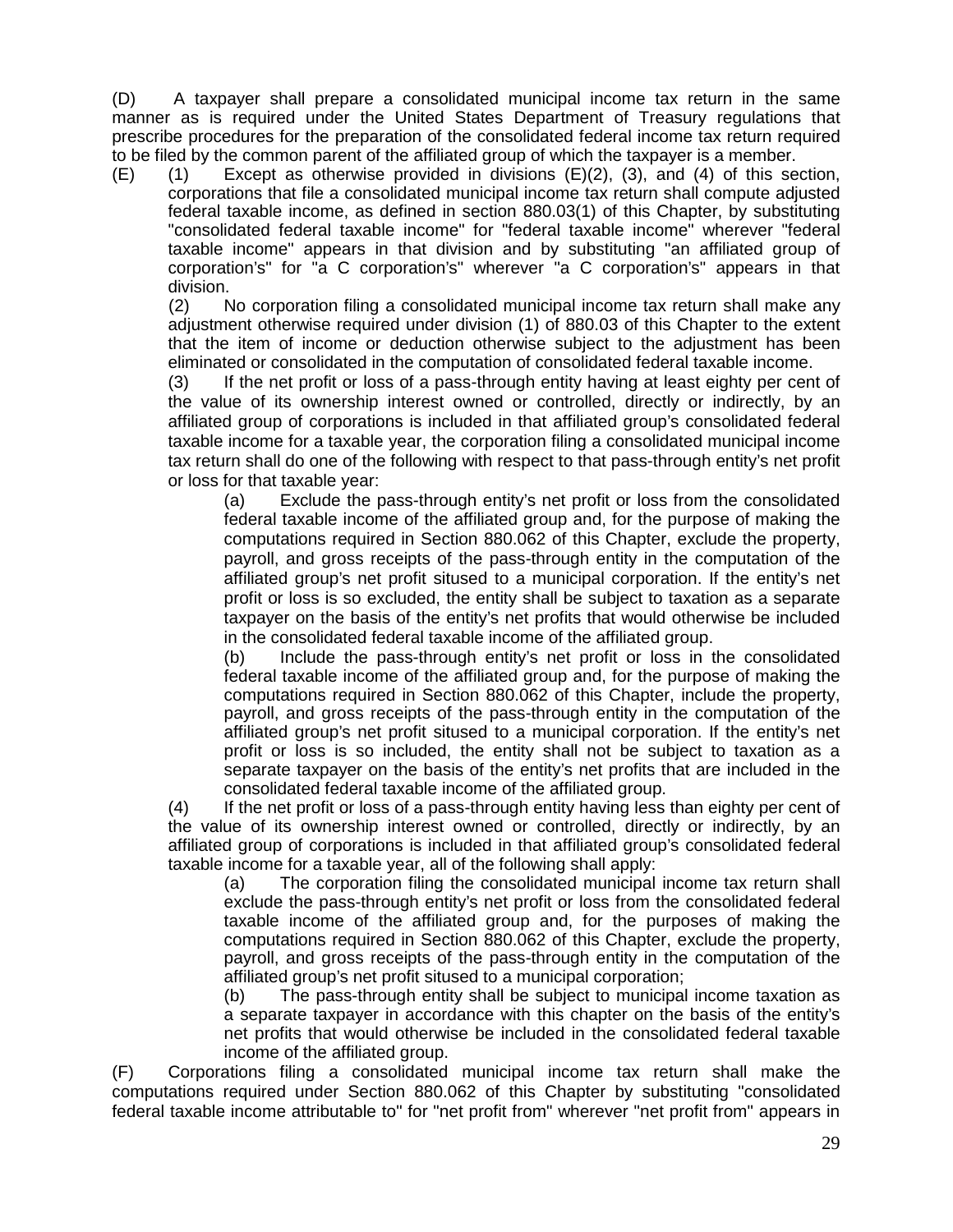that section and by substituting "affiliated group of corporations" for "taxpayer" wherever "taxpayer" appears in that section.

(G) Each corporation filing a consolidated municipal income tax return is jointly and severally liable for any tax, interest, penalties, fines, charges, or other amounts imposed by a municipal corporation in accordance with this chapter on the corporation, an affiliated group of which the corporation is a member for any portion of the taxable year, or any one or more members of such an affiliated group.

(H) Corporations and their affiliates that made an election or entered into an agreement with a municipal corporation before January 1, 2016, to file a consolidated or combined tax return with such municipal corporation may continue to file consolidated or combined tax returns in accordance with such election or agreement for taxable years beginning on and after January 1, 2016.

*(Source: ORC 718.06)*

# **880.064 TAX CREDIT FOR BUSINESSES THAT FOSTER NEW JOBS IN OHIO**

The Municipality, by Ordinance, may grant a refundable or nonrefundable credit against its tax on income to a taxpayer to foster job creation in the Municipality. If a credit is granted under this section, it shall be measured as a percentage of the new income tax revenue the Municipality derives from new employees of the taxpayer and shall be for a term not exceeding fifteen years. Before the Municipality passes an ordinance granting a credit, the Municipality and the taxpayer shall enter into an agreement specifying all the conditions of the credit.

*(Source: ORC 718.15)*

# **880.065 TAX CREDITS TO FOSTER JOB RETENTION**

The Municipality, by Ordinance, may grant a refundable or nonrefundable credit against its tax on income to a taxpayer for the purpose of fostering job retention in the Municipality. If a credit is granted under this section, it shall be measured as a percentage of the income tax revenue the Municipality derives from the retained employees of the taxpayer, and shall be for a term not exceeding fifteen years. Before the Municipality passes an ordinance allowing such a credit, the Municipality and the taxpayer shall enter into an agreement specifying all the conditions of the credit.

*(Source: ORC 718.151)*

#### **880.07 DECLARATION OF ESTIMATED TAX**

(A) As used in this section:

(1) "Estimated taxes" means the amount that the taxpayer reasonably estimates to be the taxpayer's tax liability for a municipal corporation's income tax for the current taxable year.

(2) "Tax liability" means the total taxes due to a municipal corporation for the taxable year, after allowing any credit to which the taxpayer is entitled, and after applying any estimated tax payment, withholding payment, or credit from another taxable year.

(B) (1) Every taxpayer shall make a declaration of estimated taxes for the current taxable year, on the form prescribed by the Tax Administrator, if the amount payable as estimated taxes is at least two hundred dollars. For the purposes of this section: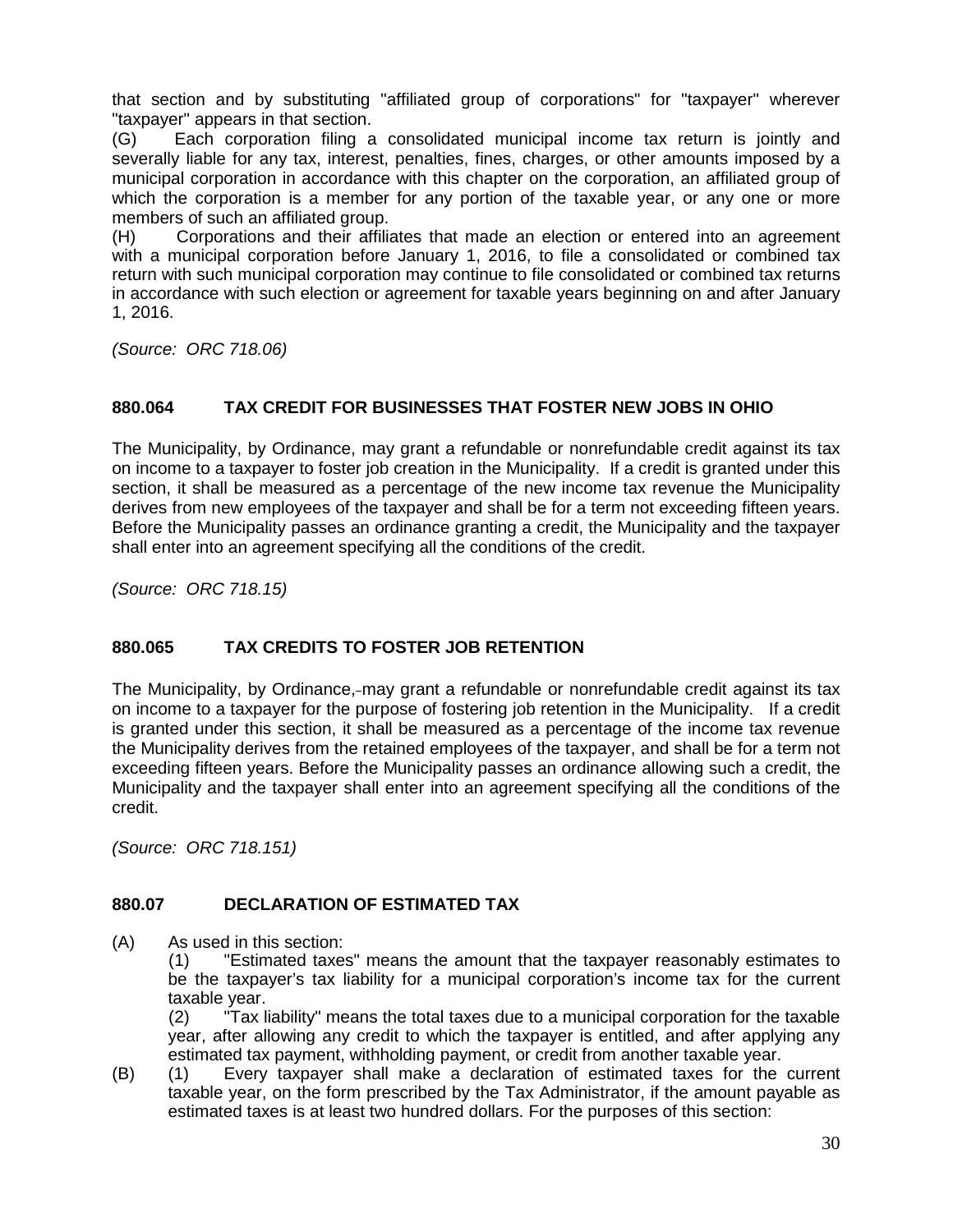(a) Taxes withheld from qualifying wages shall be considered as paid to the municipal corporation for which the taxes were withheld in equal amounts on each payment date. If the taxpayer establishes the dates on which all amounts were actually withheld, the amounts withheld shall be considered as paid on the dates on which the amounts were actually withheld.

(b) An overpayment of tax applied as a credit to a subsequent taxable year is deemed to be paid on the date of the postmark stamped on the cover in which the payment is mailed or, if the payment is made by electronic funds transfer, the date the payment is submitted. As used in this division, "date of the postmark" means, in the event there is more than one date on the cover, the earliest date imprinted on the cover by the postal service.

(c) A taxpayer having a taxable year of less than twelve months shall make a declaration under rules prescribed by the Tax Administrator.

(d) Taxes withheld by a casino operator or by a lottery sales agent under section 718.031 of the Ohio Revised Code are deemed to be paid to the municipal corporation for which the taxes were withheld on the date the taxes are withheld from the taxpayer's winnings.

(2) Taxpayers filing joint returns shall file joint declarations of estimated taxes.

(3) The declaration of estimated taxes shall be filed on or before the date prescribed for the filing of municipal income tax returns under division (G) of Section 880.091 of this Chapter or on or before the fifteenth day of the fourth month of the first taxable year after the taxpayer becomes subject to tax for the first time.

(4) Taxpayers reporting on a fiscal year basis shall file a declaration on or before the fifteenth day of the fourth month after the beginning of each fiscal year or period.

(5) The original declaration or any subsequent amendment may be increased or decreased on or before any subsequent quarterly payment day as provided in this section.

(C) (1) The required portion of the tax liability for the taxable year that shall be paid through estimated taxes made payable to the Municipality or Tax Administrator, including the application of tax refunds to estimated taxes and withholding on or before the applicable payment date, shall be as follows:

(a) On or before the fifteenth day of the fourth month after the beginning of the taxable year, twenty-two and one-half per cent of the tax liability for the taxable year;

(b) On or before the fifteenth day of the sixth month after the beginning of the taxable year, forty-five per cent of the tax liability for the taxable year;

(c) On or before the fifteenth day of the ninth month after the beginning of the taxable year, sixty-seven and one-half per cent of the tax liability for the taxable year;

(d) On or before the fifteenth day of the twelfth month of the taxable year, ninety per cent of the tax liability for the taxable year.

(2) A taxpayer may amend a declaration under rules prescribed by the Tax Administrator. When an amended declaration has been filed, the unpaid balance shown due on the amended declaration shall be paid in equal installments on or before the remaining payment dates. The amended declaration must be filed on the next applicable due date as outlined in (C)(1)(a) through (d) of this section.

(3) On or before the fifteenth day of the fourth month of the year following that for which the declaration or amended declaration was filed, an annual return shall be filed and any balance which may be due shall be paid with the return in accordance with section 880.091 of this Chapter.

(a) For taxpayers who are individuals, or who are not individuals and are reporting and filing on a calendar year basis, the annual tax return is due on the same date as the filing of the federal tax return, unless extended pursuant to division (G) of section 5747.08 of the Revised Code.

(b) For taxpayers who are not individuals, and are reporting and filing on a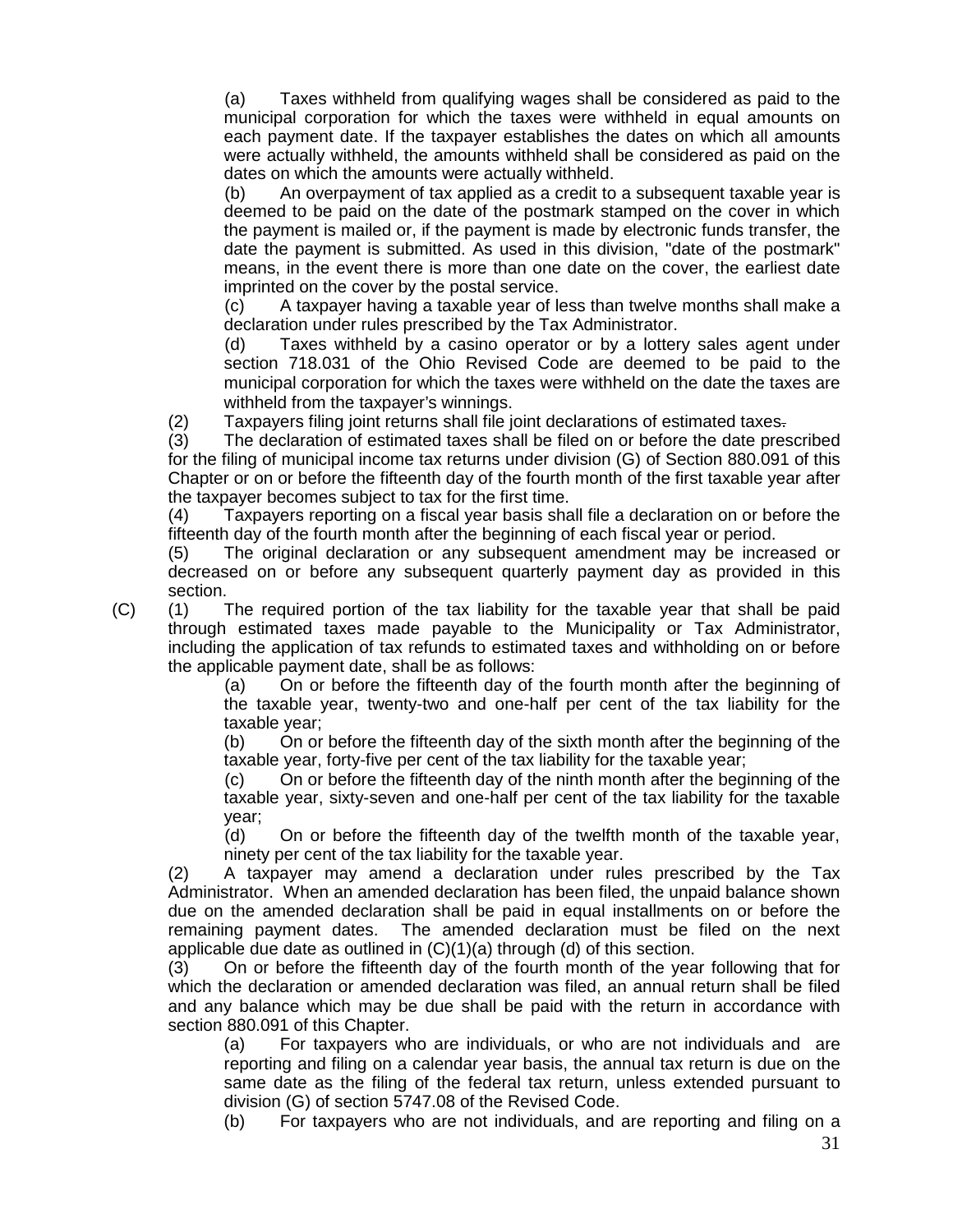fiscal year basis or any period other than a calendar year, the annual return is due on the fifteenth day of the fourth month following the end of the taxable year or period.

(4) An amended declaration is required whenever the taxpayer's estimated tax liability changes during the taxable year. A change in estimated tax liability may either increase or decrease the estimated tax liability for the taxable year.

(D) (1) In the case of any underpayment of any portion of a tax liability, penalty and interest may be imposed pursuant to section 880.10 of this Chapter upon the amount of underpayment for the period of underpayment, unless the underpayment is due to reasonable cause as described in division (E) of this section. The amount of the underpayment shall be determined as follows:

(a) For the first payment of estimated taxes each year, twenty-two and one half per cent of the tax liability, less the amount of taxes paid by the date prescribed for that payment;

(b) For the second payment of estimated taxes each year, forty-five per cent of the tax liability, less the amount of taxes paid by the date prescribed for that payment;

(c) For the third payment of estimated taxes each year, sixty-seven and one half per cent of the tax liability, less the amount of taxes paid by the date prescribed for that payment;

(d) For the fourth payment of estimated taxes each year, ninety per cent of the tax liability, less the amount of taxes paid by the date prescribed for that payment.

(2) The period of the underpayment shall run from the day the estimated payment was required to be made to the date on which the payment is made. For purposes of this section, a payment of estimated taxes on or before any payment date shall be considered a payment of any previous underpayment only to the extent the payment of estimated taxes exceeds the amount of the payment presently required to be paid to avoid any penalty.

(E) An underpayment of any portion of tax liability determined under division (D) of this section shall be due to reasonable cause and the penalty imposed by this section shall not be added to the taxes for the taxable year if any of the following apply:

(1) The amount of estimated taxes that were paid equals at least ninety per cent of the tax liability for the current taxable year, determined by annualizing the income received during the year up to the end of the month immediately preceding the month in which the payment is due.

(2) The amount of estimated taxes that were paid equals at least one hundred per cent of the tax liability shown on the return of the taxpayer for the preceding taxable year, provided that the immediately preceding taxable year reflected a period of twelve months and the taxpayer filed a return with the municipal corporation under Section 880.091 of this Chapter for that year.

(3) The taxpayer is an individual who resides in the Municipality but was not domiciled there on the first day of January of the calendar year that includes the first day of the taxable year.

(F) A Tax Administrator may waive the requirement for filing a declaration of estimated taxes for any class of taxpayers after finding that the waiver is reasonable and proper in view of administrative costs and other factors.

*(Source: 718.08)*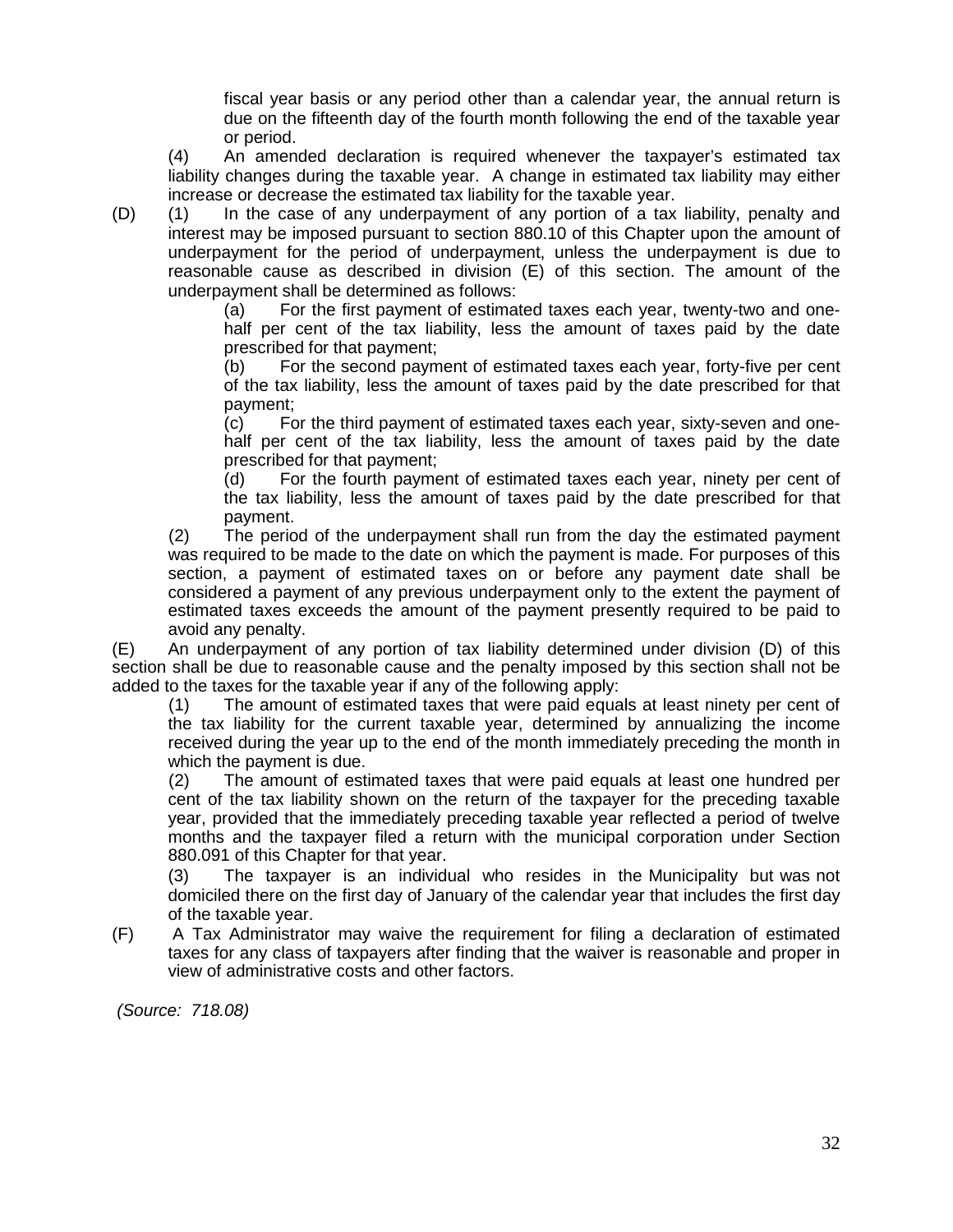# **880.08 CREDIT FOR TAX PAID**

# **880.081 CREDIT FOR TAXES PAID TO ANOTHER MUNICIPALITY**

(A) When a resident of the Municipality is subject to a municipal income tax in another municipality, such taxpayer shall not pay a total municipal income tax on the same income greater than the tax imposed at the highest rate to which he is subject.

(B) Any individual taxpayer who resides in the Municipality who received Municipal Taxable Income for work done or services performed or rendered outside the Municipality and who paid a municipal income tax on the Municipal Taxable Income taxable under this Chapter to another municipality shall be allowed a credit against the tax imposed by this Chapter as determined under subsection C below.

(C) A resident taxpayer who receives Municipal Taxable Income for services performed in another municipality shall be required to determine the amount of credit allowed under this section by:

1. Separating the total Municipal Taxable Income between (a) the Municipal Taxable Income taxed by another municipality and (b) all other Municipal Taxable Income.

2. Determine the lesser of (a) the amount of tax actually paid to the other municipality on the income determined under  $(C)(1)(a)$ , versus (b) the Municipality's income tax rate multiplied by the Municipal Taxable Income under  $(C)(1)(a)$ .

3. The taxpayer shall be allowed a credit equal to the lesser of the amount determined under (C)(2).

4. The taxpayer shall pay the full Municipal tax rate on the income determined under  $(C)(1)(b)$  above.

#### **880.082 REFUNDABLE CREDIT FOR QUALIFYING LOSS**

- (A) As used in this section:
	- (1) "Nonqualified deferred compensation plan" means a compensation plan described in section 3121(v)(2)(C) of the Internal Revenue Code.
	- (2) (a) Except as provided in division  $(A)(2)(b)$  of this section, "qualifying loss" means the excess, if any, of the total amount of compensation the payment of which is deferred pursuant to a nonqualified deferred compensation plan over the total amount of income the taxpayer has recognized for federal income tax purposes for all taxable years on a cumulative basis as compensation with respect to the taxpayer's receipt of money and property attributable to distributions in connection with the nonqualified deferred compensation plan.

(b) If, for one or more taxable years, the taxpayer has not paid to one or more municipal corporations income tax imposed on the entire amount of compensation the payment of which is deferred pursuant to a nonqualified deferred compensation plan, then the "qualifying loss" is the product of the amount resulting from the calculation described in division (A)(2)(a) of this section computed without regard to division (A)(2)(b) of this section and a fraction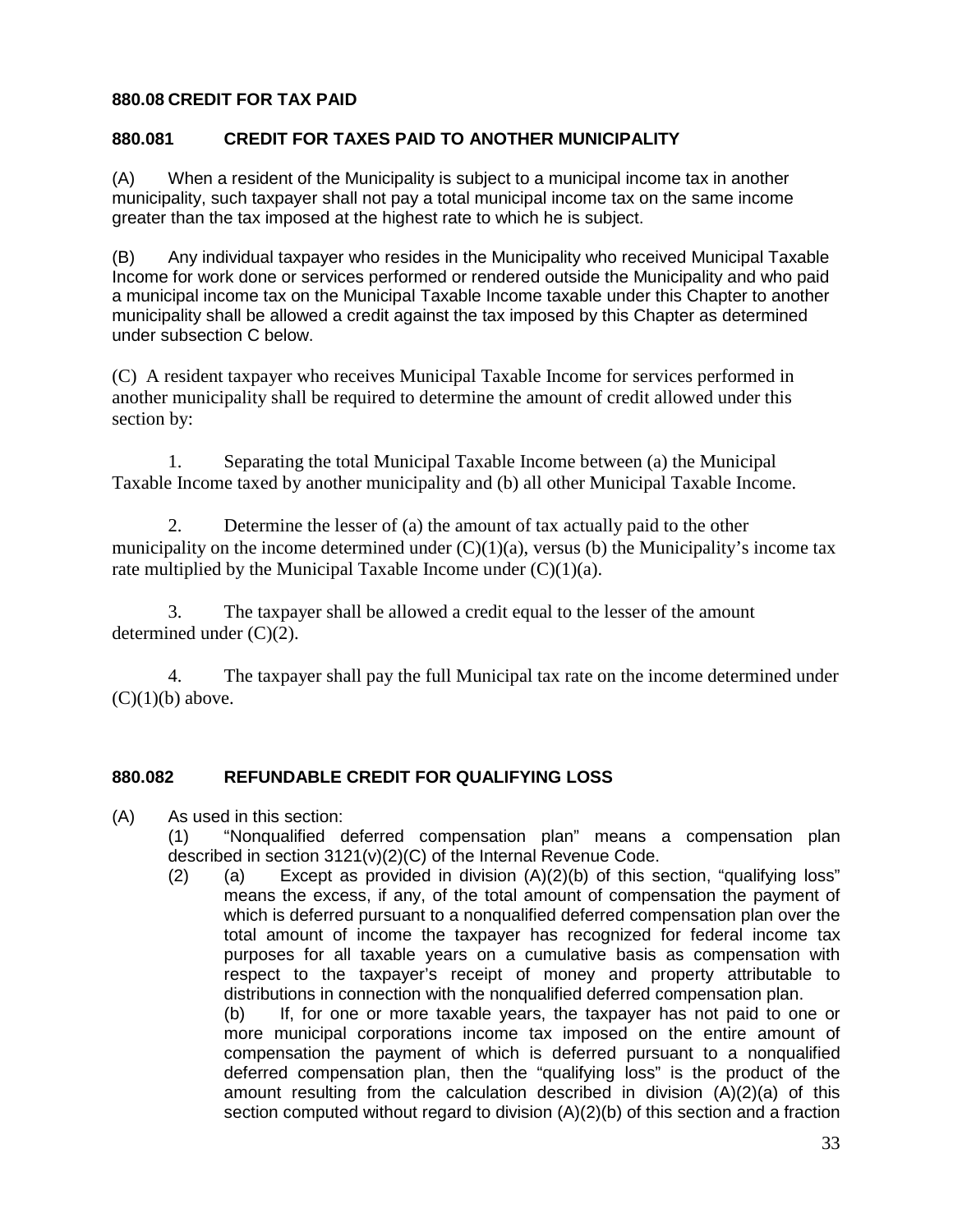the numerator of which is the portion of such compensation on which the taxpayer has paid income tax to one or more municipal corporations and the denominator of which is the total amount of compensation the payment of which is deferred pursuant to a nonqualified deferred compensation plan.

(c) With respect to a nonqualified deferred compensation plan, the taxpayer sustains a qualifying loss only in the taxable year in which the taxpayer receives the final distribution of money and property pursuant to that nonqualified deferred compensation plan.

(3) "Qualifying tax rate" means the applicable tax rate for the taxable year for the which the taxpayer paid income tax to a municipal corporation with respect to any portion of the total amount of compensation the payment of which is deferred pursuant to a nonqualified deferred compensation plan. If different tax rates applied for different taxable years, then the "qualifying tax rate" is a weighted average of those different tax rates. The weighted average shall be based upon the tax paid to the municipal corporation each year with respect to the nonqualified deferred compensation plan.

(B) (1) Except as provided in division (D) of this section, a refundable credit shall be allowed against the income tax imposed by a municipal corporation for each qualifying loss sustained by a taxpayer during the taxable year. The amount of the credit shall be equal to the product of the qualifying loss and the qualifying tax rate.

(2) A taxpayer shall claim the credit allowed under this section from each municipal corporation to which the taxpayer paid municipal income tax with respect to the nonqualified deferred compensation plan in one or more taxable years.

(3) If a taxpayer has paid tax to more than one municipal corporation with respect to the nonqualified deferred compensation plan, the amount of the credit that a taxpayer may claim from each municipal corporation shall be calculated on the basis of each municipal corporation's proportionate share of the total municipal corporation income tax paid by the taxpayer to all municipal corporations with respect to the nonqualified deferred compensation plan.

(4) In no case shall the amount of the credit allowed under this section exceed the cumulative income tax that a taxpayer has paid to a municipal corporation for all taxable years with respect to the nonqualified deferred compensation plan.

(C) (1) For purposes of this section, municipal corporation income tax that has been withheld with respect to a nonqualified deferred compensation plan shall be considered to have been paid by the taxpayer with respect to the nonqualified deferred compensation plan.

(2) Any municipal income tax that has been refunded or otherwise credited for the benefit of the taxpayer with respect to a nonqualified deferred compensation plan shall not be considered to have been paid to the municipal corporation by the taxpayer.

(D) The credit allowed under this section is allowed only to the extent the taxpayer's qualifying loss is attributable to:

(1) The insolvency or bankruptcy of the employer who had established the nonqualified deferred compensation plan; or

(2) The employee's failure or inability to satisfy all of the employer's terms and conditions necessary to receive the nonqualified deferred compensation.

*(Source: ORC 718.021)*

# **880.083 CREDIT FOR PERSON WORKING IN JOINT ECONOMIC DEVELOPMENT DISTRICT OR ZONE**

A Municipality shall grant a credit against its tax on income to a resident of the Municipality who works in a joint economic development zone created under section 715.691 or a joint economic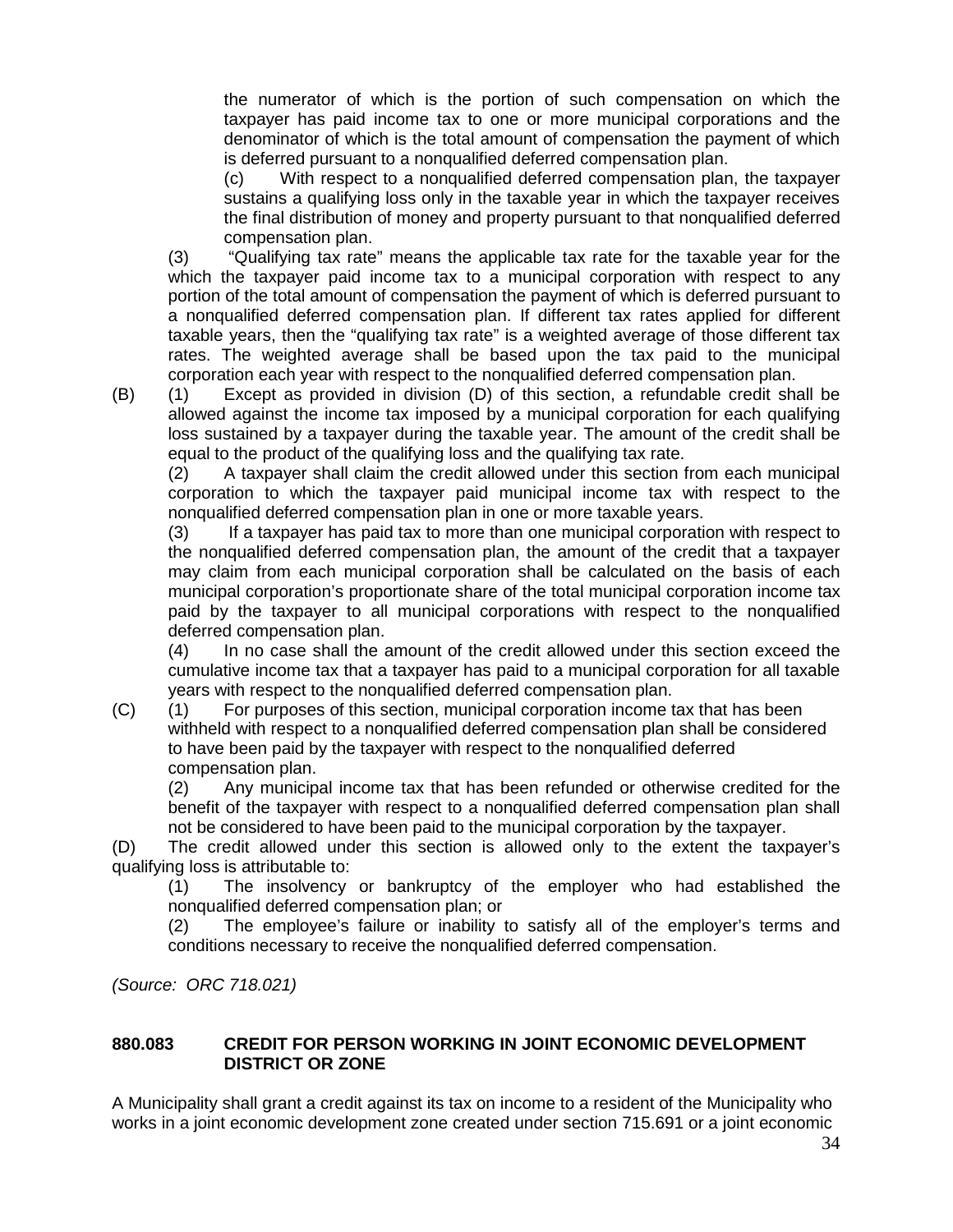development district created under section 715.70, 715.71, or 715.72 of the Ohio Revised Code to the same extent that it grants a credit against its tax on income to its residents who are employed in another municipal corporation, pursuant to Section 880.081 of this Chapter.

*(Source: ORC 718.16)*

# **880.084 CREDIT FOR TAX BEYOND STATUTE FOR OBTAINING REFUND**

(A) Income tax that has been deposited or paid to the Municipality, but should have been deposited or paid to another municipal corporation, is allowable by the Municipality as a refund, but is subject to the three-year limitation on refunds as provided in Section 880.096 of this Chapter.

(B) Income tax that should have been deposited or paid to the Municipality, but was deposited or paid to another municipal corporation, shall be subject to collection and recovery by the Municipality. To the extent a refund of such tax or withholding is barred by the limitation on refunds as provided in section 880.096, the Municipality will allow a non-refundable credit equal to the tax or withholding paid to the other municipality against the income tax the Municipality claims is due. If the Municipality's tax rate is higher, the tax representing the net difference of the tax rates is also subject to collection by the Municipality, along with any penalty and interest accruing during the period of nonpayment.

(C) No carryforward of credit will be permitted when the overpayment is beyond the three year limitation for refunding of same as provided in Section 880.096 of this Chapter.

(D) Nothing in this section requires a Municipality to allow credit for tax paid to another municipal corporation if the Municipality has reduced credit for tax paid to another municipal corporation. Section 880.081 of this Chapter regarding any limitation on credit shall prevail.

*(Source: ORC 718.121)*

#### **880.09 ANNUAL RETURN**

#### **880.091 RETURN AND PAYMENT OF TAX**

(A) (1) An annual return with respect to the income tax levied on Municipal Taxable Income by the Municipality shall be completed and filed by every taxpayer for any taxable year for which the taxpayer is subject to the tax, regardless of whether or not income tax is due.

(2) The Tax Administrator shall accept on behalf of all nonresident and resident individual taxpayers a return filed by an employer, agent of an employer, or other payer located in the Municipality under subsection 880.051(C) of this Chapter when the nonresident or resident individual taxpayer's sole income subject to the tax is the qualifying wages reported by the employer, agent of an employer, or other payer, and no additional tax is due to the Municipality.

(B) If an individual is deceased, any return or notice required of that individual shall be completed and filed by that decedent's executor, administrator, or other person charged with the property of that decedent.

(C) If an individual is unable to complete and file a return or notice required by the Municipality in accordance with this chapter, the return or notice required of that individual shall be completed and filed by the individual's duly authorized agent, guardian, conservator, fiduciary, or other person charged with the care of the person or property of that individual. Such duly authorized agent, guardian, conservator, fiduciary, or other person charged with the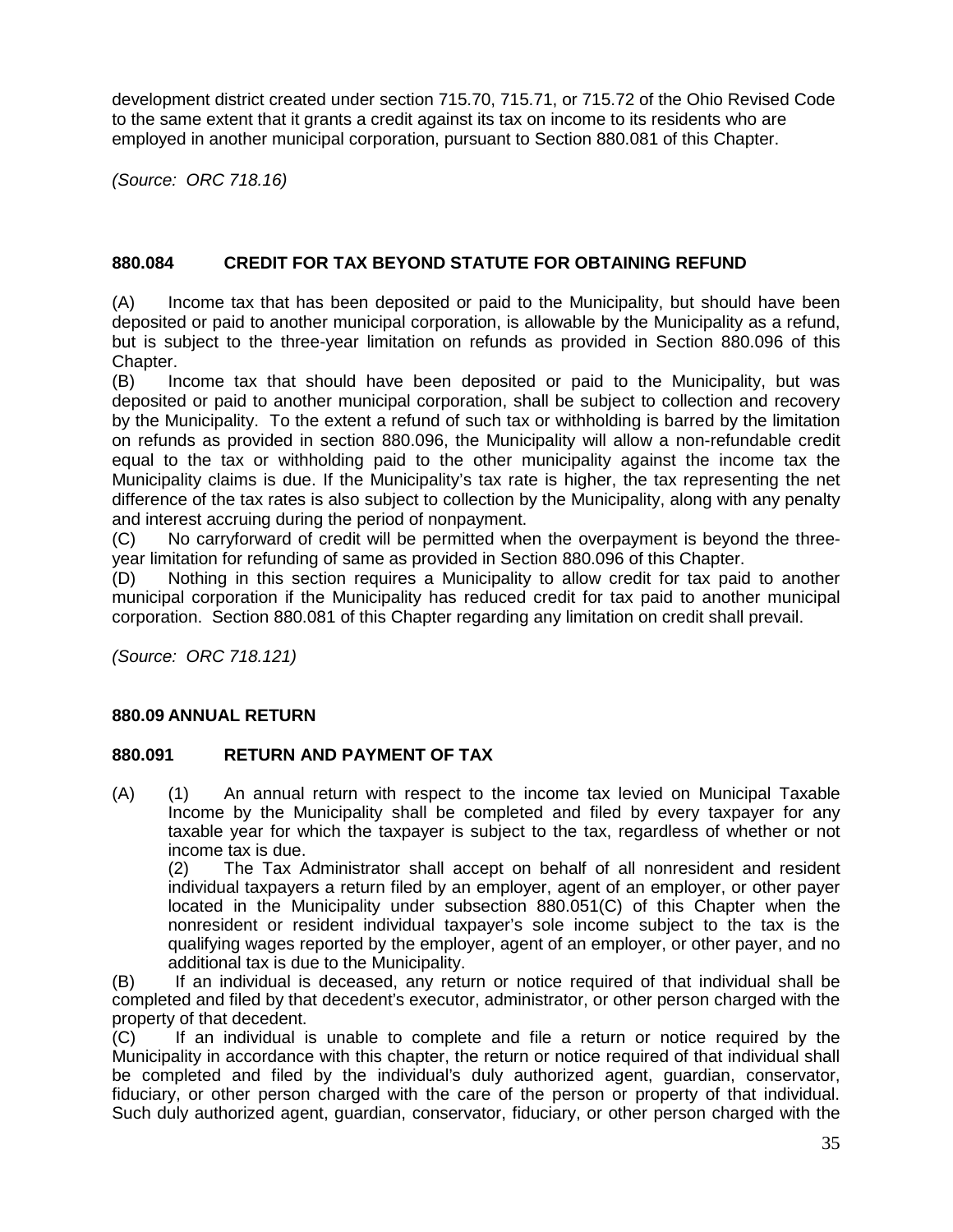care of the person or property of that individual shall provide, with the filing of the return, appropriate documentation to support that they are authorized to file a return or notice on behalf of the taxpayer. This notice shall include any legally binding authorizations, and contact information including name, address, and phone number of the duly authorized agent, guardian, conservator, fiduciary, or other person.

(D) Returns or notices required of an estate or a trust shall be completed and filed by the fiduciary of the estate or trust. Such fiduciary shall provide, with the filing of the return, appropriate documentation to support that they are authorized to file a return or notice on behalf<br>of the taxpayer. This notice shall include any legally binding authorizations, and contact This notice shall include any legally binding authorizations, and contact information including name, address, and phone number of the fiduciary.

(E) No municipal corporation shall deny spouses the ability to file a joint return.

(F) (1) Each return required to be filed under this section shall contain the signature of the taxpayer or the taxpayer's duly authorized agent and of the person who prepared the return for the taxpayer, and shall include the taxpayer's social security number or taxpayer identification number. Each return shall be verified by a declaration under penalty of perjury.

(2) A taxpayer who is an individual is required to include, with each annual return, amended return, or request for refund required under this section, copies of only the following documents: all of the taxpayer's Internal Revenue Service form W-2, "Wage and Tax Statements," including all information reported on the taxpayer's federal W-2, as well as taxable wages reported or withheld for any municipal corporation; the taxpayer's Internal Revenue Service form 1040; and, with respect to an amended tax return or refund request, any other documentation necessary to support the refund request or the adjustments made in the amended return. An individual taxpayer who files the annual return required by this section electronically is not required to provide paper copies of any of the foregoing to the Tax Administrator unless the Tax Administrator requests such copies after the return has been filed.

(3) A taxpayer that is not an individual is required to include, with each annual net profit return, amended net profit return, or request for refund required under this section, copies of only the following documents: the taxpayer's Internal Revenue Service form 1041, form 1065, form 1120, form 1120-REIT, form 1120F, or form 1120S, and, with respect to an amended tax return or refund request, any other documentation necessary to support the refund request or the adjustments made in the amended return.

(4) A taxpayer that is not an individual and that files an annual net profit return electronically through the Ohio business gateway or in some other manner shall either mail the documents required under this division to the Tax Administrator at the time of filing or, if electronic submission is available, submit the documents electronically through the Ohio business gateway or a portal provided by Municipality. The department of taxation shall publish a method of electronically submitting the documents required under this division through the Ohio business gateway on or before January 1, 2016. The department shall transmit all documents submitted electronically under this division to the appropriate Tax Administrator.

(5) After a taxpayer files a tax return, the Tax Administrator shall request, and the taxpayer shall provide, any information, statements, or documents required by the Municipality to determine and verify the taxpayer's municipal income tax liability. The requirements imposed under division (F) of this section apply regardless of whether the taxpayer files on a generic form or on a form prescribed by the Tax Administrator.

(6) Any other documentation, including schedules, other municipal income tax returns, or other supporting documentation necessary to verify credits, income, losses, or other pertinent factors on the return shall also be included to avoid delay in processing, or disallowance by the Tax Administrator of undocumented credits or losses.

(G) (1) (a) Except as otherwise provided in this chapter, each individual income tax return required to be filed under this section shall be completed and filed as required by the Tax Administrator on or before the date prescribed for the filing of state individual income tax returns under division (G) of section 5747.08 of the Ohio Revised Code. The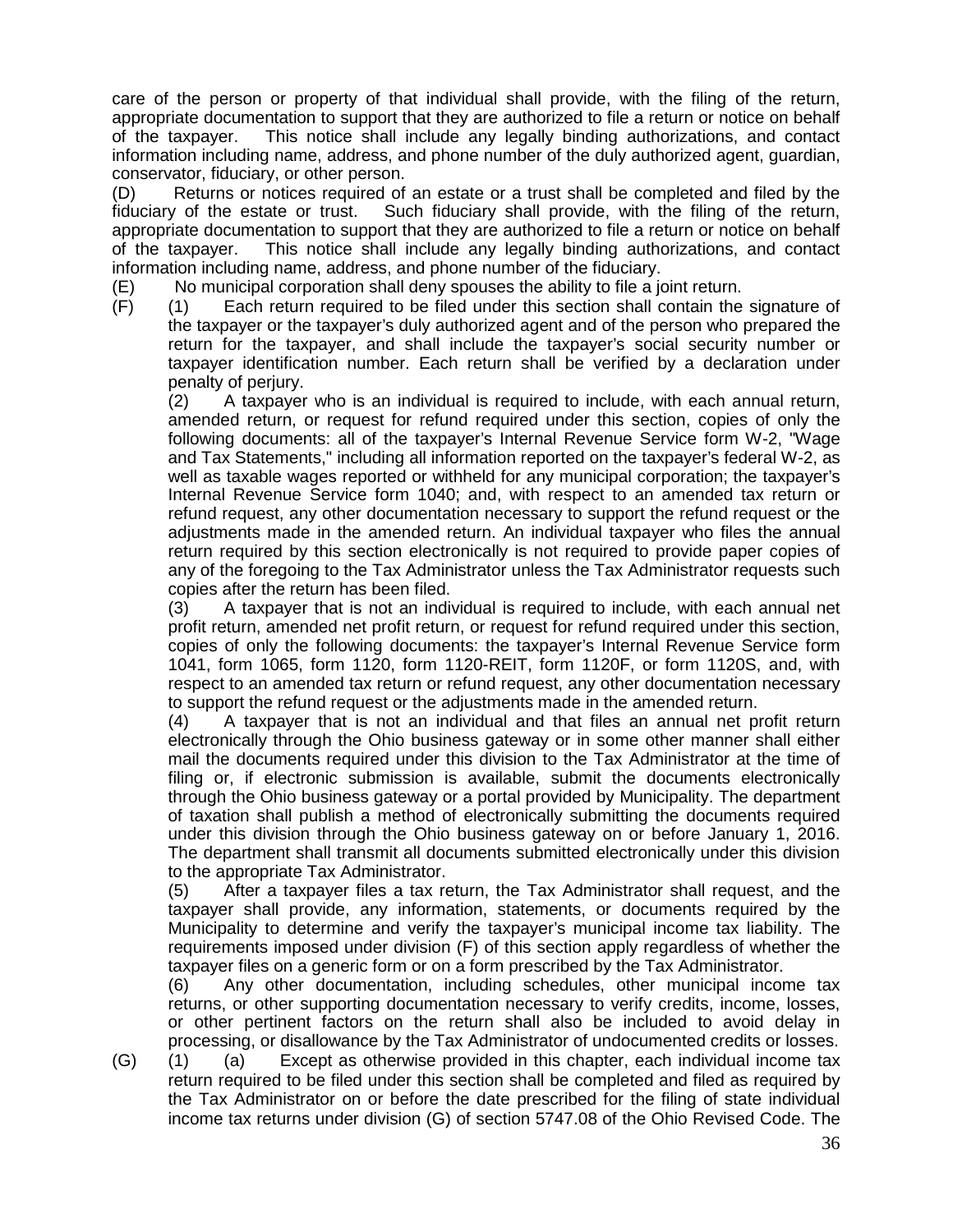taxpayer shall complete and file the return or notice on forms prescribed by the Tax Administrator or on generic forms, together with remittance made payable to the Municipality or Tax Administrator.

(b) Except as otherwise provided in this chapter, each annual net profit income tax return required to be filed under this section by a taxpayer that is not an individual shall be completed and filed as required by the tax administrator on or before the fifteenth day of the fourth month following the end of the taxpayer's taxable year or period. The taxpayer shall complete and file the return or notice on forms prescribed by the tax administrator or on generic forms, together with remittance made payable to the Municipality or Tax Administrator.

(c) In the case of individual income tax return required to be filed by an individual, and net profit income tax return required to be filed by a taxpayer who is not an individual, no remittance is required if the amount shown to be due is ten dollars or less.

(2) If the Tax Administrator considers it necessary in order to ensure the payment of the tax imposed by the Municipality in accordance with this chapter, the Tax Administrator may require taxpayers to file returns and make payments otherwise than as provided in this section, including taxpayers not otherwise required to file annual returns.

(3) With respect to taxpayers to whom Section 880.092 of this Chapter applies, to the extent that any provision in this division conflicts with any provision in Section 880.092 of this Chapter, the provision in Section 880.092 of this Chapter prevails.

(H) (1) For taxable years beginning after 2015, the Municipality shall not require a taxpayer to remit tax with respect to net profits if the amount due is ten dollars or less.

(2) Any taxpayer not required to remit tax to the Municipality for a taxable year pursuant to division (H)(1) of this section shall file with the Municipality an annual net profit return under division (F)(3) and (4) of this section.

(I) This division shall not apply to payments required to be made under division (B)(1)(b) of Section 880.051 of this Chapter.

(1) If any report, claim, statement, or other document required to be filed, or any payment required to be made, within a prescribed period or on or before a prescribed date under this chapter is delivered after that period or that to the Tax Administrator or other municipal official with which the report, claim, statement, or other document is required to be filed, or to which the payment is required to be made, the date of the postmark stamped on the cover in which the report, claim, statement, or other document, or payment is mailed shall be deemed to be the date of delivery or the date of payment. "The date of postmark" means, in the event there is more than one date on the cover, the earliest date imprinted on the cover by the postal service.

(2) If a payment is required to be made by electronic funds transfer, the payment is considered to be made when the payment is credited to an account designated by the Tax Administrator for the receipt of tax payments, except that, when a payment made by electronic funds transfer is delayed due to circumstances not under the control of the taxpayer, the payment is considered to be made when the taxpayer submitted the payment. For purposes of this section, "submitted the payment" means the date which the taxpayer has designated for the delivery of payment, which may or may not be the same date as the date the payment was initiated by the taxpayer.

(J) The amounts withheld for the Municipality by an employer, the agent of an employer, or other payer as described in section 880.051 of this Chapter shall be allowed to the recipient of the compensation as credits against payment of the tax imposed on the recipient unless the amounts withheld were not remitted to the Municipality and the recipient colluded with the employer, agent, or other payer in connection with the failure to remit the amounts withheld.

(K) Each return required by the Municipality to be filed in accordance with this section shall include a box that the taxpayer may check to authorize another person, including a tax return preparer who prepared the return, to communicate with the Tax Administrator about matters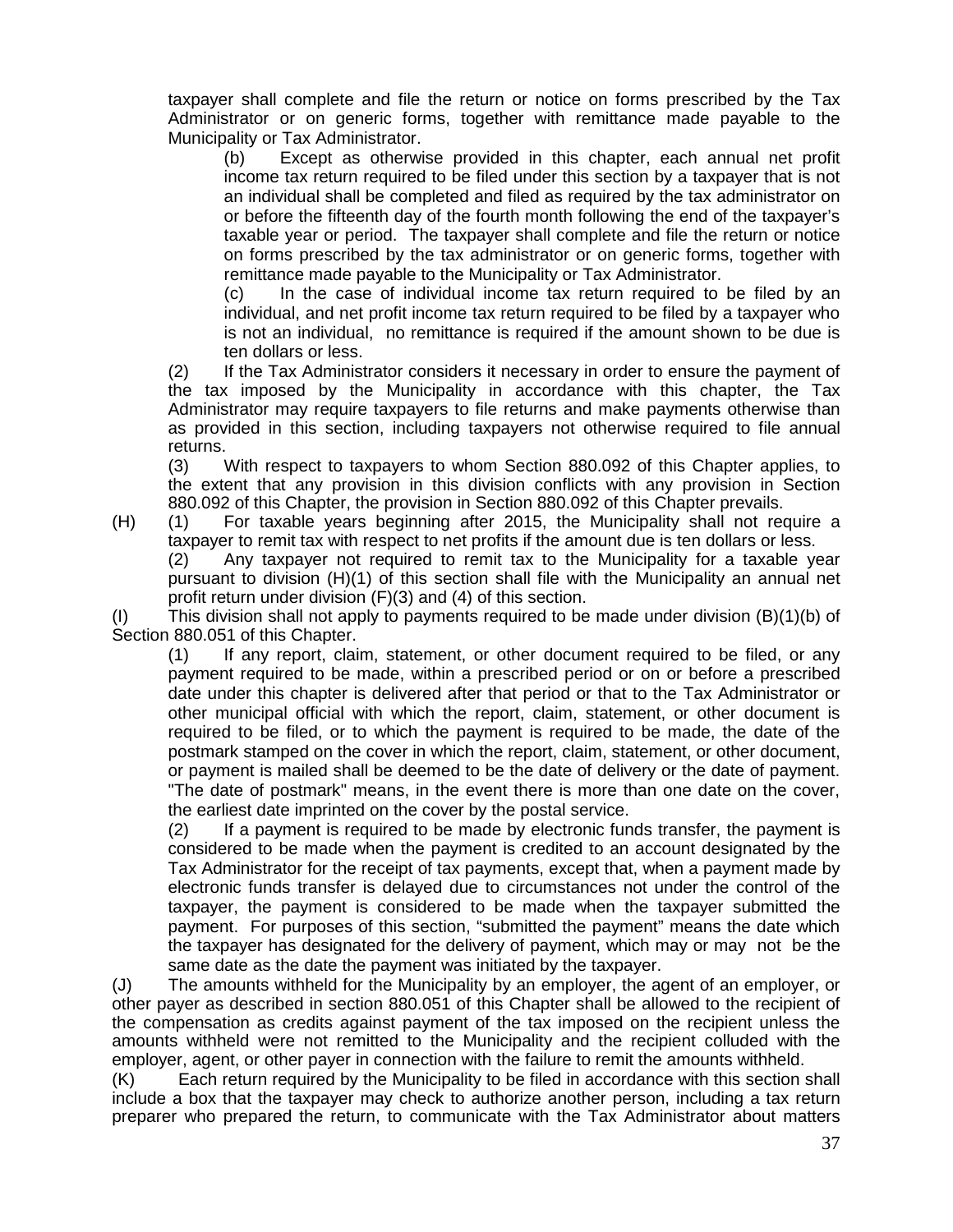pertaining to the return. The return or instructions accompanying the return shall indicate that by checking the box the taxpayer authorizes the Tax Administrator to contact the preparer or other person concerning questions that arise during the examination or other review of the return and authorizes the preparer or other person only to provide the Tax Administrator with information that is missing from the return, to contact the Tax Administrator for information about the examination or other review of the return or the status of the taxpayer's refund or payments, and to respond to notices about mathematical errors, offsets, or return preparation that the taxpayer has received from the Tax Administrator and has shown to the preparer or other person. Authorization by the taxpayer of another person to communicate with the Tax Administrator about matters pertaining to the return does not preclude the Tax Administrator from contacting the taxpayer regarding such matters.

(L) The Tax Administrator of the Municipality shall accept for filing a generic form of any income tax return, report, or document required by the Municipality in accordance with this Chapter, provided that the generic form, once completed and filed, contains all of the information required by ordinances, resolutions, or rules adopted by the Municipality or Tax Administrator, and provided that the taxpayer or tax return preparer filing the generic form otherwise complies with the provisions of this Chapter and of the Municipality's Ordinance or resolution governing the filing of returns, reports, or documents.

(M) When income tax returns, reports, or other documents require the signature of a tax return preparer, the Tax Administrator shall accept a facsimile of such a signature in lieu of a manual signature.

(N) (1) As used in this division, "worksite location" has the same meaning as in section

880.052 of this chapter.

(2) A person may notify a tax administrator that the person does not expect to be a taxpayer with respect to the municipal corporation for a taxable year if both of the following conditions apply:

(a) The person was required to file a tax return with the municipal corporation for the immediately preceding taxable year because the person performed services at a worksite location within the municipal corporation, and the person has filed all appropriate and required returns and remitted all applicable income tax and withholding payments as provided by this chapter. The tax administrator is not required to accept an affidavit from a taxpayer who has not complied with the provisions of this chapter.

(b) The person no longer provides services in the municipal corporation, and does not expect to be subject to the municipal corporation's income tax for the taxable year.

The person shall provide the notice in a signed affidavit that briefly explains the person's circumstances, including the location of the previous worksite location and the last date on which the person performed services or made any sales within the municipal corporation. The affidavit also shall include the following statement: "The affiant has no plans to perform any services within the municipal corporation, make any sales in the municipal corporation, or otherwise become subject to the tax levied by the municipal corporation during the taxable year. If the affiant does become subject to the tax levied by the municipal corporation for the taxable year, the affiant agrees to be considered a taxpayer and to properly register as a taxpayer with the municipal corporation, if such a registration is required by the municipal corporation's resolutions, ordinances, or rules." The person shall sign the affidavit under penalty of perjury.

 $(c)$  If a person submits an affidavit described in division  $(N)(2)$  of this section, the tax administrator shall not require the person to file any tax return for the taxable year unless the tax administrator possesses information that conflicts with the affidavit or if the circumstances described in the affidavit change, or the taxpayer has engaged in activity which results in work being performed, services provided, sales made, or other activity that results in municipal taxable income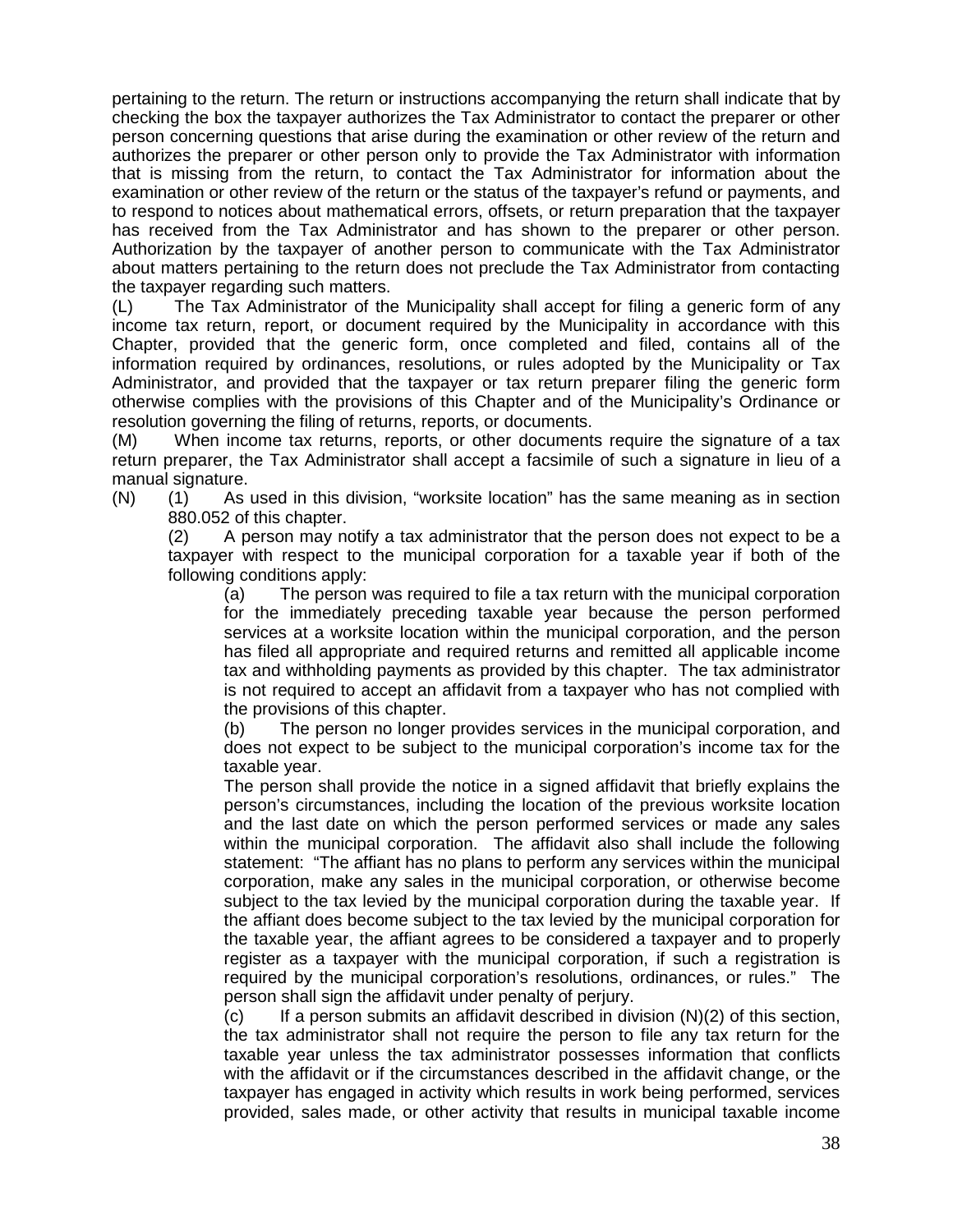reportable to the Municipality in the taxable year. It shall be the responsibility of the taxpayer to comply with the provisions of this chapter relating to the reporting and filing of municipal taxable income on an annual municipal income tax return, even if an affidavit has been filed with the tax administrator for the taxable year. Nothing in division (N) of this section prohibits the tax administrator from performing an audit of the person.

*(Source: ORC 718.05)*

#### **880.092RETURN AND PAYMENT OF TAX; INDIVIDUALS SERVING IN COMBAT ZONE**

(A) Each member of the national guard of any state and each member of a reserve component of the armed forces of the United States called to active duty pursuant to an executive order issued by the President of the United States or an act of the Congress of the United States, and each civilian serving as support personnel in a combat zone or contingency operation in support of the armed forces, may apply to the Tax Administrator of the Municipality for both an extension of time for filing of the return and an extension of time for payment of taxes required by the Municipality in accordance with this chapter during the period of the member's or civilian's duty service and for one hundred eighty days thereafter. The application shall be filed on or before the one hundred eightieth day after the member's or civilian's duty terminates. An applicant shall provide such evidence as the Tax Administrator considers necessary to demonstrate eligibility for the extension.

(B) (1) If the Tax Administrator ascertains that an applicant is qualified for an extension under this section, the Tax Administrator shall enter into a contract with the applicant for the payment of the tax in installments that begin on the one hundred eighty-first day after the applicant's active duty or service terminates. Except as provided in division (B)(3) of this section, the Tax Administrator may prescribe such contract terms as the Tax Administrator considers appropriate.

(2) If the Tax Administrator ascertains that an applicant is qualified for an extension under this section, the applicant shall neither be required to file any return, report, or other tax document nor be required to pay any tax otherwise due to the Municipality before the one hundred eighty-first day after the applicant's active duty or service terminates.

(3) Taxes paid pursuant to a contract entered into under division (B)(1) of this section are not delinquent. The Tax Administrator shall not require any payments of penalties or interest in connection with those taxes for the extension period.

- (C) (1) Nothing in this division denies to any person described in this division the application of divisions (A) and (B) of this section.
	- (2) (a) A qualifying taxpayer who is eligible for an extension under the Internal Revenue Code shall receive both an extension of time in which to file any return, report, or other tax document and an extension of time in which to make any payment of taxes required by the Municipality in accordance with this chapter. The length of any extension granted under division  $(C)(2)(a)$  of this section shall be equal to the length of the corresponding extension that the taxpayer receives under the Internal Revenue Code. As used in this section, "qualifying taxpayer" means a member of the national guard or a member of a reserve component of the armed forces of the United States called to active duty pursuant to either an executive order issued by the President of the United States or an act of the Congress of the United States, or a civilian serving as support personnel in a combat zone or contingency operation in support of the armed forces.

(b) Taxes the payment of which is extended in accordance with division (C)(2)(a) of this section are not delinquent during the extension period. Such taxes become delinquent on the first day after the expiration of the extension period if the taxes are not paid prior to that date. The Tax Administrator shall not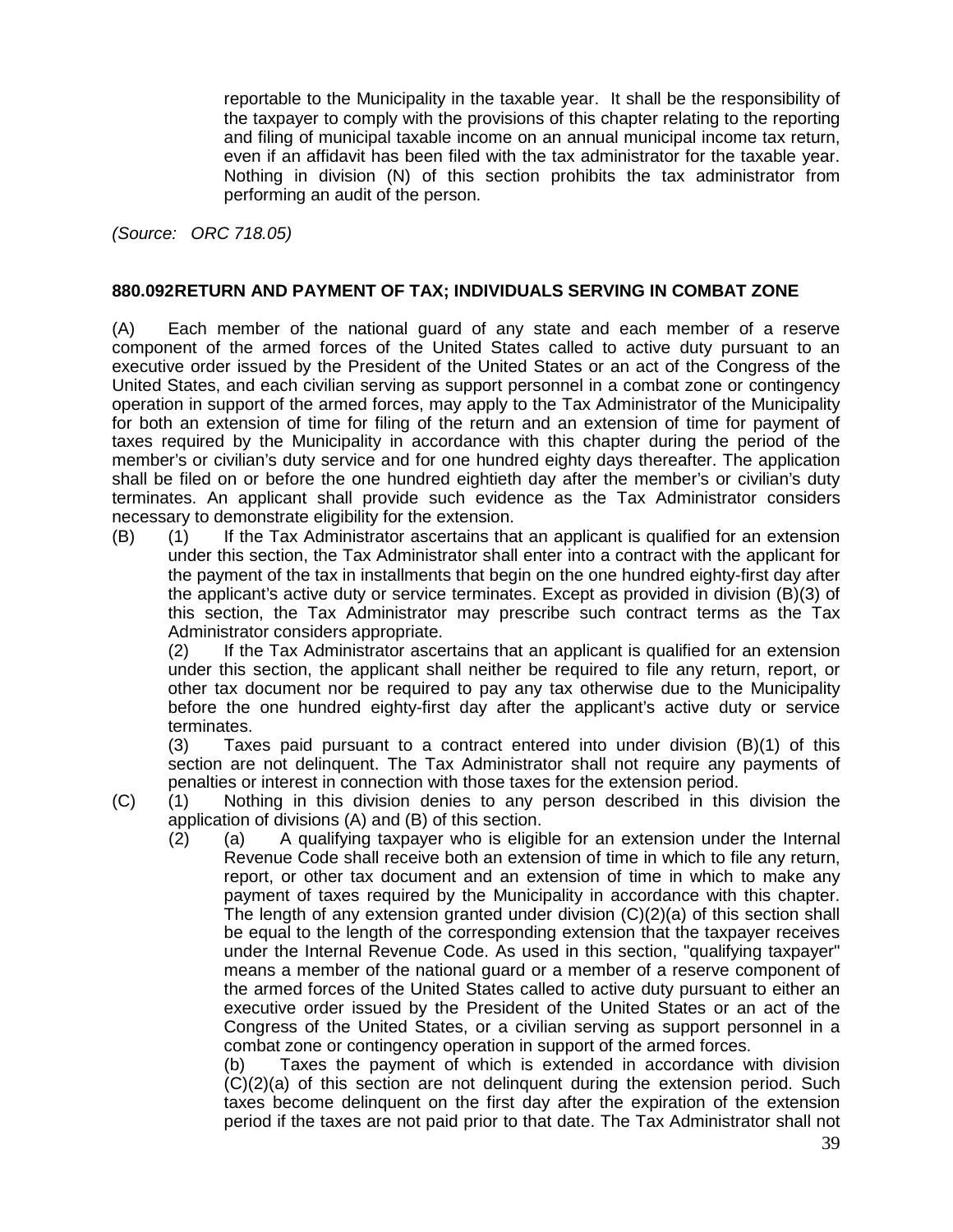require any payment of penalties or interest in connection with those taxes for the extension period. The Tax Administrator shall not include any period of extension granted under division (C)(2)(a) of this section in calculating the penalty or interest due on any unpaid tax.

(D) For each taxable year to which division (A), (B), or (C) of this section applies to a taxpayer, the provisions of divisions (B)(2) and (3) or (C) of this section, as applicable, apply to the spouse of that taxpayer if the filing status of the spouse and the taxpayer is married filing jointly for that year.

*(Source: ORC 718.052)*

# **880.093USE OF OHIO BUSINESS GATEWAY; TYPES OF FILINGS AUTHORIZED**

(A) Any taxpayer subject to municipal income taxation with respect to the taxpayer's net profit from a business or profession may file any municipal income tax return or, estimated municipal income tax return, or extension for filing a municipal income tax return, and may make payment of amounts shown to be due on such returns, by using the Ohio Business Gateway.

(B) Any employer, agent of an employer, or other payer may report the amount of municipal income tax withheld from qualifying wages, and may make remittance of such amounts, by using the Ohio Business Gateway.

(C) Nothing in this section affects the due dates for filing employer withholding tax returns or deposit of any required tax.

(D) The use of the Ohio Business Gateway by municipal corporations, taxpayers, or other persons does not affect the legal rights of municipalities or taxpayers as otherwise permitted by law. The State of Ohio shall not be a party to the administration of municipal income taxes or to an appeal of a municipal income tax matter, except as otherwise specifically provided by law.

(E) Nothing in this section shall be construed as limiting or removing the authority of any municipal corporation to administer, audit, and enforce the provisions of its municipal income tax.

*(Source: ORC 718.051)*

# **880.094 EXTENSION OF TIME TO FILE**

(A) Any taxpayer that has duly requested an automatic six-month extension for filing the taxpayer's federal income tax return shall automatically receive an extension for the filing of a municipal income tax return. The extended due date of the municipal income tax return shall be the fifteenth day of the tenth month after the last day of the taxable year to which the return relates.

(B) Any taxpayer that qualifies for an automatic federal extension for a period other than six months for filing the taxpayer's federal income tax return shall automatically receive an extension for the filing of a municipal income tax return. The extended due date of the municipal income tax return shall be the same as that of the extended federal income tax return.

(C) A taxpayer that has not requested or received a six-month extension for filing the taxpayer's federal income tax return may request that the tax administrator grant the taxpayer a six-month extension of the date for filing the taxpayer's municipal income tax return. If the request is received by the tax administrator on or before the date the municipal income tax return is due, the tax administrator shall grant the taxpayer's requested extension.

(D) An extension of time to file under this chapter is not an extension of the time to pay any tax due unless the Tax Administrator grants an extension of that date.

(E) If the State Tax Commissioner extends for all taxpayers the date for filing state income tax returns under division (G) of section 5747.08 of the Ohio Revised Code, a taxpayer shall automatically receive an extension for the filing of a municipal income tax return. The extended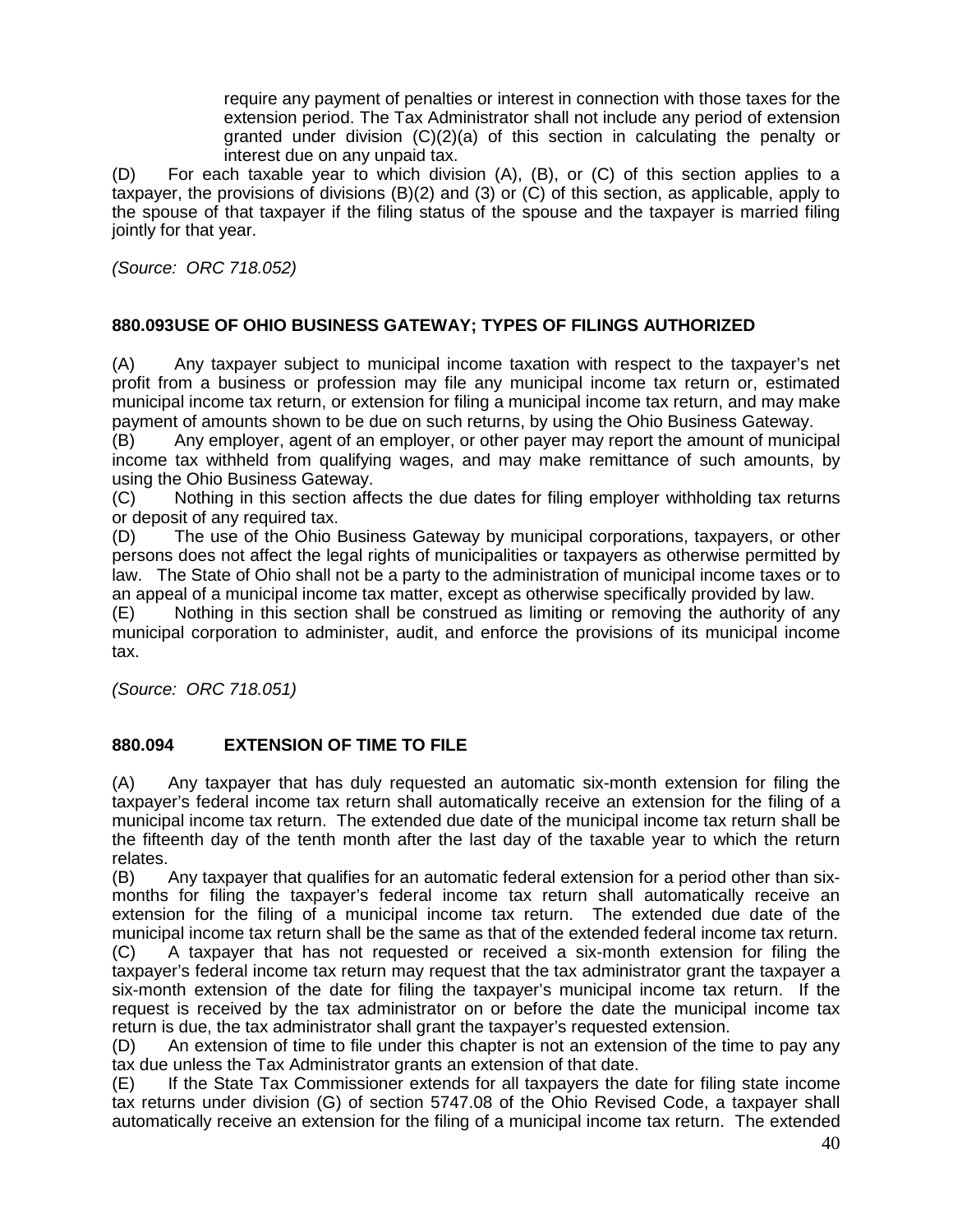due date of the municipal income tax return shall be the same as the extended due date of the state income tax return.

*(Source: ORC 718.05)*

# **880.095 AMENDED RETURNS**

(A) (1) A taxpayer shall file an amended return with the Tax Administrator in such form as the Tax Administrator requires if any of the facts, figures, computations, or attachments required in the taxpayer's annual return to determine the tax due levied by the Municipality in accordance with this chapter must be altered.

(2) Within sixty days after the final determination of any federal or state tax liability affecting the taxpayer's municipal tax liability, that taxpayer shall make and file an amended municipal return showing income subject to the municipal income tax based upon such final determination of federal or state tax liability, and pay any additional municipal income tax shown due thereon or make a claim for refund of any overpayment, unless the tax or overpayment is ten dollars or less.

(3) If a taxpayer intends to file an amended consolidated municipal income tax return, or to amend its type of return from a separate return to a consolidated return, based on the taxpayer's consolidated federal income tax return, the taxpayer shall notify the Tax Administrator before filing the amended return.

(B) (1) In the case of an underpayment, the amended return shall be accompanied by payment of any combined additional tax due together with any penalty and interest thereon. If the combined tax shown to be due is ten dollars or less, such amount need not accompany the amended return. Except as provided under division (B)(2) of this section, the amended return shall not reopen those facts, figures, computations, or attachments from a previously filed return that are not affected, either directly or indirectly, by the adjustment to the taxpayer's federal or state income tax return unless the applicable statute of limitations for civil actions or prosecutions under section 880.19 of this Chapter has not expired for a previously filed return.

(2) The additional tax to be paid shall not exceed the amount of tax that would be due if all facts, figures, computations, and attachments were reopened.

(C) (1) In the case of an overpayment, a request for refund may be filed under this division within the period prescribed by division (A)(2) of section 880.19 of this Chapter for filing the amended return even if it is filed beyond the period prescribed in that division if it otherwise conforms to the requirements of that division. If the amount of the refund is ten dollars or less, no refund need be paid by the Municipality to the taxpayer. Except as set forth in division (C)(2) of this section, a request filed under this division shall claim refund of overpayments resulting from alterations to only those facts, figures, computations, or attachments required in the taxpayer's annual return that are affected, either directly or indirectly, by the adjustment to the taxpayer's federal or state income tax return unless it is also filed within the time prescribed in section 880.096 of this Chapter. Except as set forth in division  $(C)(2)$  of this section, the request shall not reopen those facts, figures, computations, or attachments that are not affected, either directly or indirectly, by the adjustment to the taxpayer's federal or state income tax return.

(2) The amount to be refunded shall not exceed the amount of refund that would be due if all facts, figures, computations, and attachments were reopened.

*(Source: ORC 718.12, 718.41)*

#### **880.096 REFUNDS**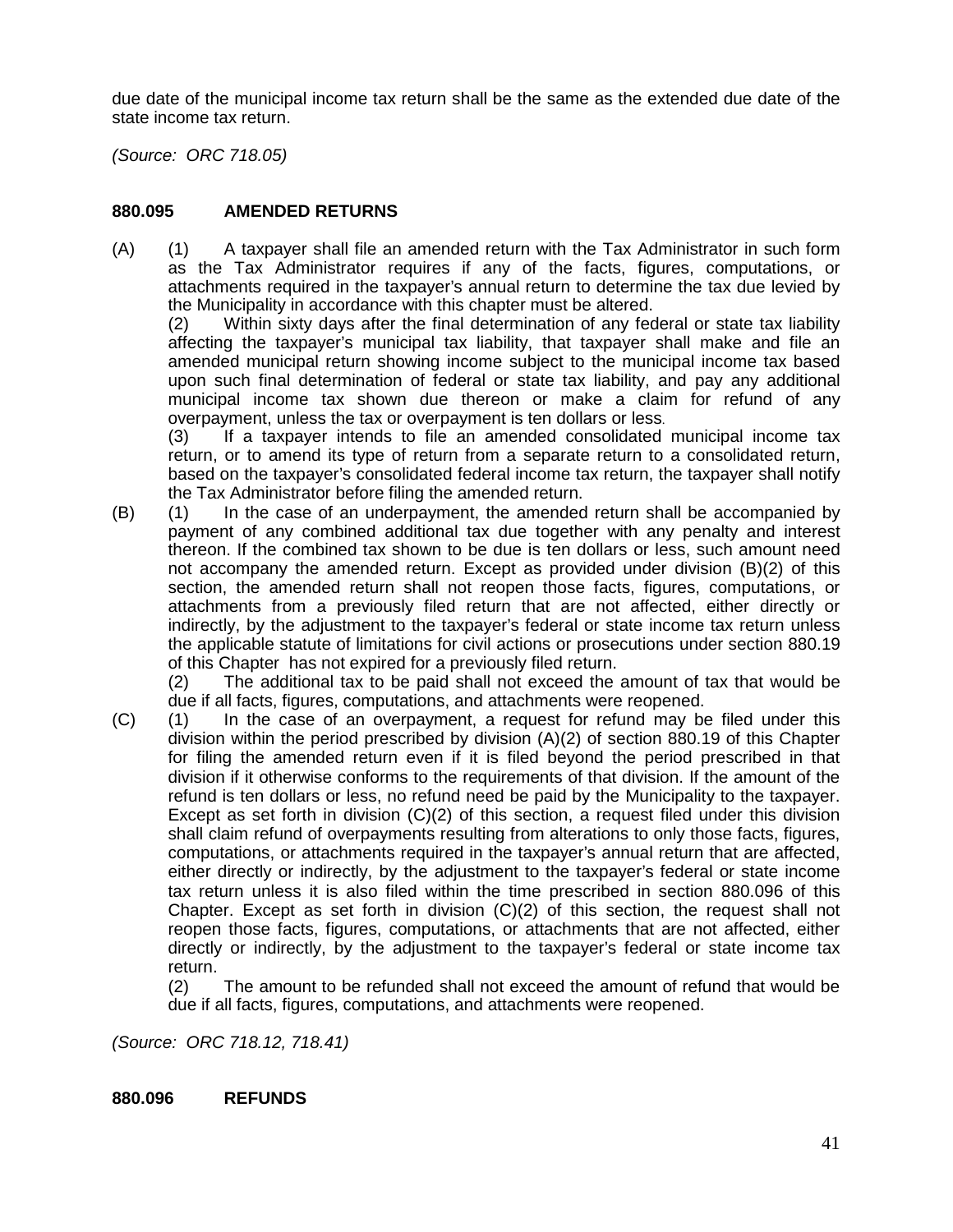(A) Upon receipt of a request for a refund, the Tax Administrator of the Municipality, in accordance with this section, shall refund to employers, agents of employers, other payers, or taxpayers, with respect to any income or withholding tax levied by the Municipality:

- (1) Overpayments of more than ten dollars;<br>(2) Amounts paid erroneously if the refund r
- (2) Amounts paid erroneously if the refund requested exceeds ten dollars.<br>(1) Except as otherwise provided in this chapter, returns setting forth a r

(B) (1) Except as otherwise provided in this chapter, returns setting forth a request for refund shall be filed with the Tax Administrator, within three years after the tax was due or paid, whichever is later. Any documentation that substantiates the taxpayer's claim for a refund must be included with the return filing. Failure to remit all documentation, including schedules, other municipal income tax returns, or other supporting documentation necessary to verify credits, income, losses or other pertinent factors on the return will cause delay in processing, and / or disallowance of undocumented credits or losses.

(2) On filing of the refund request, the Tax Administrator shall determine the amount of refund due and certify such amount to the appropriate municipal corporation official for payment. Except as provided in division (B)(3) of this section, the administrator shall issue an assessment to any taxpayer whose request for refund is fully or partially denied. The assessment shall state the amount of the refund that was denied, the reasons for the denial, and instructions for appealing the assessment.

(3) If a Tax Administrator denies in whole or in part a refund request included within the taxpayer's originally filed annual income tax return, the Tax Administrator shall notify the taxpayer, in writing, of the amount of the refund that was denied, the reasons for the denial, and instructions for requesting an assessment that may be appealed under Section 880.18 of this Chapter.

(C) A request for a refund that is received after the last day for filing specified in division (B) of this section shall be considered to have been filed in a timely manner if any of the following situations exist:

(1) The request is delivered by the postal service, and the earliest postal service postmark on the cover in which the request is enclosed is not later than the last day for filing the request.

(2) The request is delivered by the postal service, the only postmark on the cover in which the request is enclosed was affixed by a private postal meter, the date of that postmark is not later than the last day for filing the request, and the request is received within seven days of such last day.

(3) The request is delivered by the postal service, no postmark date was affixed to the cover in which the request is enclosed or the date of the postmark so affixed is not legible, and the request is received within seven days of the last day for making the request.

(D) Interest shall be allowed and paid on any overpayment by a taxpayer of any municipal income tax obligation from the date of the overpayment until the date of the refund of the overpayment, except that if any overpayment is refunded within ninety days after the final filing date of the annual return or ninety days after the completed return is filed, whichever is later, no interest shall be allowed on the refund. For the purpose of computing the payment of interest on amounts overpaid, no amount of tax for any taxable year shall be considered to have been paid before the date on which the return on which the tax is reported is due, without regard to any extension of time for filing that return. Interest shall be paid at the interest rate described in division (A)(4) of Section 880.10 of this Chapter.

(E) As used in this section, "withholding tax" has the same meaning as in section 880.10 of this Chapter.

*(Source: ORC 718.19.)*

# **880.10 PENALTY, INTEREST, FEES, AND CHARGES**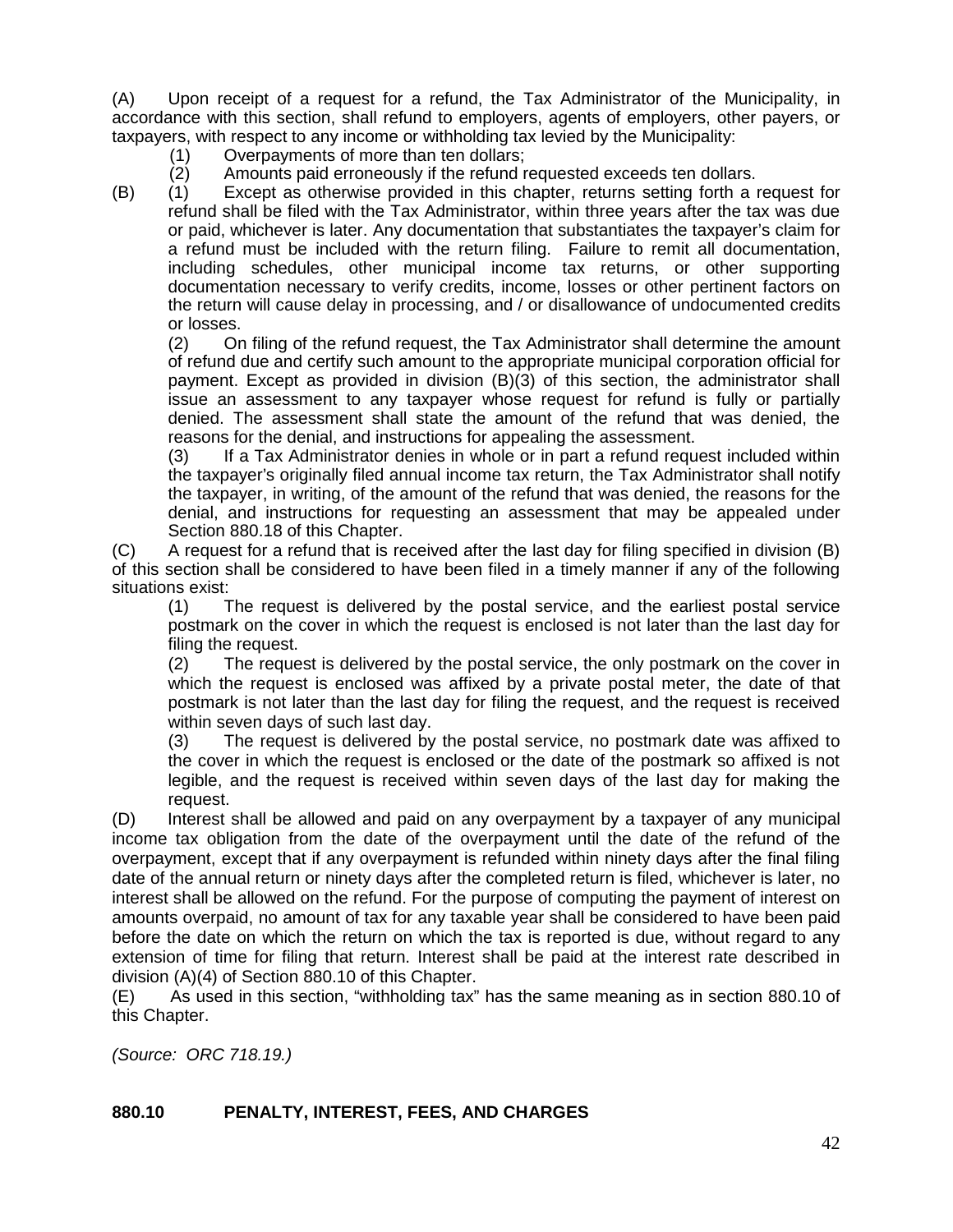(A) As used in this section:

(1) "Applicable law" means this chapter, the resolutions, ordinances, codes, directives, instructions, and rules adopted by the Municipality provided such resolutions, ordinances, codes, directives, instructions, and rules impose or directly or indirectly address the levy, payment, remittance, or filing requirements of a municipal income tax.

(2) "Federal short-term rate" means the rate of the average market yield on outstanding marketable obligations of the United States with remaining periods to maturity of three years or less, as determined under section 1274 of the Internal Revenue Code, for July of the current year.

(3) "Income tax," "estimated income tax," and "withholding tax" mean any income tax, estimated income tax, and withholding tax imposed by a municipal corporation pursuant to applicable law, including at any time before January 1, 2016.

(4) "Interest rate as described in division (A) of this section" means the federal shortterm rate, rounded to the nearest whole number per cent, plus five per cent. The rate shall apply for the calendar year next following the July of the year in which the federal short-term rate is determined in accordance with division (A)(2) of this section.

(5) "Return" includes any tax return, report, reconciliation, schedule, and other document required to be filed with a Tax Administrator or municipal corporation by a taxpayer, employer, any agent of the employer, or any other payer pursuant to applicable law, including at any time before January 1, 2016.

(6) "Unpaid estimated income tax" means estimated income tax due but not paid by the date the tax is required to be paid under applicable law.

(7) "Unpaid income tax" means income tax due but not paid by the date the income tax is required to be paid under applicable law.

(8) "Unpaid withholding tax" means withholding tax due but not paid by the date the withholding tax is required to be paid under applicable law.

(9) "Withholding tax" includes amounts an employer, any agent of an employer, or any other payer did not withhold in whole or in part from an employee's qualifying wages, but that, under applicable law, the employer, agent, or other payer is required to withhold from an employee's qualifying wages.

(B) (1) This section shall apply to the following:

(a) Any return required to be filed under applicable law for taxable years beginning on or after January 1, 2016;

(b) Income tax, estimated income tax, and withholding tax required to be paid or remitted to the Municipality on or after January 1, 2016 for taxable years beginning on or after January 1, 2016

(2) This section does not apply to returns required to be filed or payments required to be made before January 1, 2016, regardless of the filing or payment date. Returns required to be filed or payments required to be made before January 1, 2016, but filed or paid after that date shall be subject to the ordinances or rules,, as adopted from time to time before January 1, 2016 of this Municipality..

(C) The Municipality shall impose on a taxpayer, employer, any agent of the employer, and any other payer, and will attempt to collect, the interest amounts and penalties prescribed in this section when the taxpayer, employer, any agent of the employer, or any other payer for any reason fails, in whole or in part, to make to the Municipality timely and full payment or remittance of income tax, estimated income tax, or withholding tax or to file timely with the Municipality any return required to be filed.

(1) Interest shall be imposed at the rate defined as "interest rate as described in division (A) of this section", per annum, on all unpaid income tax, unpaid estimated income tax, and unpaid withholding tax. This imposition of interest shall be assessed per month, or fraction of a month.

(2) With respect to unpaid income tax and unpaid estimated income tax, a penalty equal to fifteen percent of the amount not timely paid shall be imposed.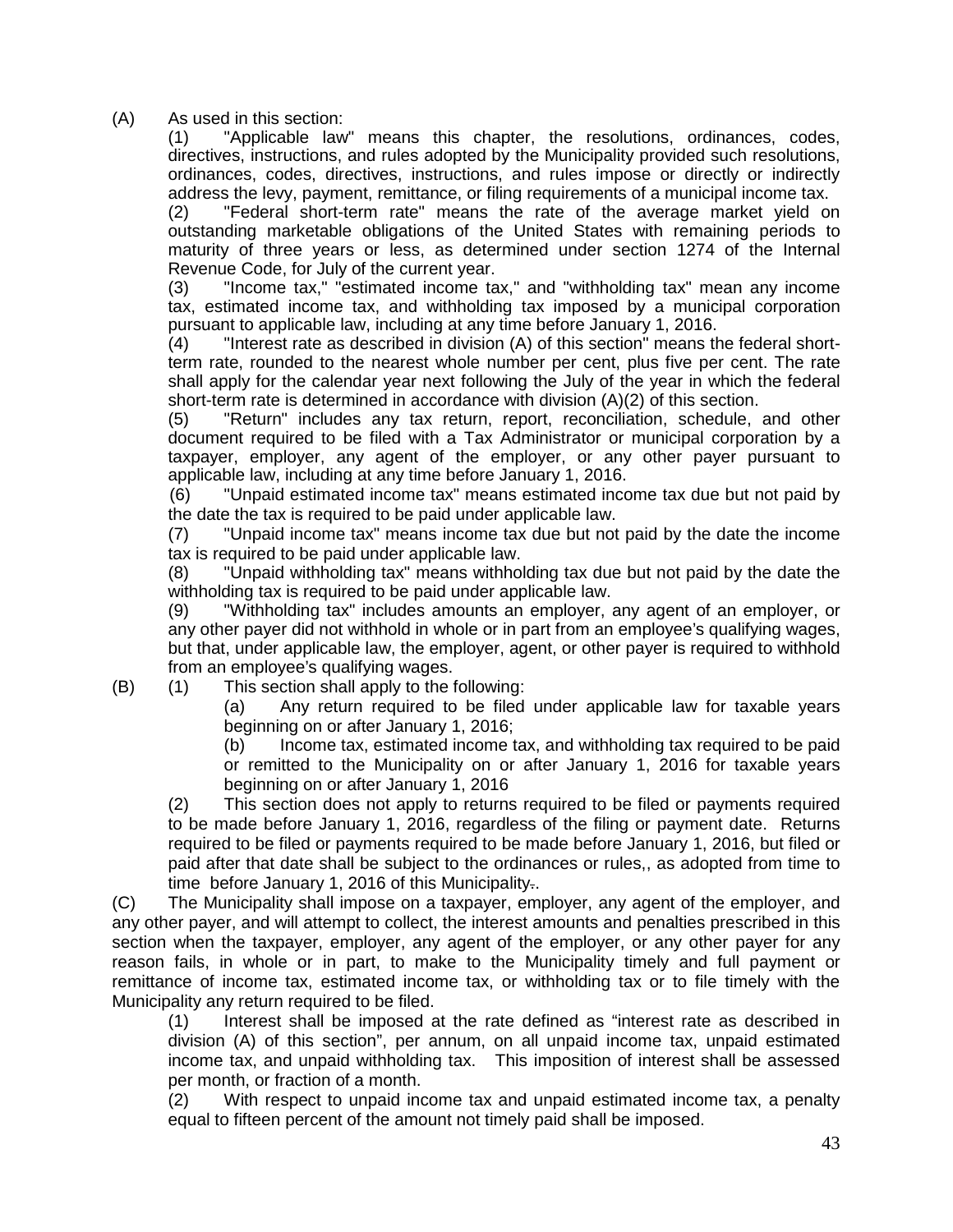(3) With respect to any unpaid withholding tax, a penalty equal to fifty percent of the amount not timely paid shall be imposed.

(4) With respect to returns other than estimated income tax returns, the Municipality shall impose a monthly penalty of twenty-five dollars for each failure to timely file each return, regardless of the liability shown thereon for each month, or any fraction thereof, during which the return remains unfiled regardless of the liability shown thereon. The penalty shall not exceed a total of one hundred fifty dollars in assessed penalty for each failure to timely file a return.

(D). With respect to income taxes, estimated income taxes, withholding taxes, and returns, the Municipality shall not impose, seek to collect, or collect any penalty, amount of interest, charges or additional fees not described in this section.

(E). With respect to income taxes, estimated income taxes, withholding taxes, and returns, the Municipality shall not refund or credit any penalty, amount of interest, charges, or additional fees that were properly imposed or collected before January 1, 2016.

(F). The Tax Administrator may, in the Tax Administrator's sole discretion, abate or partially abate penalties or interest imposed under this section when the Tax Administrator deems such abatement or partial abatement to be appropriate. Such abatement or partial abatement shall be properly documented and maintained on the record of the taxpayer who received benefit of such abatement or partial abatement*.*

(G). The Municipality may impose on the taxpayer, employer, any agent of the employer, or any other payer the Municipality's post-judgment collection costs and fees, including attorney's fees.

*(Source: ORC 718.27)*

# **880.11 AUDIT**

(A) At or before the commencement of an audit, as defined in Section 880.03(3) of this Chapter, the Tax Administrator shall provide to the taxpayer a written description of the roles of the Tax Administrator and of the taxpayer during an audit and a statement of the taxpayer's rights, including any right to obtain a refund of an overpayment of tax. At or before the commencement of an audit, the Tax Administrator shall inform the taxpayer when the audit is considered to have commenced.

(B) Except in cases involving suspected criminal activity, the Tax Administrator shall conduct an audit of a taxpayer during regular business hours and after providing reasonable notice to the taxpayer. A taxpayer who is unable to comply with a proposed time for an audit on the grounds that the proposed time would cause inconvenience or hardship must offer reasonable alternative dates for the audit.

(C) At all stages of an audit by the Tax Administrator, a taxpayer is entitled to be assisted or represented by an attorney, accountant, bookkeeper, or other tax practitioner. The Tax Administrator shall prescribe a form by which a taxpayer may designate such a person to assist or represent the taxpayer in the conduct of any proceedings resulting from actions by the Tax Administrator. If a taxpayer has not submitted such a form, the Tax Administrator may accept other evidence, as the Tax Administrator considers appropriate, that a person is the authorized representative of a taxpayer.

A taxpayer may refuse to answer any questions asked by the person conducting an audit until the taxpayer has an opportunity to consult with the taxpayer's attorney, accountant, bookkeeper, or other tax practitioner. This division does not authorize the practice of law by a person who is not an attorney.

(D) A taxpayer may record, electronically or otherwise, the audit examination.

(E) The failure of the Tax Administrator to comply with a provision of this section shall neither excuse a taxpayer from payment of any taxes owed by the taxpayer nor cure any procedural defect in a taxpayer's case.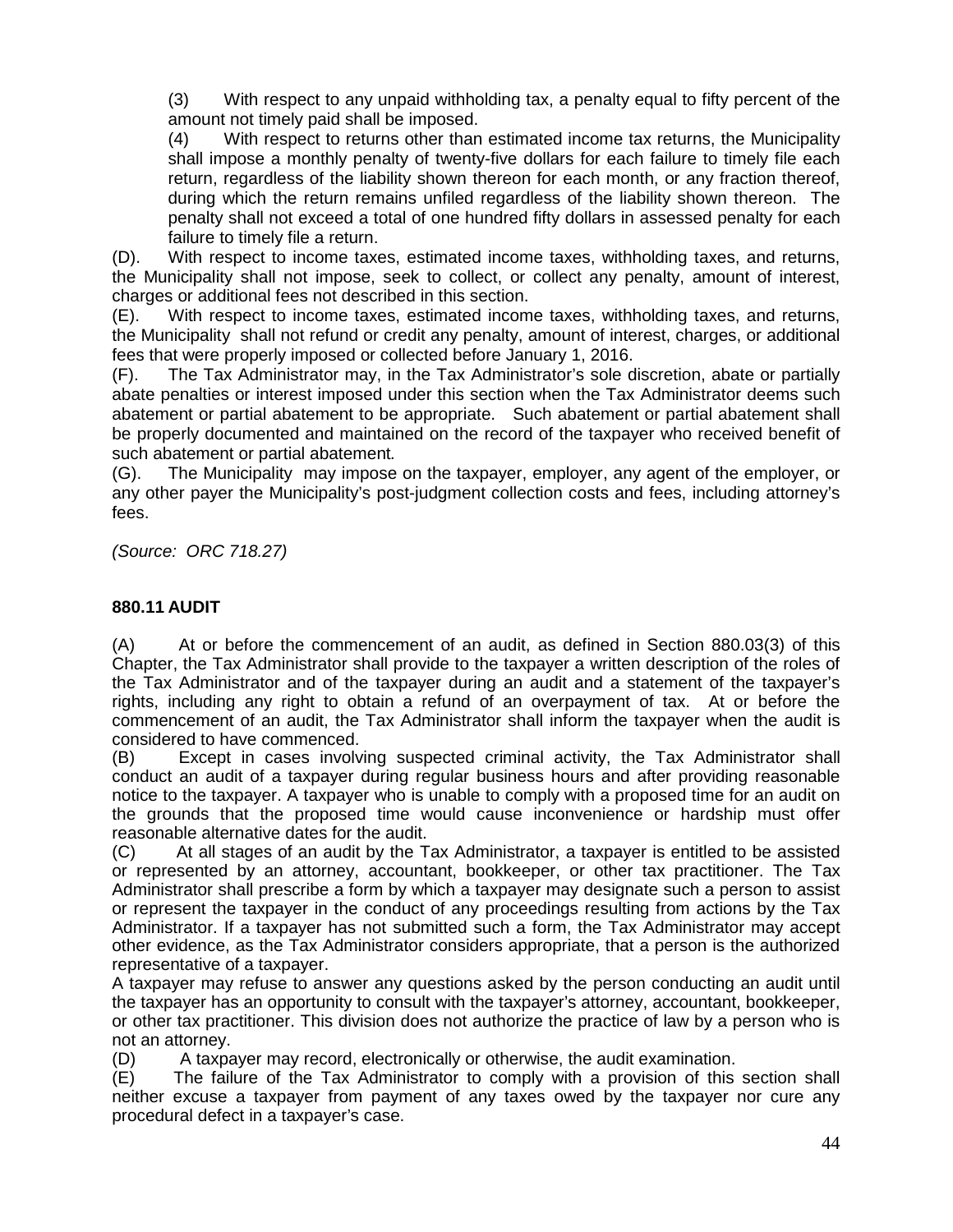(F) If the Tax Administrator fails to substantially comply with the provisions of this section, the Tax Administrator, upon application by the taxpayer, shall excuse the taxpayer from penalties and interest arising from the audit.

*(Source: ORC 718.36)*

# **880.12 ROUNDING**

A person may round to the nearest whole dollar all amounts the person is required to enter on any return, report, voucher, or other document required under this chapter. Any fractional part of a dollar that equals or exceeds fifty cents shall be rounded to the next whole dollar, and any fractional part of a dollar that is less than fifty cents shall be dropped, rounding down to the nearest whole dollar. If a person chooses to round amounts entered on a document, the person shall round all amounts entered on the document.

*(Source: ORC 718.25)*

# **880.13 AUTHORITY AND POWERS OF THE TAX ADMINISTRATOR**

#### **880.131 AUTHORITY OF TAX ADMINISTRATOR; ADMINISTRATIVE POWERS OF THE TAX ADMINISTRATOR**

The Tax Administrator has the authority to perform all duties and functions necessary and appropriate to implement the provisions of this Chapter, including without limitation:

(A) Exercise all powers whatsoever of an inquisitorial nature as provided by law, including, the right to inspect books, accounts, records, memorandums, and federal and state income tax returns, to examine persons under oath, to issue orders or subpoenas for the production of books, accounts, papers, records, documents, and testimony, to take depositions, to apply to a court for attachment proceedings as for contempt, to approve vouchers for the fees of officers and witnesses, and to administer oaths; provided that the powers referred to in this division of this section shall be exercised by the Tax Administrator only in connection with the performance of the duties respectively assigned to the Tax Administrator under a municipal corporation income tax ordinance or resolution adopted in accordance with this chapter;

(B) Appoint agents and prescribe their powers and duties;<br>(C) Confer and meet with officers of other municipal corpo

Confer and meet with officers of other municipal corporations and states and officers of the United States on any matters pertaining to their respective official duties as provided by law;

(D) Exercise the authority provided by law, including orders from bankruptcy courts, relative to remitting or refunding taxes, including penalties and interest thereon, illegally or erroneously imposed or collected, or for any other reason overpaid, and, in addition, the Tax Administrator may investigate any claim of overpayment and make a written statement of the Tax Administrator's findings, and, if the Tax Administrator finds that there has been an overpayment, approve and issue a refund payable to the taxpayer, the taxpayer's assigns, or legal representative as provided in this chapter;

(E) Exercise the authority provided by law relative to consenting to the compromise and settlement of tax claims;

(F) Exercise the authority provided by law relative to the use of alternative apportionment methods by taxpayers in accordance with section 880.062 of this Chapter;

(G) Make all tax findings, determinations, computations, assessments and orders the Tax Administrator is by law authorized and required to make and, pursuant to time limitations provided by law, on the Tax Administrator's own motion, review, redetermine, or correct any tax findings, determinations, computations, assessments or orders the Tax Administrator has made, but the Tax Administrator shall not review, redetermine, or correct any tax finding,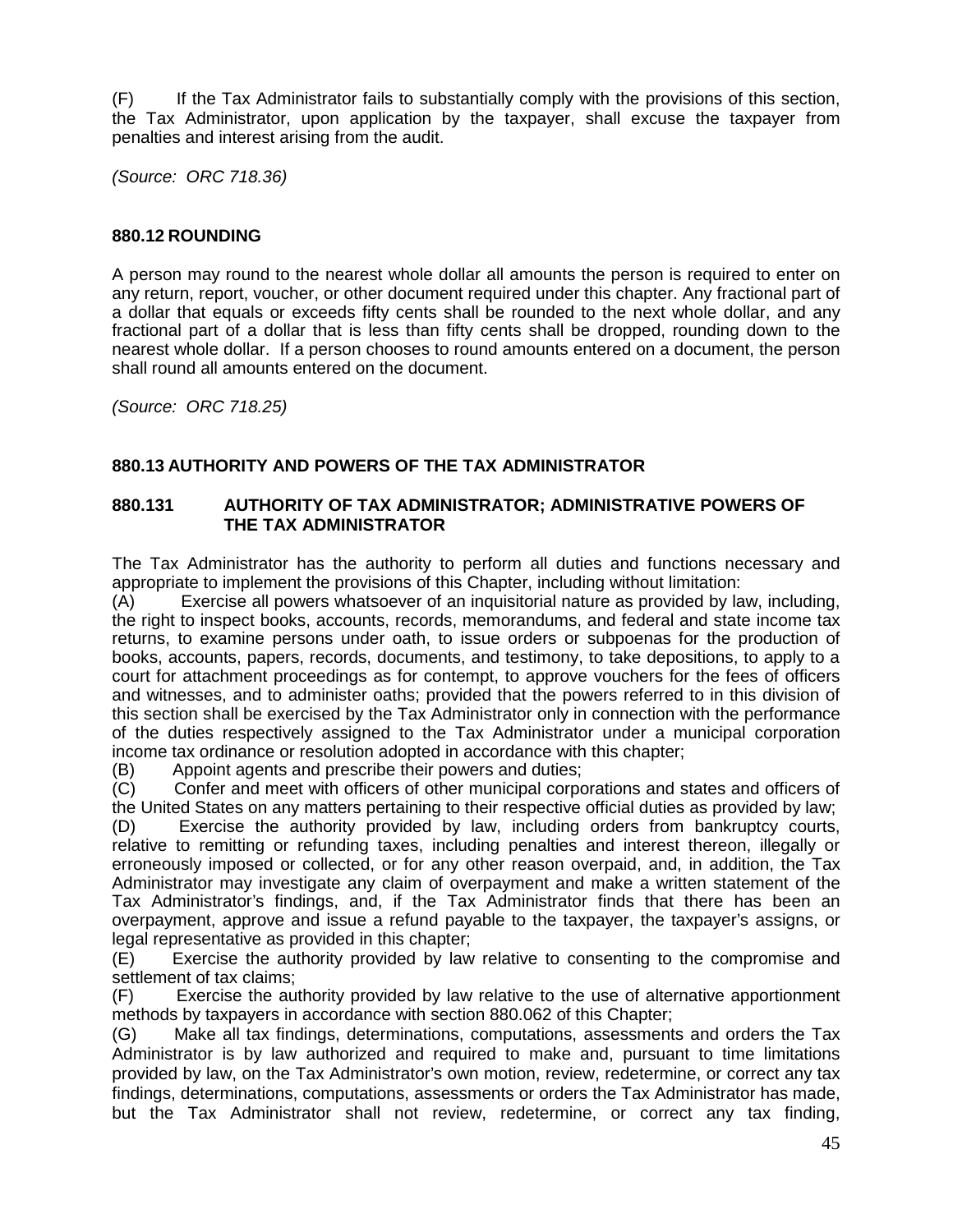determination, computation, assessment or order which the Tax Administrator has made for which an appeal has been filed with the Local Board of Tax Review or other appropriate tribunal, unless such appeal or application is withdrawn by the appellant or applicant, is dismissed, or is otherwise final;

(H) Destroy any or all returns or other tax documents in the manner authorized by law;

(I) Enter into an agreement with a taxpayer to simplify the withholding obligations described in section 880.051 of this Chapter.

*(Source: ORC 718.24)*

#### **880.132 AUTHORITY OF TAX ADMINISTRATOR; COMPROMISE OF CLAIM AND PAYMENT OVER TIME**

(A) As used in this section, "claim" means a claim for an amount payable to the Municipality that arises pursuant to the municipal income tax imposed in accordance with this chapter.

(B) The Tax Administrator may do either of the following if such action is in the best interests of the Municipality:

(1) Compromise a claim;

Extend for a reasonable period the time for payment of a claim by agreeing to accept monthly or other periodic payments, upon such terms and conditions as the Tax Administrator may require.

(C) The Tax Administrator's rejection of a compromise or payment-over-time agreement proposed by a person with respect to a claim shall not be appealable.

(D) A compromise or payment-over-time agreement with respect to a claim shall be binding upon and shall inure to the benefit of only the parties to the compromise or agreement, and shall not extinguish or otherwise affect the liability of any other person.

(E) (1) A compromise or payment-over-time agreement with respect to a claim shall be void if the taxpayer defaults under the compromise or agreement or if the compromise or agreement was obtained by fraud or by misrepresentation of a material fact. Any amount that was due before the compromise or agreement and that is unpaid shall remain due, and any penalties or interest that would have accrued in the absence of the compromise or agreement shall continue to accrue and be due.

(2) The Tax Administrator shall have sole discretion to determine whether or not penalty, interest, charges or applicable fees will be assessed through the duration of any compromise or payment-over-time agreement.

(F) The Tax Administrator may require that the taxpayer provide detailed financial documentation and information, in order to determine whether or not a payment-over-time agreement will be authorized. The taxpayer's failure to provide the necessary and required information by the Tax Administrator shall preclude consideration of a payment-over-time agreement.

*(Source: 718.28)*

#### **880.133 AUTHORITY OF TAX ADMINISTRATOR; RIGHT TO EXAMINE**

(A) The Tax Administrator, or any authorized agent or employee thereof may examine the books, papers, records, and federal and state income tax returns of any employer, taxpayer, or other person that is subject to, or that the Tax Administrator believes is subject to, the provisions of this Chapter for the purpose of verifying the accuracy of any return made or, if no return was filed, to ascertain the tax due under this Chapter. Upon written request by the Tax Administrator or a duly authorized agent or employee thereof, every employer, taxpayer, or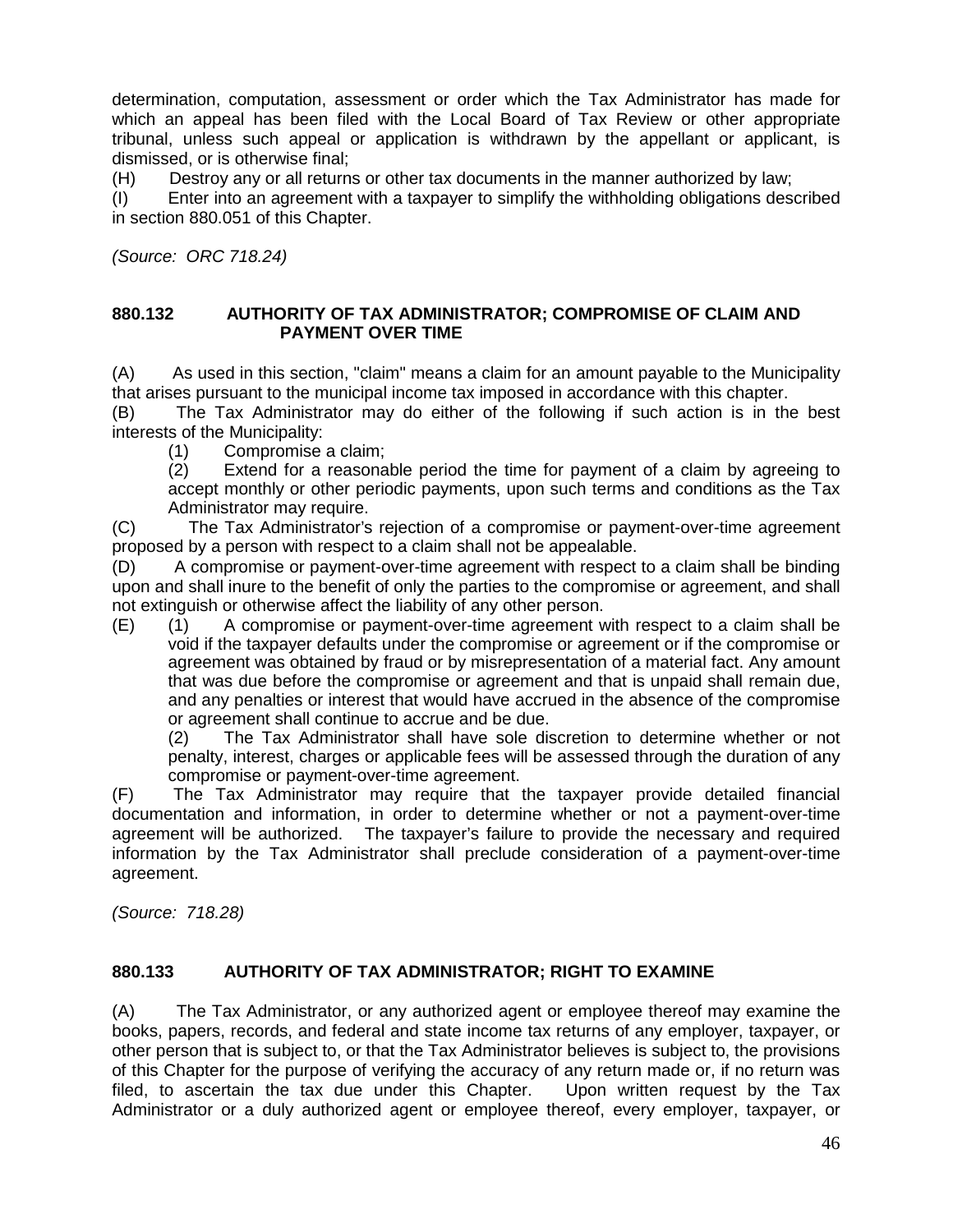other person subject to this section is required to furnish the opportunity for the Tax Administrator, authorized agent, or employee to investigate and examine such books, papers, records, and federal and state income tax returns at a reasonable time and place designated in the request.

(B) The records and other documents of any taxpayer, employer, or other person that is subject to, or that a Tax Administrator believes is subject to, the provisions of this Chapter shall be open to the Tax Administrator's inspection during business hours and shall be preserved for a period of six years following the end of the taxable year to which the records or documents relate, unless the Tax Administrator, in writing, consents to their destruction within that period, or by order requires that they be kept longer. The Tax Administrator of a municipal corporation may require any person, by notice served on that person, to keep such records as the Tax Administrator determines necessary to show whether or not that person is liable, and the extent of such liability, for the income tax levied by the Municipality or for the withholding of such tax.

(C) The Tax Administrator may examine under oath any person that the Tax Administrator reasonably believes has knowledge concerning any income that was or would have been returned for taxation or any transaction tending to affect such income. The Tax Administrator may, for this purpose, compel any such person to attend a hearing or examination and to produce any books, papers, records, and federal and state income tax returns in such person's possession or control. The person may be assisted or represented by an attorney, accountant, bookkeeper, or other tax practitioner at any such hearing or examination. This division does not authorize the practice of law by a person who is not an attorney.

(D) No person issued written notice by the Tax Administrator compelling attendance at a hearing or examination or the production of books, papers, records, or federal and state income tax returns under this section shall fail to comply.

*(Source: ORC 718.23)*

#### **880.134 AUTHORITY OF TAX ADMINISTRATOR; REQUIRING IDENTIFYING INFORMATION**

(A) The Tax Administrator may require any person filing a tax document with the Tax Administrator to provide identifying information, which may include the person's social security number, federal employer identification number, or other identification number requested by the Tax Administrator. A person required by the Tax Administrator to provide identifying information that has experienced any change with respect to that information shall notify the Tax Administrator of the change before, or upon, filing the next tax document requiring the identifying information.

(B) (1) If the Tax Administrator makes a request for identifying information and the Tax Administrator does not receive valid identifying information within thirty days of making the request, nothing in this chapter prohibits the Tax Administrator from imposing a penalty upon the person to whom the request was directed pursuant to section 880.10 of this Chapter, in addition to any applicable penalty described in section 880.99 of this Chapter.<br>(2) If

If a person required by the Tax Administrator to provide identifying information does not notify the Tax Administrator of a change with respect to that information as required under division (A) of this section within thirty days after filing the next tax document requiring such identifying information, nothing in this chapter prohibits the Tax Administrator from imposing a penalty pursuant to section 880.10 of this Chapter.

(3) The penalties provided for under divisions (B)(1) and (2) of this section may be billed and imposed in the same manner as the tax or fee with respect to which the identifying information is sought and are in addition to any applicable criminal penalties described in section 880.99 of this Chapter for a violation of 880.15 of this Chapter, and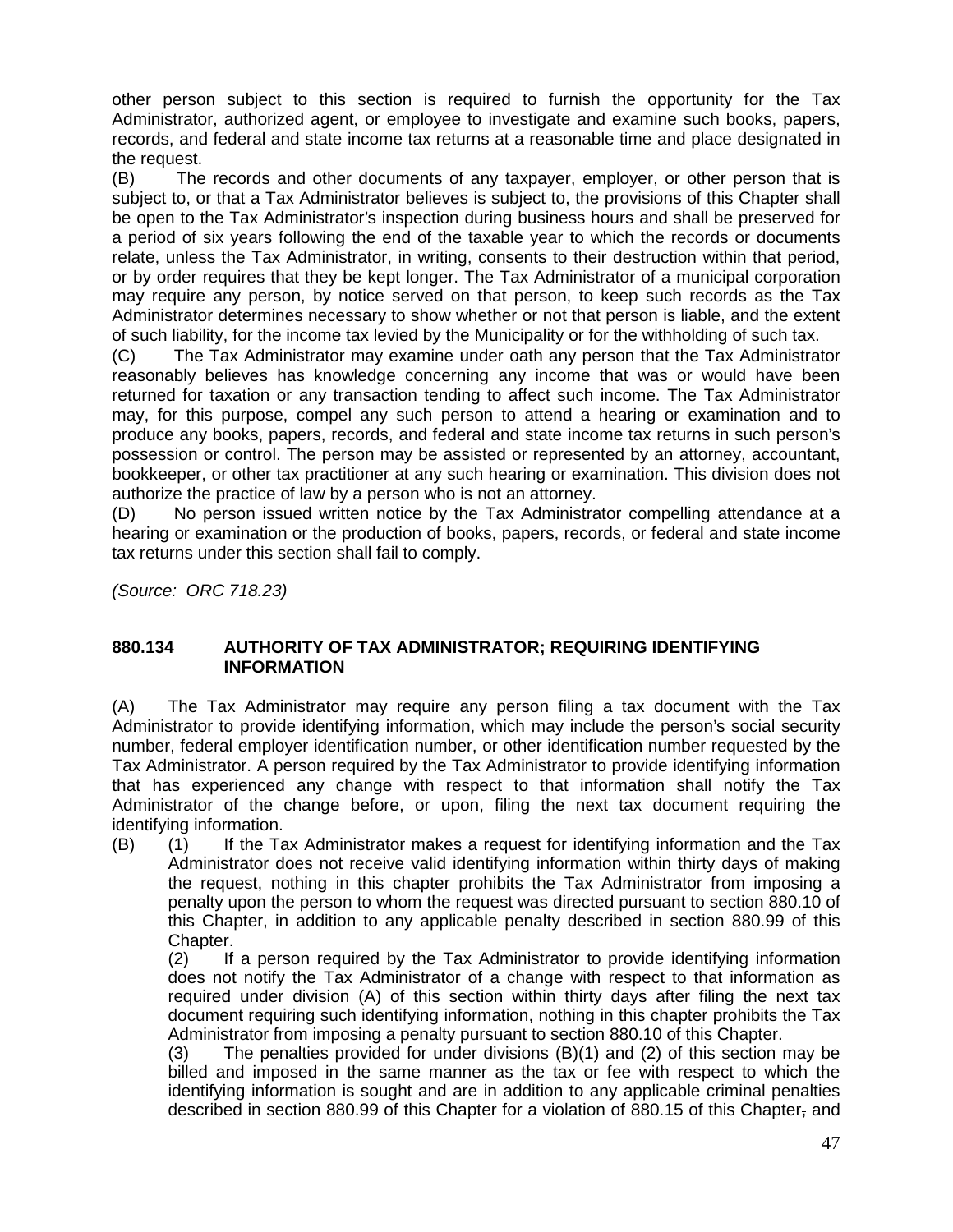any other penalties that may be imposed by the Tax Administrator by law.

*(Source: ORC 718.26)*

# **880.14 CONFIDENTIALITY**

(A) Any information gained as a result of returns, investigations, hearings, or verifications required or authorized by ORC 718 or by the charter or ordinance of the Municipality is confidential, and no person shall access or disclose such information except in accordance with a proper judicial order or in connection with the performance of that person's official duties or the official business of the Municipality as authorized by ORC 718 or the charter or ordinance authorizing the levy. The Tax Administrator of the Municipality or a designee thereof may furnish copies of returns filed or otherwise received under this chapter and other related tax information to the Internal Revenue Service, the State Tax Commissioner, and Tax Administrators of other municipal corporations.

(B) This section does not prohibit the Municipality from publishing or disclosing statistics in a form that does not disclose information with respect to particular taxpayers.

*(Source: ORC 718.13)*

#### **880.15 FRAUD**

No person shall knowingly make, present, aid, or assist in the preparation or presentation of a false or fraudulent report, return, schedule, statement, claim, or document authorized or required by municipal corporation ordinance or state law to be filed with the Tax Administrator, or knowingly procure, counsel, or advise the preparation or presentation of such report, return, schedule, statement, claim, or document, or knowingly change, alter, or amend, or knowingly procure, counsel or advise such change, alteration, or amendment of the records upon which such report, return, schedule, statement, claim, or document is based with intent to defraud the Municipality or the Tax Administrator.

*(Source: ORC 718.35)*

#### **880.16 OPINION OF THE TAX ADMINISTRATOR**

(A) An "opinion of the Tax Administrator" means an opinion issued under this section with respect to prospective municipal income tax liability. It does not include ordinary correspondence of the Tax Administrator.

(B) A taxpayer may submit a written request for an opinion of the Tax Administrator as to whether or how certain income, source of income, or a certain activity or transaction will be taxed. The written response of the Tax Administrator shall be an "opinion of the Tax Administrator" and shall bind the Tax Administrator, in accordance with divisions (C), (G), and (H) of this section, provided all of the following conditions are satisfied:

(1) The taxpayer's request fully and accurately describes the specific facts or circumstances relevant to a determination of the taxability of the income, source of income, activity, or transaction, and, if an activity or transaction, all parties involved in the activity or transaction are clearly identified by name, location, or other pertinent facts.

(2) The request relates to a tax imposed by the Municipality in accordance with this Chapter.

(3) The Tax Administrator's response is signed by the Tax Administrator and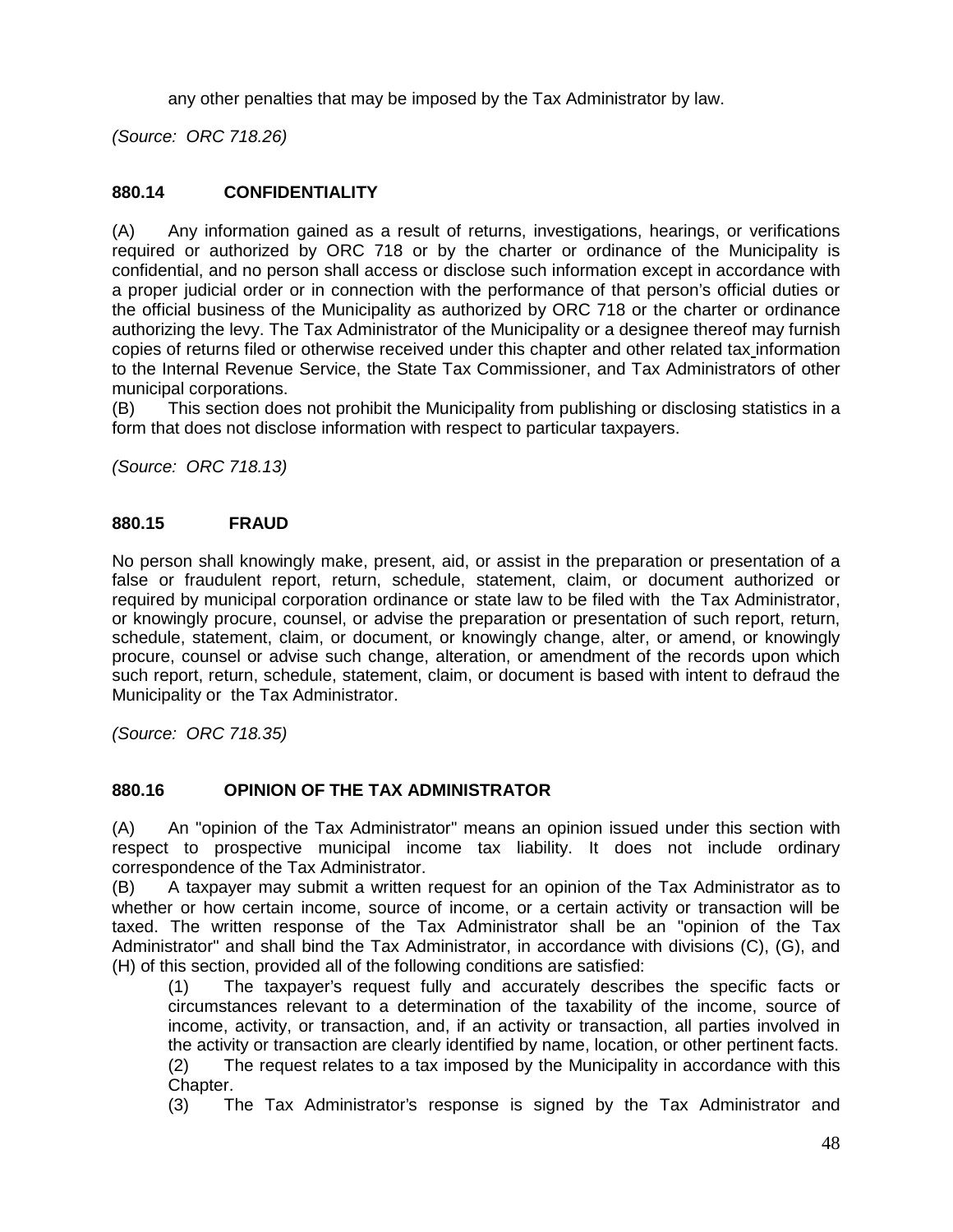designated as an "opinion of the Tax Administrator."

(C) An opinion of the Tax Administrator shall remain in effect and shall protect the taxpayer for whom the opinion was prepared and who reasonably relies on it from liability for any taxes, penalty, or interest otherwise chargeable on the activity or transaction specifically held by the Tax Administrator's opinion to be taxable in a particular manner or not to be subject to taxation for any taxable years that may be specified in the opinion, or until the earliest of the following dates:

(1) The effective date of a written revocation by the Tax Administrator sent to the taxpayer by certified mail, return receipt requested. The effective date of the revocation shall be the taxpayer's date of receipt or one year after the issuance of the opinion, whichever is later;

(2) The effective date of any amendment or enactment of a relevant section of the Ohio Revised Code, uncodified state law, or the Municipality's income tax ordinance that would substantially change the analysis and conclusion of the opinion of the Tax Administrator;

(3) The date on which a court issues an opinion establishing or changing relevant case law with respect to the Ohio Revised Code, uncodified state law, or the Municipality's income tax ordinance;

(4) If the opinion of the Tax Administrator was based on the interpretation of federal law, the effective date of any change in the relevant federal statutes or regulations, or the date on which a court issues an opinion establishing or changing relevant case law with respect to federal statutes or regulations;

(5) The effective date of any change in the taxpayer's material facts or circumstances;

(6) The effective date of the expiration of the opinion, if specified in the opinion.

(D) (1) A taxpayer is not relieved of tax liability for any activity or transaction related to a request for an opinion that contained any misrepresentation or omission of one or more material facts.

(2) If the taxpayer knowingly has misrepresented the pertinent facts or omitted material facts with intent to defraud the Municipality in order to obtain a more favorable opinion, the taxpayer may be in violation of section 880.15 of this Chapter.

(E) If a Tax Administrator provides written advice under this section, the opinion shall include a statement that:

(1) The tax consequences stated in the opinion may be subject to change for any of the reasons stated in division (C) of this section;

(2) It is the duty of the taxpayer to be aware of such changes.

(F) A Tax Administrator may refuse to offer an opinion on any request received under this section.

(G) This section binds a Tax Administrator only with respect to opinions of the Tax Administrator issued on or after January 1, 2016**.**

(H) An opinion of a Tax Administrator binds that Tax Administrator only with respect to the taxpayer for whom the opinion was prepared and does not bind the Tax Administrator of any other municipal corporation.

(I) A Tax Administrator shall make available the text of all opinions issued under this section, except those opinions prepared for a taxpayer who has requested that the text of the opinion remain confidential. In no event shall the text of an opinion be made available until the Tax Administrator has removed all information that identifies the taxpayer and any other parties involved in the activity or transaction.

(J) An opinion of the Tax Administrator issued under this section or a refusal to offer an opinion under subsection (F) may not be appealed.

*(Source: ORC 718.38)*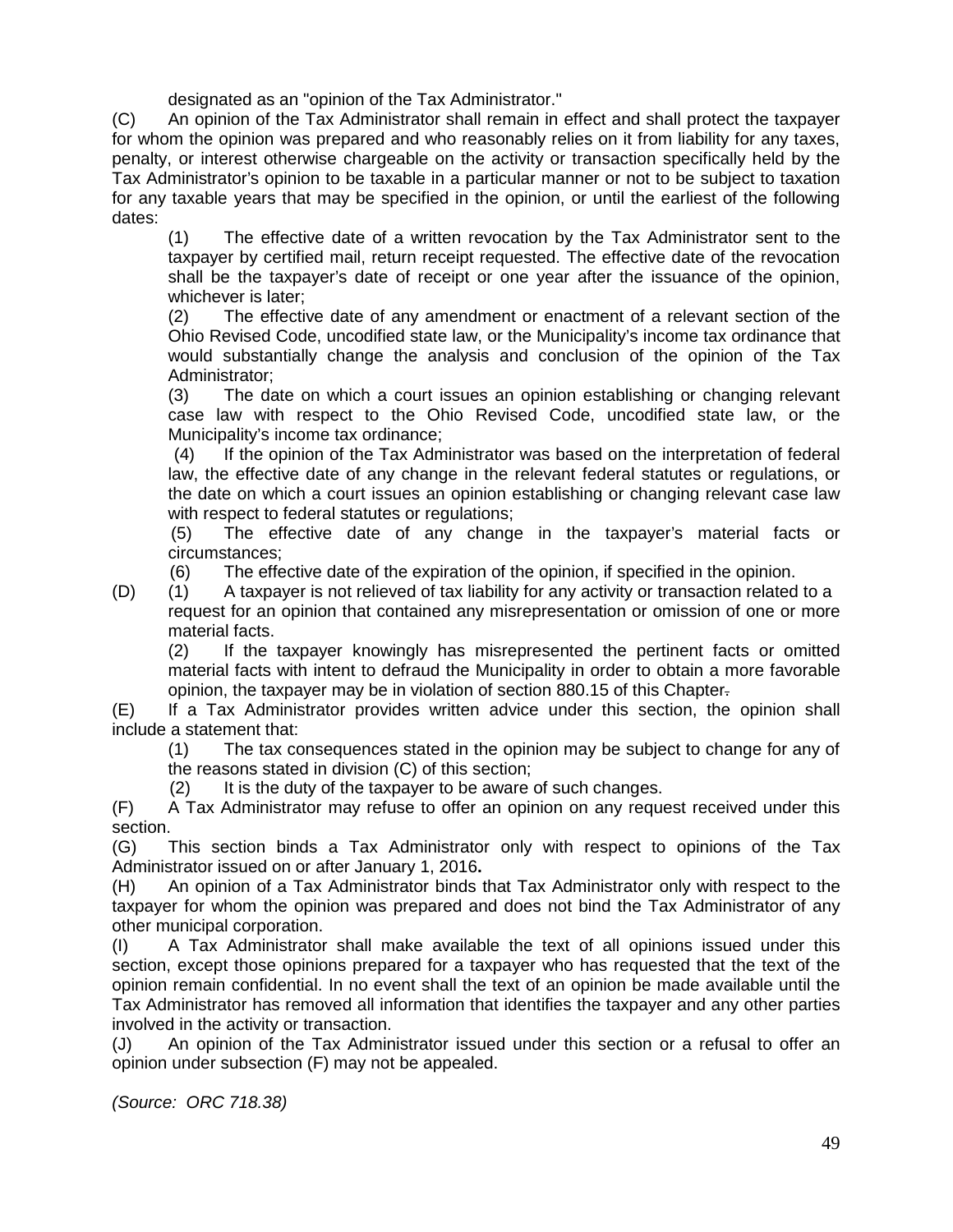#### **880.17 ASSESSMENT; APPEAL BASED ON PRESUMPTION OF DELIVERY**

(A) (1) The Tax Administrator shall serve an assessment either by personal service, by certified mail, or by a delivery service authorized under section 5703.056 of the Ohio Revised Code.

(2) The Tax Administrator may deliver the assessment through alternative means as provided in this section, including, but not limited to, delivery by secure electronic mail. Such alternative delivery method must be authorized by the person subject to the assessment.

(3) Once service of the assessment has been made by the Tax Administrator or other municipal official, or the designee of either, the person to whom the assessment is directed may protest the ruling of that assessment by filing an appeal with the Local Board of Tax Review within sixty days after the receipt of service. The delivery of an assessment of the Tax Administrator as prescribed in Section 718.18 of the Revised Code is prima facie evidence that delivery is complete and that the assessment is served.

(B) (1) A person may challenge the presumption of delivery and service as set forth in this division. A person disputing the presumption of delivery and service under this section bears the burden of proving by a preponderance of the evidence that the address to which the assessment was sent was not an address with which the person was associated at the time the Tax Administrator originally mailed the assessment by certified mail. For the purposes of this section, a person is associated with an address at the time the Tax Administrator originally mailed the assessment if, at that time, the person was residing, receiving legal documents, or conducting business at the address; or if, before that time, the person had conducted business at the address and, when the assessment was mailed, the person's agent or the person's affiliate was conducting business at the address. For the purposes of this section, a person's affiliate is any other person that, at the time the assessment was mailed, owned or controlled at least twenty per cent, as determined by voting rights, of the addressee's business.

(2) If a person elects to appeal an assessment on the basis described in division (B)(1) of this section, and if that assessment is subject to collection and is not otherwise appealable, the person must do so within sixty days after the initial contact by the Tax Administrator or other municipal official, or the designee of either, with the person. Nothing in this division prevents the Tax Administrator or other official from entering into a compromise with the person if the person does not actually file such an appeal with the Local Board of Tax Review.

*(Source: ORC 718.18)*

#### **880.18 LOCAL BOARD OF TAX REVIEW; APPEAL TO LOCAL BOARD OF TAX REVIEW**

(A) (1) The legislative authority of the Municipality shall maintain a Local Board of Tax Review to hear appeals as provided in Ohio Revised Code Chapter 718.

(2) The Local Board of Tax Review shall consist of three members. Two members shall be appointed by the legislative authority of the Municipality, and may not be employees, elected officials, or contractors with the Municipality at any time during their term or in the five years immediately preceding the date of appointment. One member shall be appointed by the top administrative official of the Municipality. This member may be an employee of the Municipality, but may not be the director of finance or equivalent officer, or the Tax Administrator or other similar official or an employee directly involved in municipal tax matters, or any direct subordinate thereof.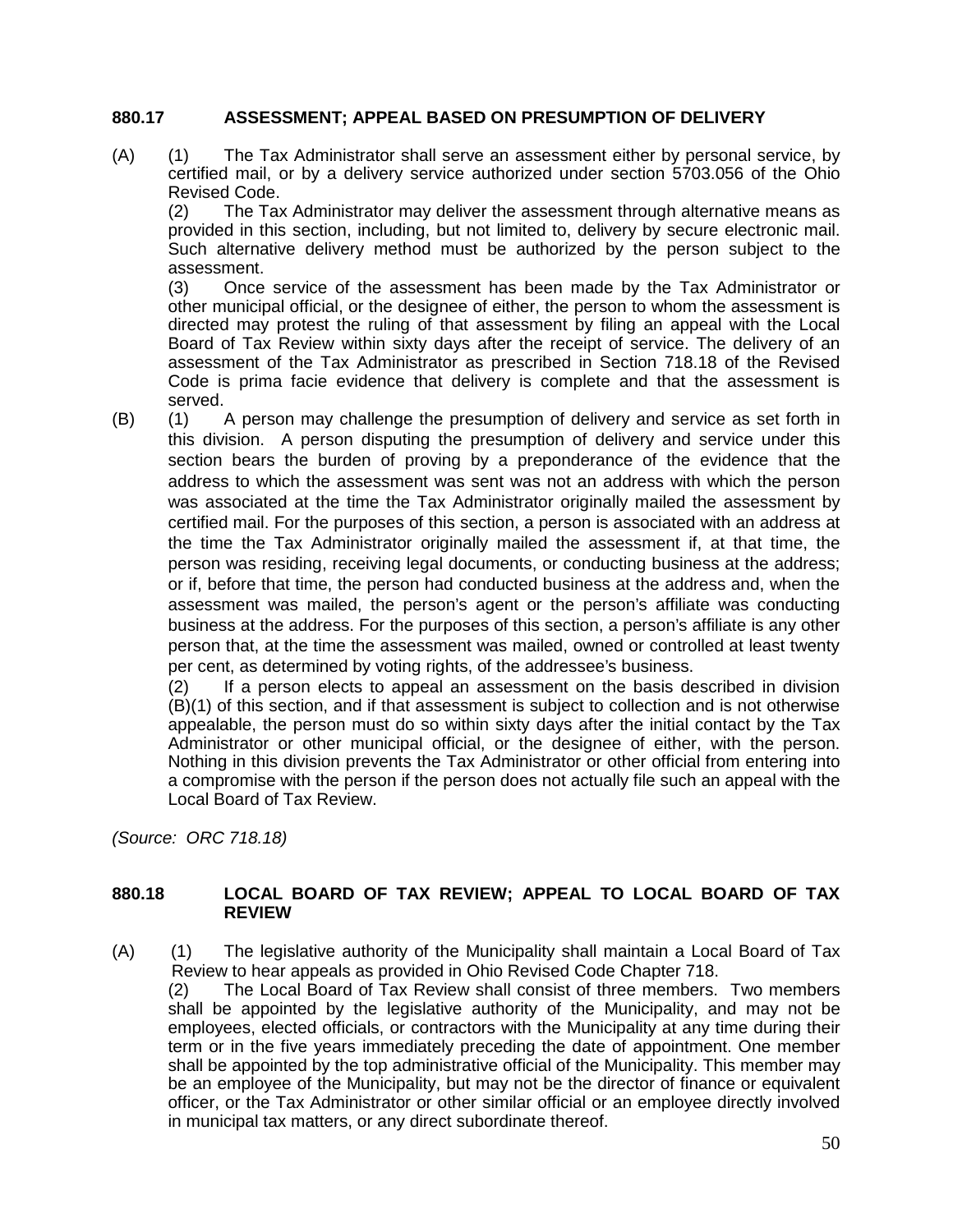(3) The term for members of the Local Board of Tax Review appointed by the legislative authority of the Municipality shall be two years. There is no limit on the number of terms that a member may serve should the member be reappointed by the legislative authority. The board member appointed by the top administrative official of the Municipality shall serve at the discretion of the administrative official.

(4) Members of the board of tax review appointed by the legislative authority may be removed by the legislative authority as set forth in Section 718.11(A)(4) of the Revised Code.

(5) A member of the board who, for any reason, ceases to meet the qualifications for the position prescribed by this section shall resign immediately by operation of law.

(6) A vacancy in an unexpired term shall be filled in the same manner as the original appointment within sixty days of when the vacancy was created. Any member appointed to fill a vacancy occurring prior to the expiration of the term for which the member's predecessor was appointed shall hold office for the remainder of such term. No vacancy on the board shall impair the power and authority of the remaining members to exercise all the powers of the board.

(7) If a member is temporarily unable to serve on the board due to a conflict of interest, illness, absence, or similar reason, the legislative authority or top administrative official that appointed the member shall appoint another individual to temporarily serve on the board in the member's place. This appointment shall be subject to the same requirements and limitations as are applicable to the appointment of the member temporarily unable to serve.

(8) No member of the Local Board of Tax Review shall receive compensation, fee, or reimbursement of expenses for service on the board.

(9) A member of a Local Board of Tax Review shall not be appointed to or serve on another such board simultaneously.

(B) Whenever a Tax Administrator issues an assessment, the Tax Administrator shall notify the taxpayer in writing at the same time of the taxpayer's right to appeal the assessment, the manner in which the taxpayer may appeal the assessment, and the address to which the appeal should be directed**,** and to whom the appeal should be directed.

(C) Any person who has been issued an assessment may appeal the assessment to the board by filing a request with the board. The request shall be in writing, shall specify the reason or reasons why the assessment should be deemed incorrect or unlawful, and shall be filed within sixty days after the taxpayer receives the assessment.

(D) The Local Board of Tax Review shall schedule a hearing to be held within sixty days after receiving an appeal of an assessment under division (C) of this section, unless the taxpayer requests additional time to prepare or waives a hearing. If the taxpayer does not waive the hearing, the taxpayer may appear before the board and/or may be represented by an attorney at law, certified public accountant, or other representative. The board may allow a hearing to be continued as jointly agreed to by the parties. In such a case, the hearing must be completed within one hundred twenty days after the first day of the hearing unless the parties agree otherwise.

(E) The board may affirm, reverse, or modify the Tax Administrator's assessment or any part of that assessment. The board shall issue a final determination on the appeal within ninety days after the board's final hearing on the appeal, and send a copy of its final determination by ordinary mail to all of the parties to the appeal within fifteen days after issuing the final determination. The taxpayer or the Tax Administrator may appeal the board's final determination as provided in section 5717.011 of the Ohio Revised Code.

(F) The Local Board of Tax Review created pursuant to this section shall adopt rules governing its procedures, including a schedule of related costs, and shall keep a record of its transactions. The rules governing the Local Board of Tax Review procedures shall be in writing, and may be amended as needed by the Local Board of Tax Review. Such records are not public records available for inspection under section 149.43 of the Ohio Revised Code. For this reason, any documentation, copies of returns or reports, final determinations, or working papers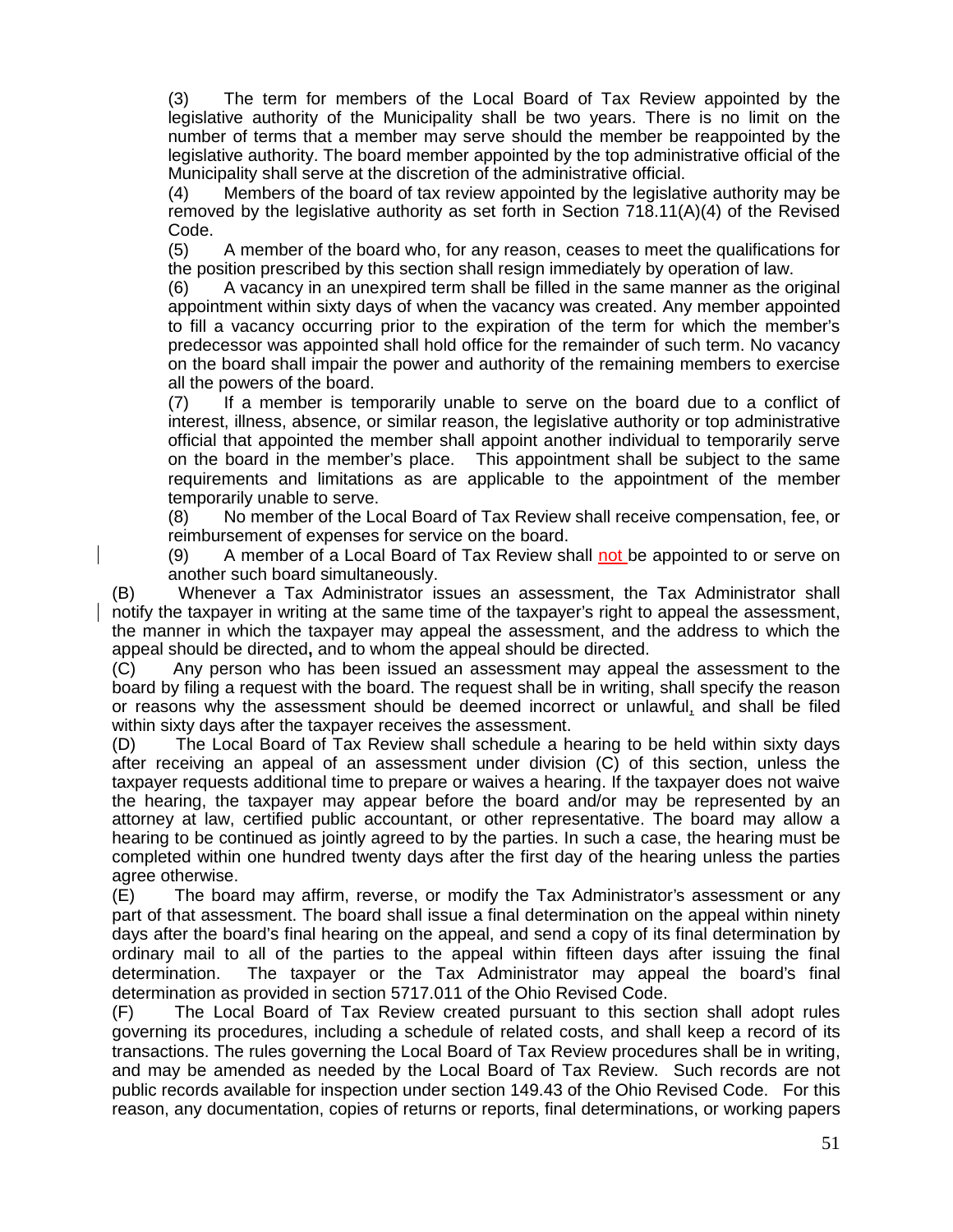for each case must be maintained in a secure location under the control of the Tax Administrator. No member of the Local Board of Tax Review may remove such documentation, copies of returns or reports, final determinations, or working papers from the hearing. Hearings requested by a taxpayer before a Local Board of Tax Review created pursuant to this section are not meetings of a public body subject to section 121.22 of the Ohio Revised Code. For this reason, such hearings shall not be open to the public, and only those parties to the case may be present during the hearing.

*(Source: ORC 718.11)*

#### **880.19 ACTIONS TO RECOVER; STATUTE OF LIMITATIONS**

(A) (1) (a) Civil actions to recover municipal income taxes and penalties and interest on municipal income taxes shall be brought within the latter of:

(i) Three years after the tax was due or the return was filed, whichever is later; or

(ii) One year after the conclusion of the qualifying deferral period, if any.

(b) The time limit described in division  $(A)(1)(a)$  of this section may be extended at any time if both the Tax Administrator and the employer, agent of the employer, other payer, or taxpayer consent in writing to the extension. Any extension shall also extend for the same period of time the time limit described in division (C) of this section.

(2) As used in this section, "qualifying deferral period" means a period of time beginning and ending as follows:

(a) Beginning on the date a person who is aggrieved by an assessment files with a Local Board of Tax Review the request described in Section 880.18 of this Chapter. That date shall not be affected by any subsequent decision, finding, or holding by any administrative body or court that the Local Board of Tax Review with which the aggrieved person filed the request did not have jurisdiction to affirm, reverse, or modify the assessment or any part of that assessment.

(b) Ending the later of the sixtieth day after the date on which the final determination of the Local Board of Tax Review becomes final or, if any party appeals from the determination of the Local Board of Tax Review, the sixtieth day after the date on which the final determination of the Local Board of Tax Review is either ultimately affirmed in whole or in part or ultimately reversed and no further appeal of either that affirmation, in whole or in part, or that reversal is available or taken.

(B) Prosecutions for an offense made punishable under a resolution or ordinance imposing an income tax shall be commenced within three years after the commission of the offense, provided that in the case of fraud, failure to file a return, or the omission of twenty-five per cent or more of income required to be reported, prosecutions may be commenced within six years after the commission of the offense.

(C) A claim for a refund of municipal income taxes shall be brought within the time limitation provided in Section 880.096 of this Chapter.

(D) (1) Notwithstanding the fact that an appeal is pending, the petitioner may pay all or a portion of the assessment that is the subject of the appeal. The acceptance of a payment by the Municipality does not prejudice any claim for refund upon final determination of the appeal.

(2) If upon final determination of the appeal an error in the assessment is corrected by the Tax Administrator, upon an appeal so filed or pursuant to a final determination of the Local Board of Tax Review created under Section 880.18 of this Chapter, of the Ohio board of tax appeals, or any court to which the decision of the Ohio board of tax appeals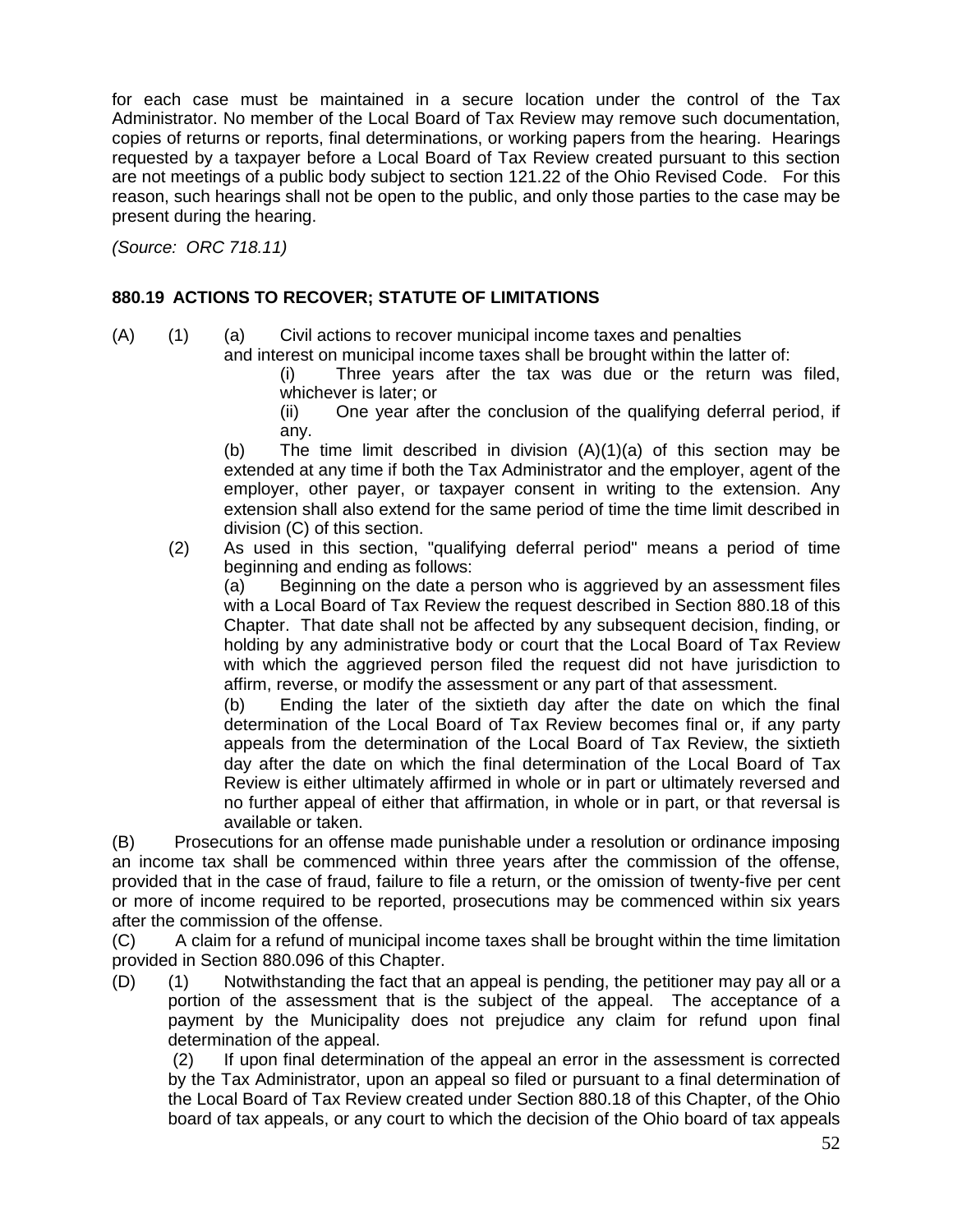has been appealed, so that the amount due from the party assessed under the corrected assessment is less than the amount paid, there shall be issued to the appellant or to the appellant's assigns or legal representative a refund in the amount of the overpayment as provided by Section 880.096 of this Chapter, with interest on that amount as provided by division (D) of this section.

(E) No civil action to recover municipal income tax or related penalties or interest shall be brought during either of the following time periods:

(1) The period during which a taxpayer has a right to appeal the imposition of that tax or interest or those penalties;

(2) The period during which an appeal related to the imposition of that tax or interest or those penalties is pending.

*(Source: ORC 718.12)*

#### **880.20 ADOPTION OF RULES**

(A) Pursuant to Section 718.30 of the Revised Code, the Municipality, pursuant to this Chapter, grants authority to the Tax Administrator to adopt rules to administer the income tax imposed by the Municipality.

(B) All rules adopted under this section shall be published and posted on the internet.

*(Source: ORC 718.30)*

#### **880.97 COLLECTION AFTER TERMINATION OF CHAPTER**

(A) This chapter shall continue in full force and effect insofar as the levy of taxes is concerned until repealed, and insofar as the collection of taxes levied hereunder and actions and proceedings for collecting any tax so levied or enforcing any provisions of this chapter are concerned, it shall continue in full force and effect until all of the taxes levied in the aforesaid period are fully paid and any and all suits and prosecutions for the collection of taxes or for the punishment of violations of this chapter have been fully terminated, subject to the limitations contained in Section 880.19.

(B) Annual returns due for all or any part of the last effective year of this chapter shall be due on the date provided in Section 880.091 as though the same were continuing.

#### **880.98 SAVINGS CLAUSE**

If any sentence, clause, section or part of this chapter, or any tax imposed against, or exemption from tax granted to, any taxpayer or forms of income specified herein is found to be unconstitutional, illegal or invalid, such unconstitutionality, illegality, or invalidity shall affect only such clause, sentence, section or part of this chapter so found and shall not affect or impair any of the remaining provisions, sentences, clauses, sections or other parts of this chapter. It is hereby declared to be the intention of the legislative authority of the Municipality that this chapter would have been adopted had such unconstitutional, illegal or invalid sentence, clause, section or part thereof not been included in this chapter.

#### **880.99 VIOLATIONS; PENALTY**

(A) Except as provided in division (B) of this section, whoever violates Section 880.15 of this Chapter,, division (A) of Section 880.14 of this Chapter,, or Section 880.051 of this Chapter by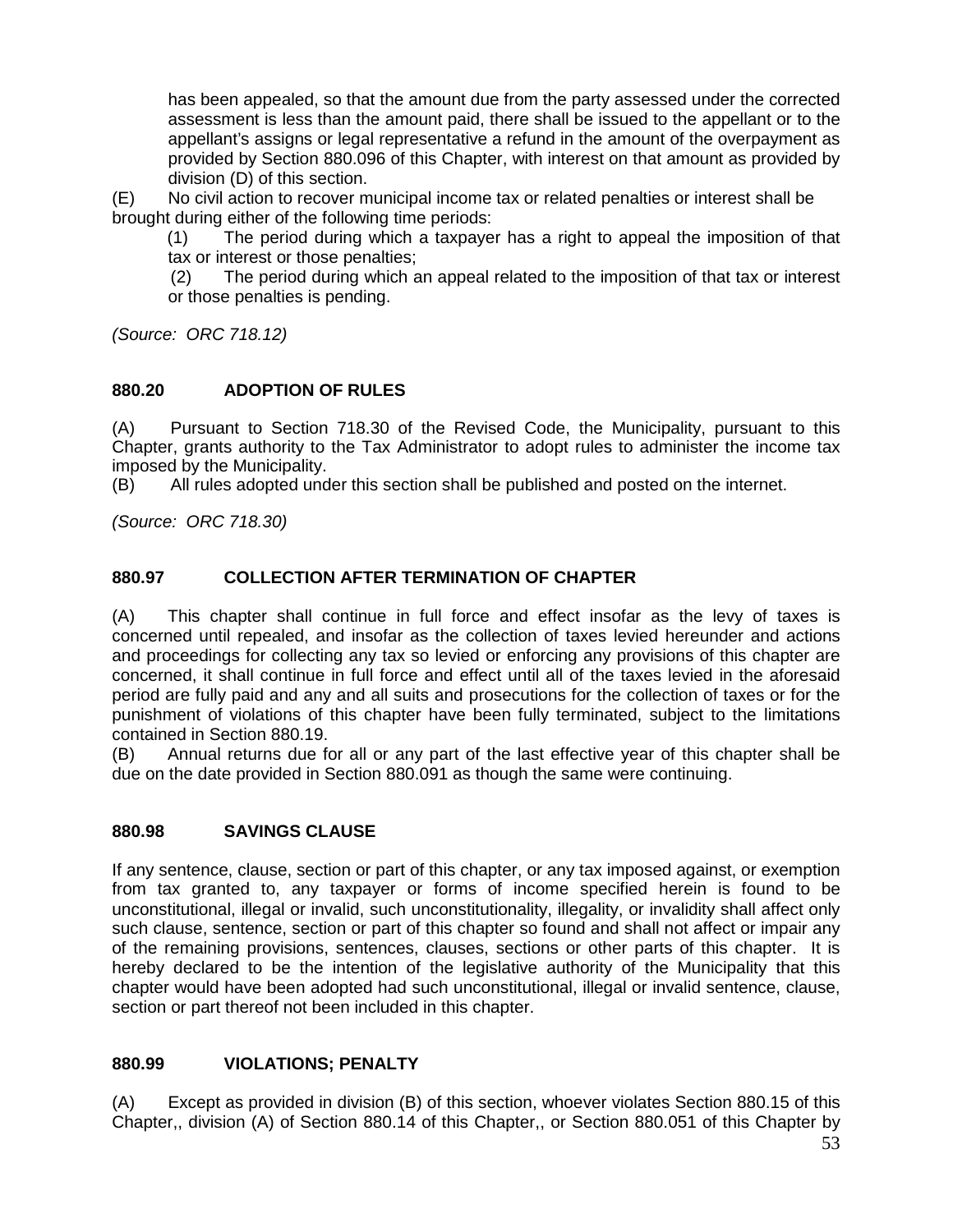failing to remit municipal income taxes deducted and withheld from an employee, shall be guilty of a misdemeanor of the first degree and shall be subject to a fine of not more than one thousand dollars or imprisonment for a term of up to six months, or both. In addition, the violation is punishable by dismissal from office or discharge from employment, or both.

(B) Any person who discloses information received from the Internal Revenue Service in violation of Internal Revenue Code Sec. 7213(a), 7213A, or 7431 shall be quilty of a felony of the fifth degree and shall be subject to a fine of not more than five thousand dollars plus the costs of prosecution, or imprisonment for a term not exceeding five years, or both. In addition, the violation is punishable by dismissal from office or discharge from employment, or both.

(C) Each instance of access or disclosure in violation of division (A) of Section 880.14 of this Chapter constitutes a separate offense.

(D) Whoever violates any provision of this Chapter for which violation no penalty is otherwise provided, is quilty of a misdemeanor of the first degree. By way of an illustrative enumeration, violations of this Chapter shall include but not be limited to the following acts, conduct, and/or omissions:

(1) Fail, neglect or refuse to make any return or declaration required by this Chapter; or

(2) Knowingly make any incomplete return; or<br>(3) Willfully fail, neglect, or refuse to pay th

Willfully fail, neglect, or refuse to pay the tax, penalties, and interest, or any combination thereof, imposed by this Chapter; or

(4) Cause to not be remitted the city income tax withheld from qualifying wages of employees to the Municipality municipal corporation as required by Section 880.051; or

(5) Neglect or refuse to withhold or remit municipal income tax from employees; or

(6) Refuse to permit the Tax Administrator or any duly authorized agent or employee to examine his or her books, records, papers, federal and state income tax returns, or any documentation relating to the income or net profits of a taxpayer; or

(7) Fail to appear before the Tax Administrator and to produce his or her books, records, papers, federal and state income tax returns, or any documentation relating to the income or net profits of a taxpayer upon order or subpoena of the Tax Administrator; or

(8) Refuse to disclose to the Tax Administrator any information with respect to such person's income or net profits, or in the case of a person responsible for maintaining information relating to his or her employers' income or net profits, such person's employer's income or net profits; or

(9) Fail to comply with the provisions of this chapter or any order or subpoena of the Tax Administrator; or

(10) To avoid imposition or collection of municipal income tax, willfully give to an employer or prospective employer false information as to his or her true name, correct social security number and residence address, or willfully fail to promptly notify an employer or a prospective employer of any change in residence address and date thereof; or

(11) Fail, as an employer, agent of an employer, or other payer, to maintain proper records of employees residence addresses, total qualifying wages paid and municipal tax withheld, or to knowingly give the Tax Administrator false information; or

(12) Willfully fail, neglect, or refuse to make any payment of estimated municipal income tax for any taxable year or any part of any taxable year in accordance with this Chapter; or

(13) Attempt to do anything whatsoever to avoid the payment of the whole or any part of the tax, penalties or interest imposed by this Chapter.

(14) For purposes of this Section, any violation that does not specify a culpable mental state or intent, shall be one of strict liability and no culpable mental state or intent shall be required for a person to be guilty of that violation.

(15) For purposes of this Section, the term "person" shall, in addition to the meaning